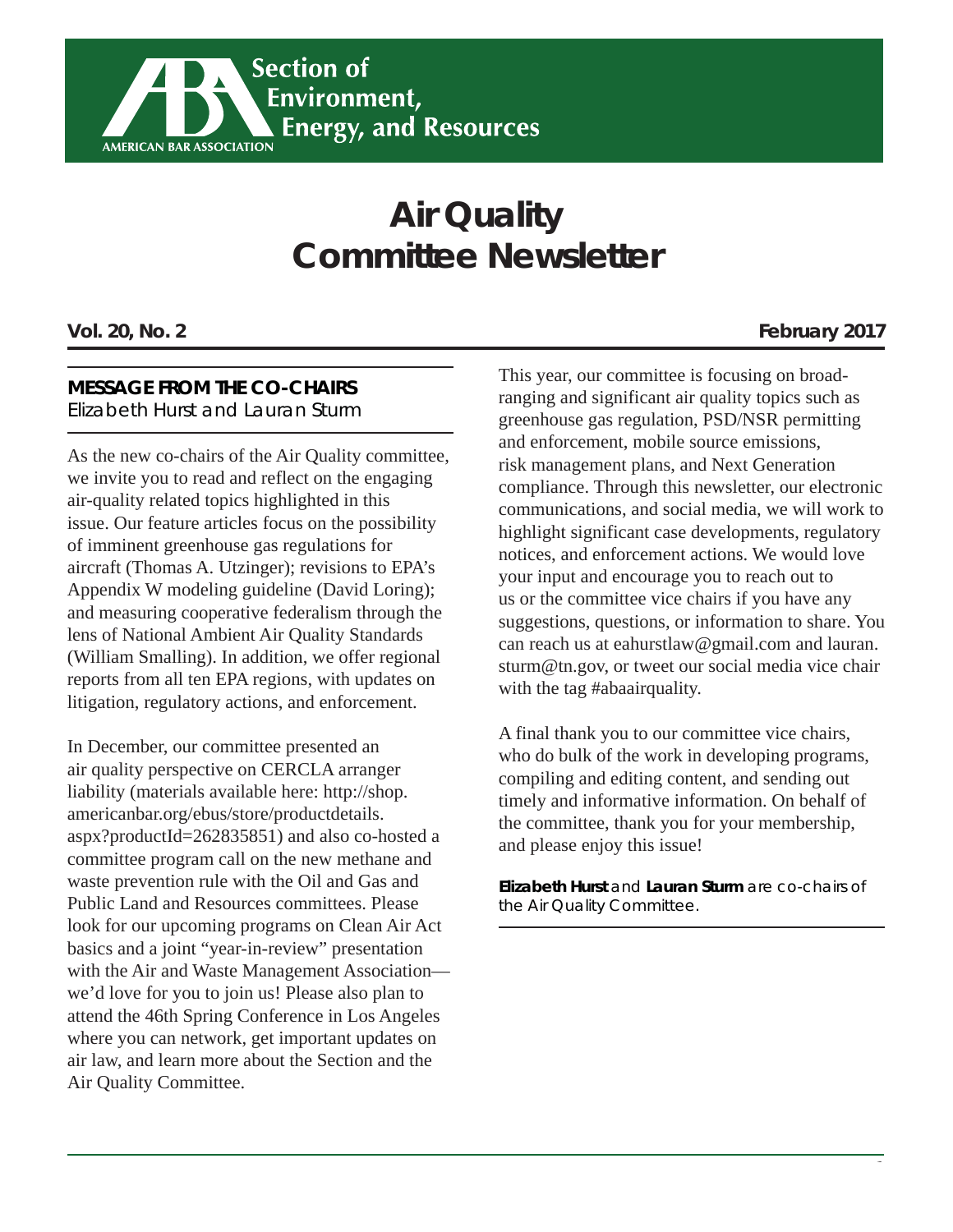**Air Quality Committee Newsletter Vol. 20, No. 2, February 2017 Irene Hantman, Rod Johnson, David Loring, Editors**

**In this issue:**

**Message from the Co-Chairs** Elizabeth Hurst and Lauran Sturm.........1

#### **FEATURED ARTICLES**

**U.S. and International Efforts to Curb Aircraft Greenhouse Gas Emissions** Thomas A. Utzinger, Esq. ........................3

**Revisions to EPA's Appendix W Modeling Guideline Signal Continued Development of Ambient Air Quality Modeling** David Loring ............................................7

**The NAAQS as a Metric for the Veil of Cooperative Federalism** William Smalling ....................................10

#### **REGIONAL REPORTS**

**EPA Region I** Dixon Pike and Brian Rayback ...........14

**EPA Region 2**  Philip E. Karmel .....................................16

**EPA Region 3**  Sarah Clark ...........................................16

**EPA Region 4**  Joseph Brown and Deaven Niblock ...................................17

**EPA Region 5** Gary Pasheilich .....................................19

**EPA Region 6** John King...............................................20

**EPA Region 7** Richard D. Winders ...............................22 **EPA Region 8** Chelsea Grossi and Tarn Udall............23

**EPA Region 9**  Eric L. Hiser and Brandon Curtis ..........25

**EPA Region 10** Emerson Hilton, David Weber, and Gus Winkes ............................................28

Copyright © 2017. American Bar Association. All rights reserved. No part of this publication may be reproduced, stored in a retrieval system, or transmitted in any form or by any means, electronic, mechanical, photocopying, recording, or otherwise, without the prior written permission of the publisher.Send requests to Manager, Copyrights and Licensing, at the ABA, by way of www.americanbar.org/reprint.

Any opinions expressed are those of the contributors and shall not be construed to represent the policies of the American Bar Association or the Section of Environment, Energy, and Resources.

# **AMERICAN BAR ASSOCIATION SECTION OF ENVIRONMENT, ENERGY, AND RESOURCES**

#### **CALENDAR OF SECTION EVENTS**

March 28-29, 2017 **35th Water Law Conference** Los Angeles, CA

March 29, 2017 **Environmental Summit of the Americas** Los Angeles, CA

March 29-31, 2017 **46th Spring Conference** Los Angeles, CA

April 20, 2017 **A New Era of Environmental Law: Foundations and Principles Colloquium** The Elisabeth Haub School of Law at Pace University White Plains, NY

#### **For full details, please visit www.ambar.org/EnvironCalendar**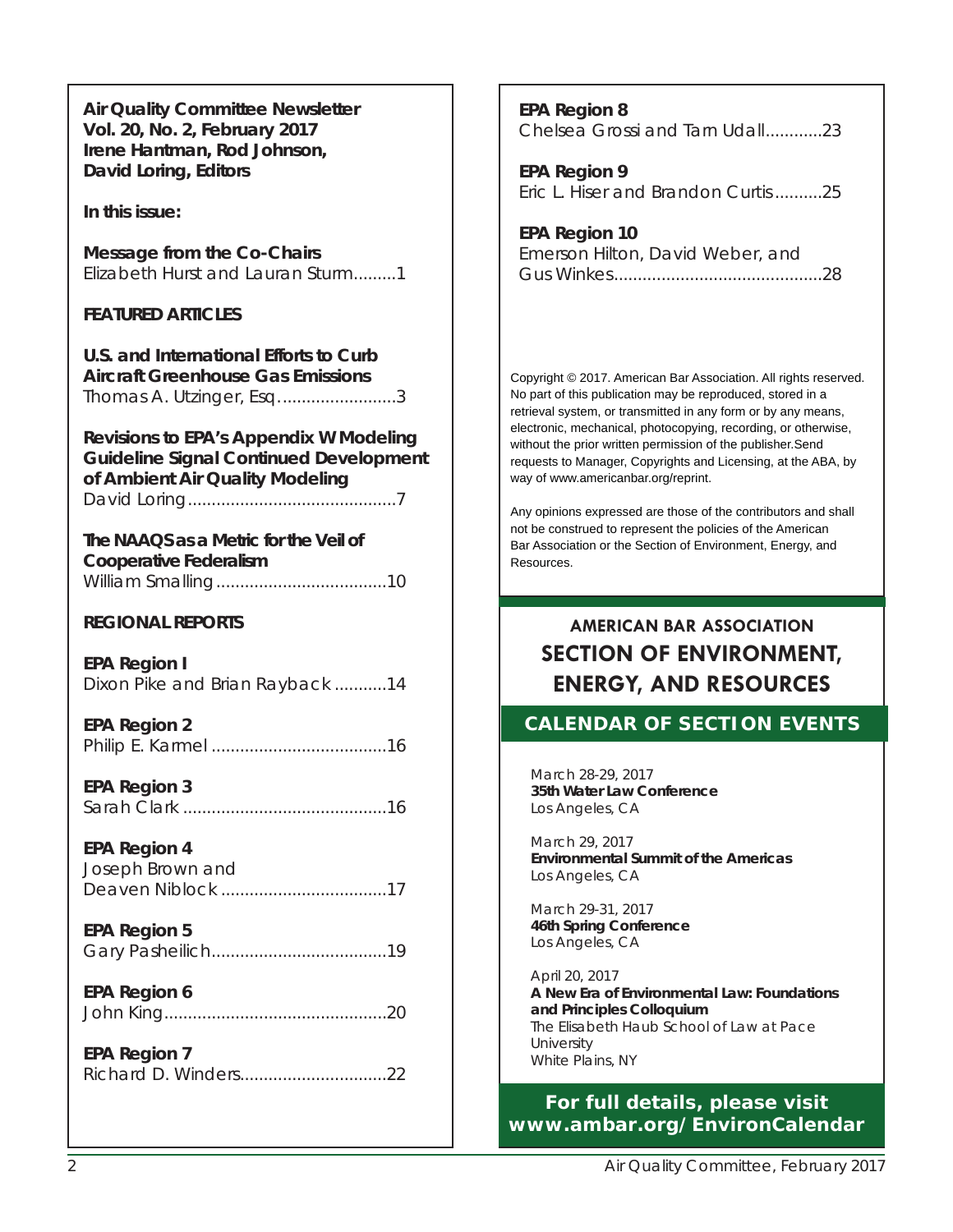#### **FEATURED ARTICLES**

#### **U.S. AND INTERNATIONAL EFFORTS TO CURB AIRCRAFT GREENHOUSE GAS EMISSIONS** Thomas A. Utzinger, Esq.

Efforts by the United States and international entities to address greenhouse gas (GHG) emissions are in a multitude of stages. As aircraft produce approximately 3 percent of U.S. GHG emissions and 2 percent of global GHG emissions, recent regulatory and policy developments are increasingly focusing on aviation as a next step.

In 2016, the U.S. Environmental Protection Agency (EPA) finalized an "endangerment finding" for aircraft GHG emissions, triggering a legal duty to develop appropriate regulations under the Clean Air Act. Also in 2016, the International Civil Aviation Organization (ICAO) approved a carbon dioxide  $(CO<sub>2</sub>)$  standard for new and in-production aircraft. The ICAO also approved a global market-based program for international flights intended to offset GHG emissions exceeding 2020 levels.

As an ICAO member state, the United States is obligated to adopt domestic standards that are at least as stringent as ICAO standards. An EPA rulemaking for aircraft GHG emissions would therefore translate the ICAO's  $CO_2$  standard into a domestic regulation in some form. Implementing the ICAO's corresponding market-based offset program, however, may first require legislation. The Federal Aviation Administration (FAA) would also initiate a subsequent rulemaking to ensure industry compliance.

An EPA aircraft GHG standard would also support, to a small degree, total emissions reductions pledged by the United States under the 2015 Paris Agreement. The Paris Agreement does not apply to international aviation GHG emissions, but generally leaves open the possibility for individual nations to address domestic aviation GHG emissions. Although the incoming administration could change course with respect to U.S. participation

under the Paris Agreement, EPA will remain legally obligated under the Clean Air Act to move forward with a domestic aircraft GHG rulemaking.

#### **The EPA's Aircraft Endangerment Finding**

Administrator Gina McCarthy published two findings in 2016 related to aircraft GHGs under Clean Air Act section  $231(a)(2)(A)$ , 42 U.S.C. § 7571(a)(2)(A). Section 231(a)(2)(A) provides that the administrator "shall, from time to time, issue proposed emission standards applicable to the emission of any air pollutant from any class or classes of aircraft engines which in his judgment causes, or contributes to, air pollution which may reasonably be anticipated to endanger public health or welfare."

Signed on July 25, 2016, and published in the *Federal Register* on August 15, 2016, Administrator McCarthy's final action included an "endangerment finding" and a "cause or contribute finding" (collectively referred to as the "endangerment finding"). Finding That Greenhouse Gas Emissions from Aircraft Cause or Contribute to Air Pollution That May Reasonably Be Anticipated to Endanger Public Health and Welfare; Final Rule, 81 Fed. Reg. 54,422 (Aug. 15, 2016). Relying heavily on the technical record supporting an analogous 2009 endangerment finding for new motor vehicles under Clean Air Act section 202(a), Administrator McCarthy determined that elevated concentrations of six well-mixed GHGs in the atmosphere  $(CO_2)$ , methane, nitrous oxide, hydrofluorocarbons, perfluorocarbons, and sulfur hexafluoride) endanger the public health and welfare. The administrator also found, in the cause-or-contribute finding, that GHG emissions from certain classes of engines used in certain types of aircraft contribute to the greater mix of GHG pollution. Domestic aircraft emit approximately 12 percent of U.S. transportation-related GHG emissions, 3 percent of total U.S. GHG emissions, and 0.5 percent of total global GHG emissions.

The endangerment finding applies to "covered aircraft," a subset of aircraft to which an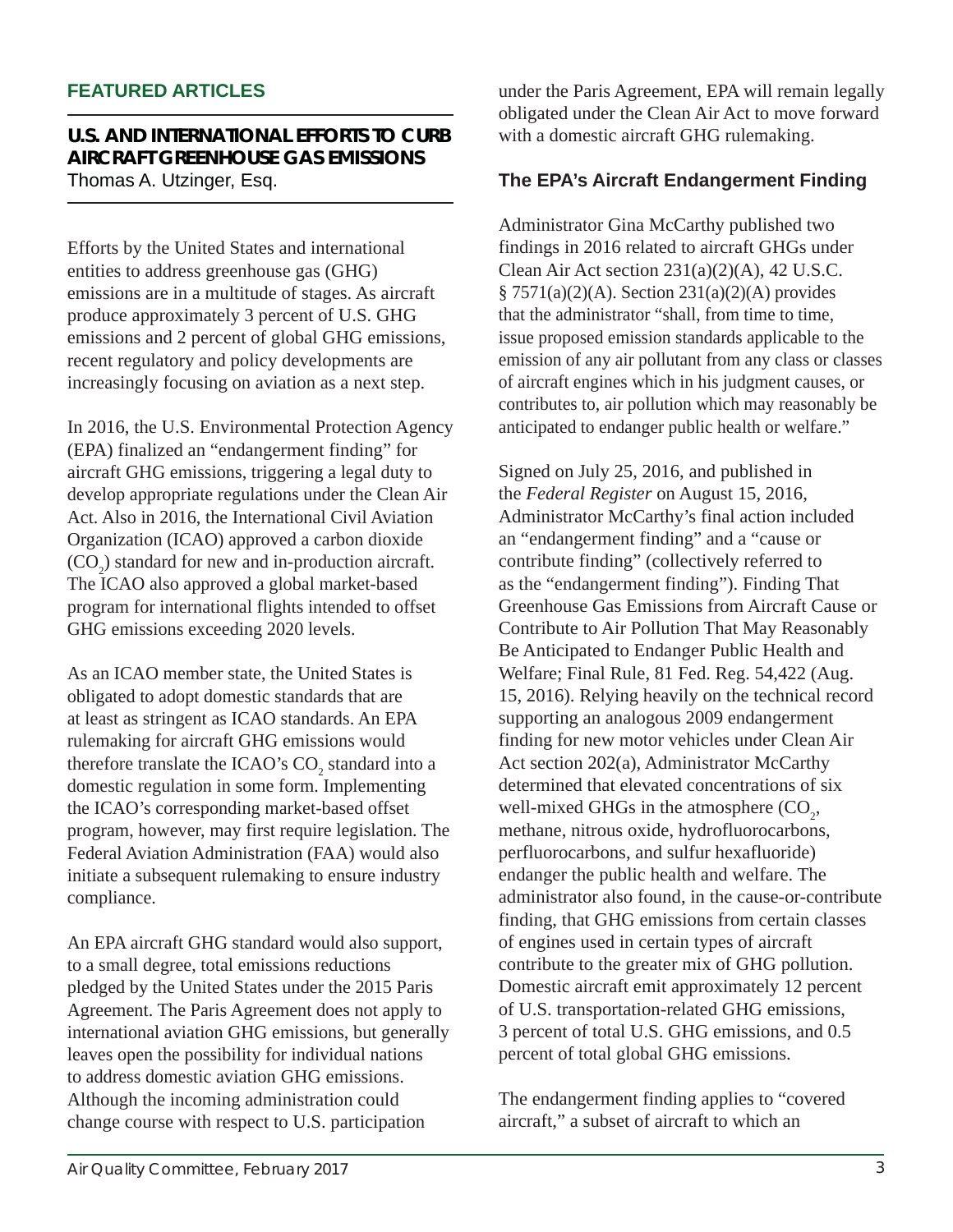international  $CO<sub>2</sub>$  standard would also apply, such as jet airliners, larger turboprops, and larger business jets. Manufacturers of aircraft and aircraft engines sold in the United States would be affected. Although smaller aircraft, helicopters, and military aircraft are not covered, the endangerment finding applies to approximately 89 percent of U.S. aircraft GHG emissions.

The endangerment finding is the latest step in a lengthy regulatory process that began with a petition submitted by environmental groups in 2007. *Petition for Rulemaking Under the Clean Air Act to Reduce the Emission of Air Pollutants from Aircraft That Contribute to Global Climate Change*, Friends of the Earth, et al. (Dec. 5, 2007). The petitioners filed a lawsuit in 2010 following an alleged unreasonable delay by the agency, and in 2011, the U.S. District Court for the District of Columbia held that, under section  $231(a)(2)(A)$ , EPA had a nondiscretionary duty to make a finding with respect to endangerment. *Ctr. for Biological Diversity v. EPA*, 794 F. Supp. 2d 151, 162 (D.D.C. 2011). EPA was sued again in 2016. The parties agreed to dismiss the lawsuit following issuance of the agency's long awaited final endangerment finding. *Ctr. for Biological Diversity v. EPA*, No. 16-cv-681 (D.D.C. Sept. 9, 2016).

In response to the endangerment finding's publication, the Biogenic  $CO<sub>2</sub>$  Coalition filed a petition for reconsideration on October 14, 2016. *Petition for Reconsideration by Biogenic CO<sub>2</sub> Coalition of EPA Aircraft Endangerment Final Rule*, Docket No. EPA-HQ-OAR-2014-0828 (Oct. 14, 2016). The petition for reconsideration, unrelated to prior claims of unreasonable delay, urged EPA to reconsider how it will treat cropderived  $CO_2$  emitted from the combustion of biofuels and biomass. The issue is significant because airlines are increasingly using biofuels. The group proposed that crop-derived  $CO<sub>2</sub>$  should not be counted toward regulated  $CO_2$  emissions because crop-derived  $CO_2$  is carbon neutral or negligible. The Biogenic  $CO<sub>2</sub>$  Coalition also filed a petition for review in the D.C. Circuit. Petition for Review, *Biogenic CO<sub>2</sub> Coalition v. EPA*, No.

16-1358 (D.C. Cir. Oct. 14, 2016)*.* On November 14, 2016, the challenge was held in abeyance by the D.C. Circuit upon a joint request by the parties. Order, *Biogenic CO<sub>2</sub> Coalition v. EPA*, No. 16-1358 (D.C. Cir. Nov. 14, 2016).

The endangerment finding triggers a duty to move forward with a standard-setting rulemaking in some form. *See Massachusetts v. EPA*, 549 U.S. 497, 533 (2007) (interpreting analogous provision in Clean Air Act section 202). Although ICAO member states may adopt standards that differ from those issued by the ICAO (upon notice to the ICAO), it is unlikely that the Trump administration's EPA will promulgate standards that exceed or differ substantially from the 2016 ICAO standard, contrary to certain environmental groups' preferences. As part of the regulatory process, under Clean Air Act section 232, FAA would be required to initiate a subsequent rulemaking ensuring that emissions standards are complied with in the aircraft certification and manufacturing process.

If the new administration elects not to enact GHG standards, EPA would be required to propose and promulgate, through notice-and-comment rulemaking, a reversal of the endangerment finding. Such action would likely fail under judicial review because a reversal of the endangerment finding would have to pass as being reasonable and not arbitrary and capricious. EPA would have to offer a satisfactory explanation demonstrating that the reversal is based on an examination of the relevant data. *See Motor Vehicle Mfrs. Ass'n of the United States, Inc. v. State Farm Mut. Auto. Ins.*, 463 U.S. 29 (1983). This would be difficult because the aircraft endangerment finding was largely based on the extensive scientific record supporting the 2009 endangerment finding for motor vehicles.

# An International CO<sub>2</sub> Standard and Global **Market-Based Measure**

The ICAO is a United Nations specialized agency responsible for setting international safety, security, efficiency, capacity, and environmental standards.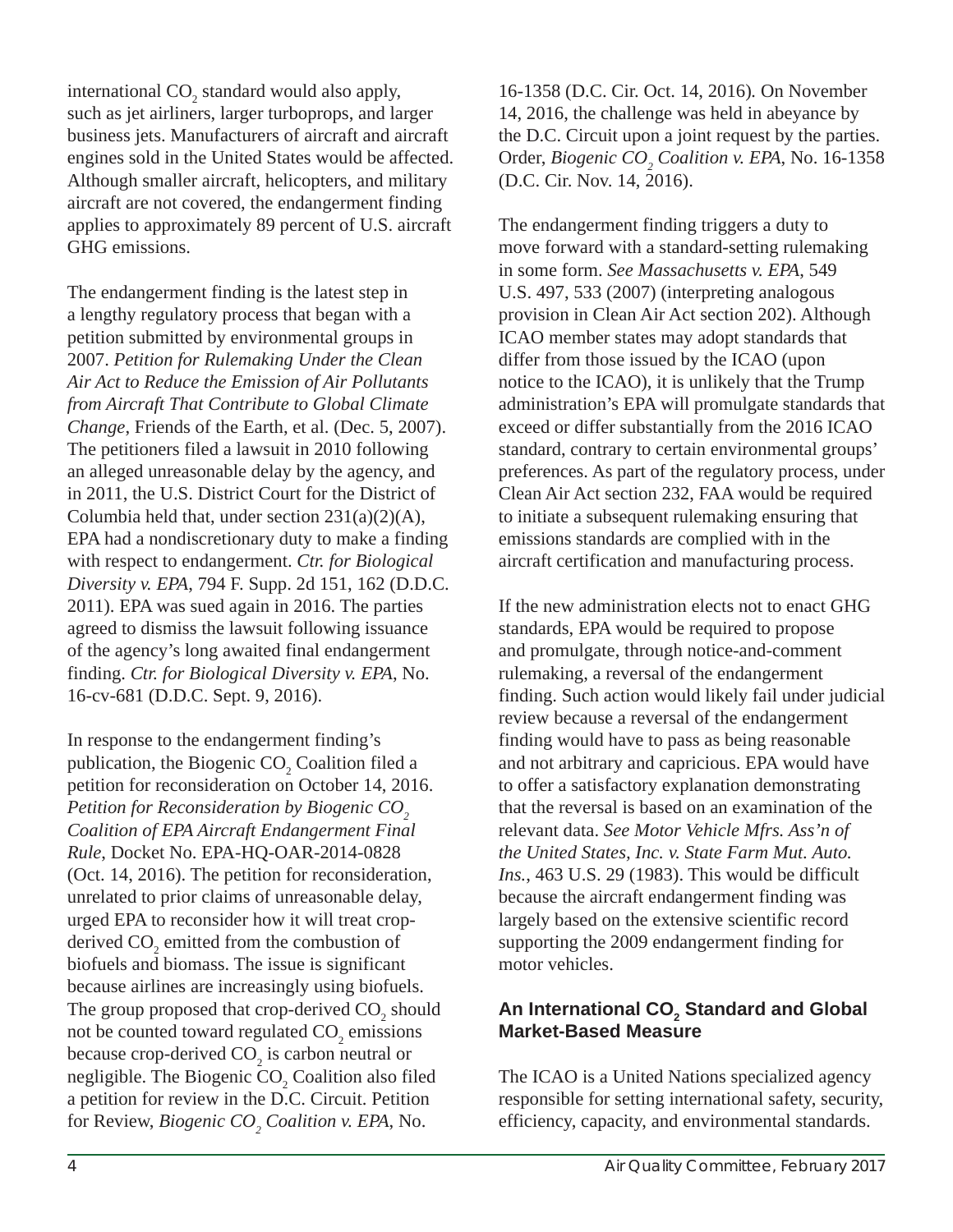recommendations made by the organization's Committee on Aviation Environmental Protection (CAEP). While aircraft must meet Clean Air Act requirements to fly in the United States, aircraft must meet ICAO standards to fly internationally.

The ICAO's Assembly considers technical

On February 8, 2016, CAEP agreed on a recommended  $CO<sub>2</sub>$  standard to reduce emissions, making  $CO<sub>2</sub>$  emissions part of the aircraft certification process. Formal ratification is expected in March 2017. The  $CO_2$  standard is a part of a larger "basket of measures" ICAO is taking to reduce GHGs from covered aircraft (i.e., larger commercial and business aircraft). It is the first global technology standard for  $CO_2$  for any sector. *See 2016 Environmental Report*, ICAO (2016), *available at* http://www.icao.int/environmentalprotection/Pages/env2016.aspx. This  $\text{CO}_2$  standard was approved on October 6, 2016, during the ICAO Assembly's 39th session. EPA may now begin to move forward with a rulemaking that incorporates the international standard, although this will not likely happen until 2017 at the earliest.

Briefly, the  $CO_2$  standard is a metric system based on an aircraft's performance during cruise flight, adjusted for fuselage size. The maximum metric value (fuel burn per flight kilometer) is set forth for each covered aircraft type, based on size and weight. Resulting emissions reductions will range from 0 to 11 percent, with greater impact on larger aircraft. An average reduction of 4 percent is expected. The standard applies to new aircraft designs requiring government certification as of 2020 (for business jets, 2023). Aircraft designs that are currently produced must comply after 2023 if they are modified to a point that requires recertification. Otherwise, all aircraft designs being produced must comply by 2028. The standard ensures that new replacement aircraft are more efficient than older in-use aircraft being retired. *See International Civil Aviation Organization's CO2 Standard for New Aircraft*, ICCT (Feb. 2016), *available at* http://www.theicct.org/sites/default/ files/publications/ICCT-ICAO\_policy-update\_ feb2016.pdf.

Environmentalists support a strong domestic rule that exceeds the ICAO's  $CO_2$  standard for new and in-production aircraft, such as a rule that also applies to aircraft that are currently in use*.* Under the 1944 Chicago Convention, the United States and other ICAO member states are obligated to adopt domestic standards that are at least as stringent as ICAO standards. The Trump administration, however, is unlikely to promulgate a final rule that regulates more broadly than is required by the ICAO's  $CO<sub>2</sub>$  standard for new and in-production aircraft.

On October 6, 2016, the ICAO also approved a global market-based measure requiring offsets for international aviation  $CO<sub>2</sub>$  emissions exceeding 2020 levels. *Assembly Resolution A39-3*, ICAO (Oct. 6, 2016), *available at* http://www.icao.int/ environmental-protection/Documents/Resolution\_ A39\_3.pdf. The program, known as "Establishing the Carbon Offsetting and Reduction Scheme for International Aviation" (CORSIA) begins with a pilot phase from 2021 through 2023, followed by a first phase from 2024 through 2026. With some exceptions, participation becomes mandatory in 2027 through 2035. Individual countries must implement CORSIA so that airlines having emissions above 2020 levels can acquire and account for offsets (credits) from non-aviation sources. The United States indicated that it would participate. However, doing so would likely fall outside of the GHG rulemaking process to be undertaken by EPA and may require legislation.

# **Other International Measures**

In the meantime, the aviation industry worldwide has been setting its own goals for GHG reductions, including targets committed to by the International Air Transport Association (IATA) and other stakeholders. The IATA is analyzing how various fuel-efficient technologies and aircraft design technologies will help the industry achieve three high-level goals of (1) improving fuel efficiency by an average of 1.5 percent per year to 2020; (2) stabilizing GHG emissions from 2020 with carbonneutral growth; and (3) reducing GHG emissions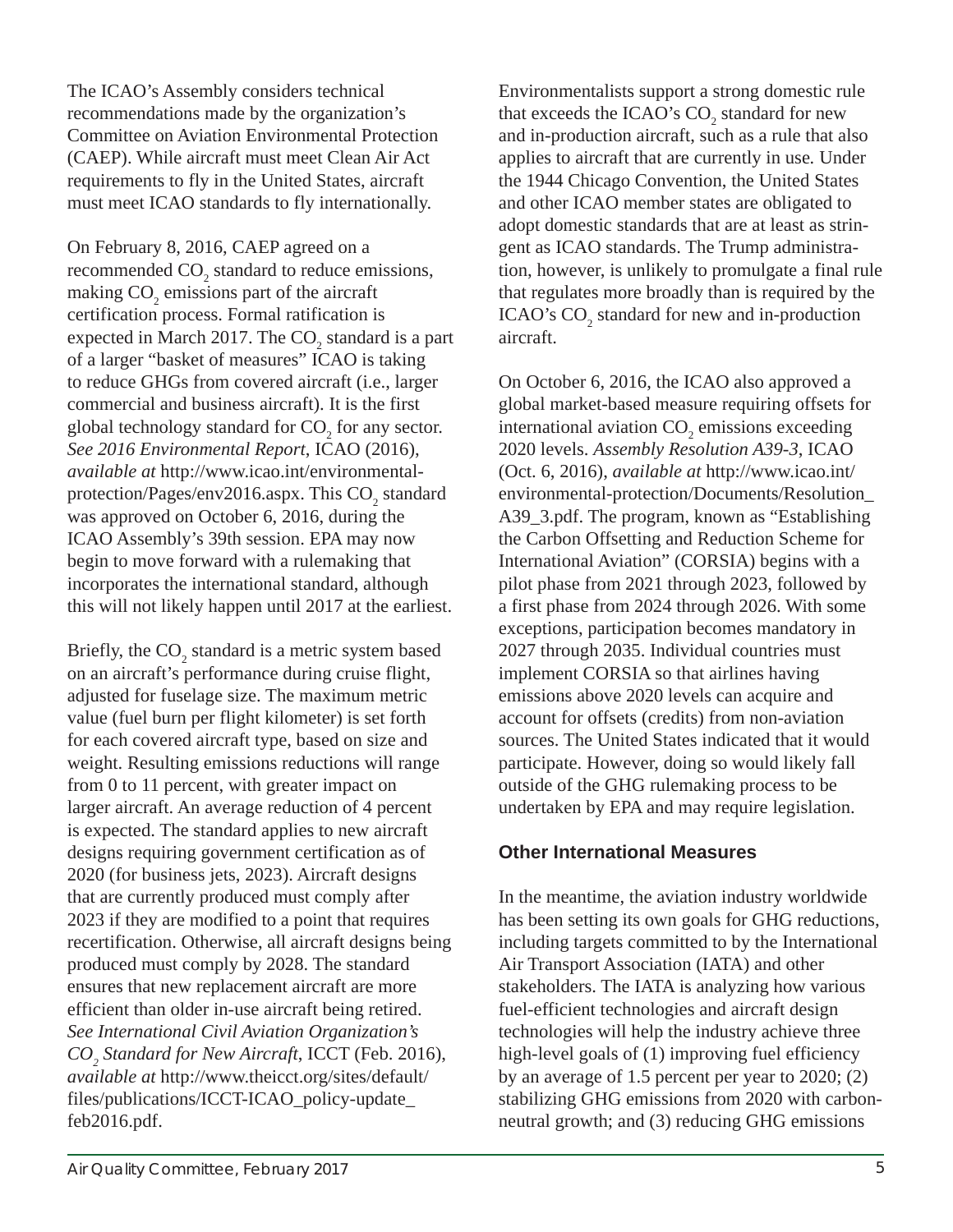by half by 2050 relative to 2005 levels. *See IATA Technology Roadmap*, IATA (June 2013), *available at* https://www.iata.org/whatwedo/environment/ Documents/technology-roadmap-2013.pdf.

#### **Supporting Paris Agreement Commitments by Regulating Domestic Aircraft?**

The December 2015 Paris Agreement is the next step of the United Nations Framework Convention on Climate Change (UNFCCC). Agreed to during the twenty-first Conference of the Parties (COP-21) in December 2015 and entering into force on November 4, 2016, the Paris Agreement establishes an international structure to limit average global temperature rise to below 2°C (3.6°F) above preindustrial levels. *Adoption of the Paris Agreement*, United Nations (Dec. 12, 2015), *available at* https://unfccc.int/resource/docs/2015/cop21/eng/ l09.pdf. The Paris Agreement allows countries to develop individually tailored plans for GHG emissions reductions, known as "nationally determined contributions" which are updated every five years. Although the United States did not ratify the 1992 Kyoto Protocol, under the Paris Agreement (not a treaty) President Obama committed to make an "economy-wide" reduction in GHG emissions of 26 to 28 percent from 2005 levels by 2025.

Aviation indirectly intersects with the Paris Agreement to the extent that the Paris Agreement's framework relies on individual nations to develop

plans pertaining to their domestic emissions sources. This means that while GHG emissions from *international* flights are not covered by the Paris Agreement, but by the ICAO under the Kyoto Protocol, emissions from *domestic* flights can be covered by a country's nationally determined contribution. A final EPA rule would therefore serve as an additional, albeit small source of emissions reductions toward U.S. commitments.

#### **Conclusion**

In November 2016, the UNFCCC parties convened COP-22 in Marrakesh, Morocco, to discuss initial steps for implementing the Paris Agreement. Depending upon how the Trump administration approaches U.S. involvement as a party going forward, the United States will either continue to seek increasingly aggressive measures to reduce national GHG emissions, or at the other extreme withdraw completely. In either case, EPA will move forward with an aircraft GHG rulemaking, reflecting the international  $CO_2$  standard for new and in-production aircraft. How the United States implements the ICAO's market-based measure to offset emissions from international flights, however, remains to be seen.

**Thomas A. Utzinger** *is an environmental attorney specializing in regulatory counseling, administrative law, environmental policy, and environmental issues in business transactions. He has an LL.M. in environmental law from the George Washington University Law School and practices in New Jersey, New York, and Washington, D.C.*



6 Air Quality Committee, February 2017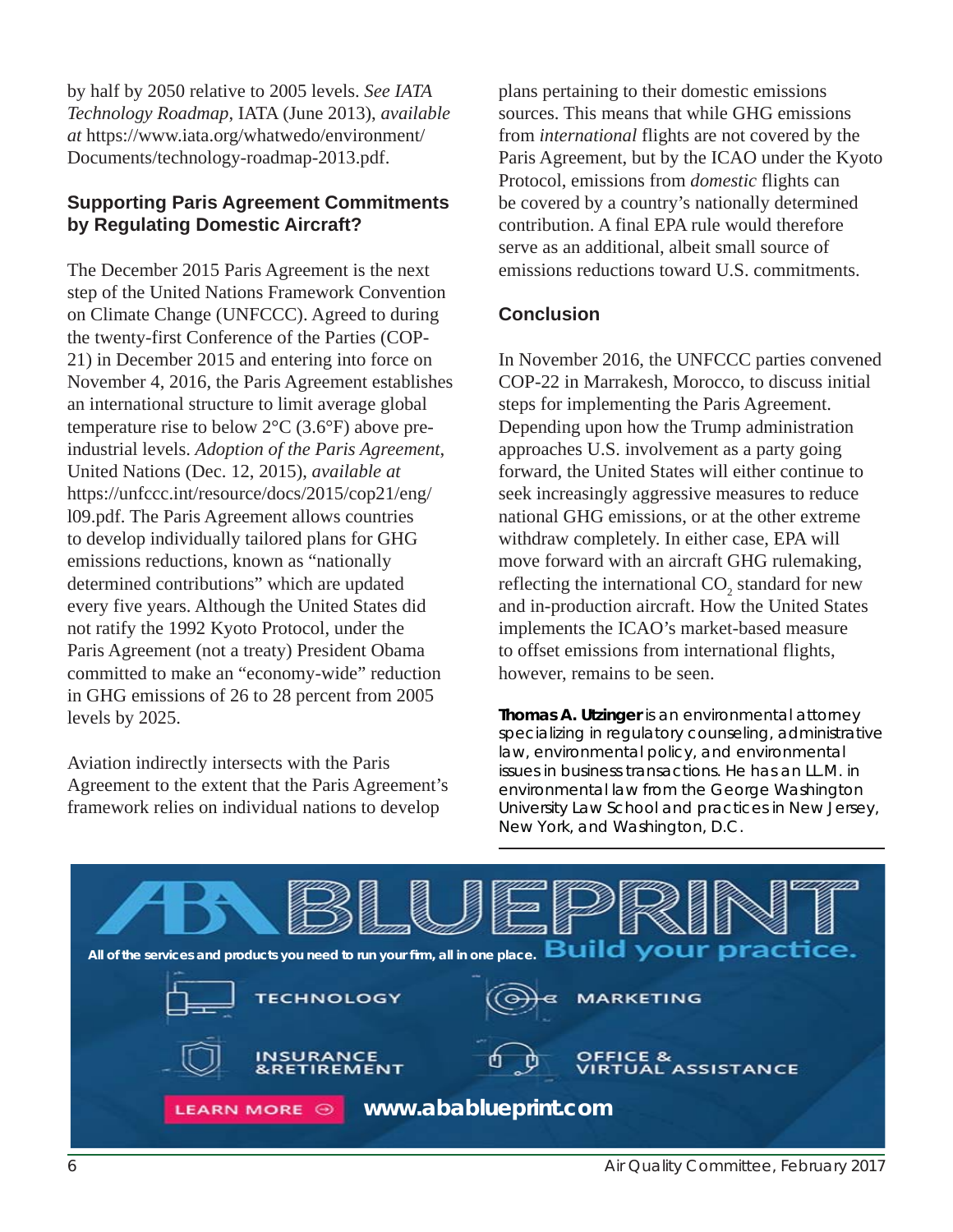# **REVISIONS TO EPA'S APPENDIX W MODELING GUIDELINE SIGNAL CONTINUED DEVELOPMENT OF AMBIENT AIR QUALITY MODELING**

David Loring

On December 20, 2016, EPA released long-awaited revisions to its air quality modeling guidelines. *See*  Guideline on Air Quality Models, 40 C.F.R. pt. 51, app. W (pre-*Federal Register* publication signed December 20, 2016) ("Modeling Guideline"). The Modeling Guideline incorporates a series of best practices aimed at providing consistent and reliable modeling results used to evaluate compliance with National Ambient Air Quality Standards (NAAQS), as well as single-source impacts on ambient air quality for major source permitting under the Prevention of Significant Deterioration (PSD) program. The Environmental Protection Agency's (EPA) latest refinements to the Modeling Guideline should provide better flexibility and options for determining ambient air quality under more realistic weather and operating scenarios. Moreover, they signal EPA's increased willingness to allow modeling analyses to represent actual ambient air quality conditions. These revisions are expected to impact forthcoming air quality designations and redesignations under the current  $2010$  SO<sub>2</sub> NAAQS as well as future NAAQS for other criteria air pollutants.

#### **A. Reliance on Modeling to Demonstrate Compliance with NAAQS**

Historically, determinations of whether areas were in or out of compliance with ambient air quality standards were primarily based upon monitoring rather than modeling data. EPA deviated from this trend in 2010 with the promulgation of the 2010 one-hour SO<sub>2</sub> primary NAAQS. 75 Fed. Reg. 35,520 (June 22, 2010). For the first time, EPA recommended that states rely upon air quality modeling, where sufficient monitoring data were unavailable, to assess whether or not areas meet the air quality standard. EPA even issued technical modeling guidance to assist regulators in the use of modeling to determine NAAQS compliance. *See, e.g.*, EPA,

SO<sub>2</sub> NAAQS Designations Modeling Technical Assistance Document (Aug. 2016).

As EPA increased the availability of its air modeling input and process files for widespread use, output of models began to vary widely. This led to increased challenges to EPA's air quality designations. This is most notably reflected in the recent designations under the  $2010$  SO<sub>2</sub> NAAQS. EPA's technical support documents for the 2010 SO<sub>2</sub> NAAQS area designations are replete with discussions of conflicting modeling analyses. These analyses were submitted to EPA during the public comment process. The accessibility of air dispersion modeling known as "AERMOD" provided the states, regulated community, and the nongovernmental organizations like the Sierra Club the opportunity to utilize differing modeling inputs that each party argued represented better approximated actual air quality impacts.

Ultimately, 65 areas were designated under the 2010 SO<sub>2</sub> NAAQS in 2016. However, despite the volume of modeling data submitted to EPA during the designation process, only 7 of those areas were designated in nonattainment of the 2010 SO<sub>2</sub> NAAQS. An additional 17 areas were determined unclassifiable under the standard. For a substantial number of these area designations, EPA's decision of whether an area was in compliance with the SO<sub>2</sub> NAAQS was based on a battle of differing AERMOD modeling submissions from the state, Sierra Club, and affected industry. *See, e.g.*, EPA Final Technical Support Document for Final Action on Ohio Area Designations for the 2010 SO<sub>2</sub> NAAQS, Technical Analysis for Gallia County, Ohio (July 2016). In many instances, industry and state agencies requested that EPA consider alternative air quality modeling inputs (known as "beta options") to better model actual ambient conditions in the area. EPA almost universally rejected reliance on these beta options absent prior case-specific approval from EPA. Not surprisingly, a number of these modeling-based designations are now under reconsideration and appeal before the EPA and various courts. *See, e.g.*, *Samuel Masias v. EPA*, No. 16-1314 consolidated (D.C.C.A. 2016).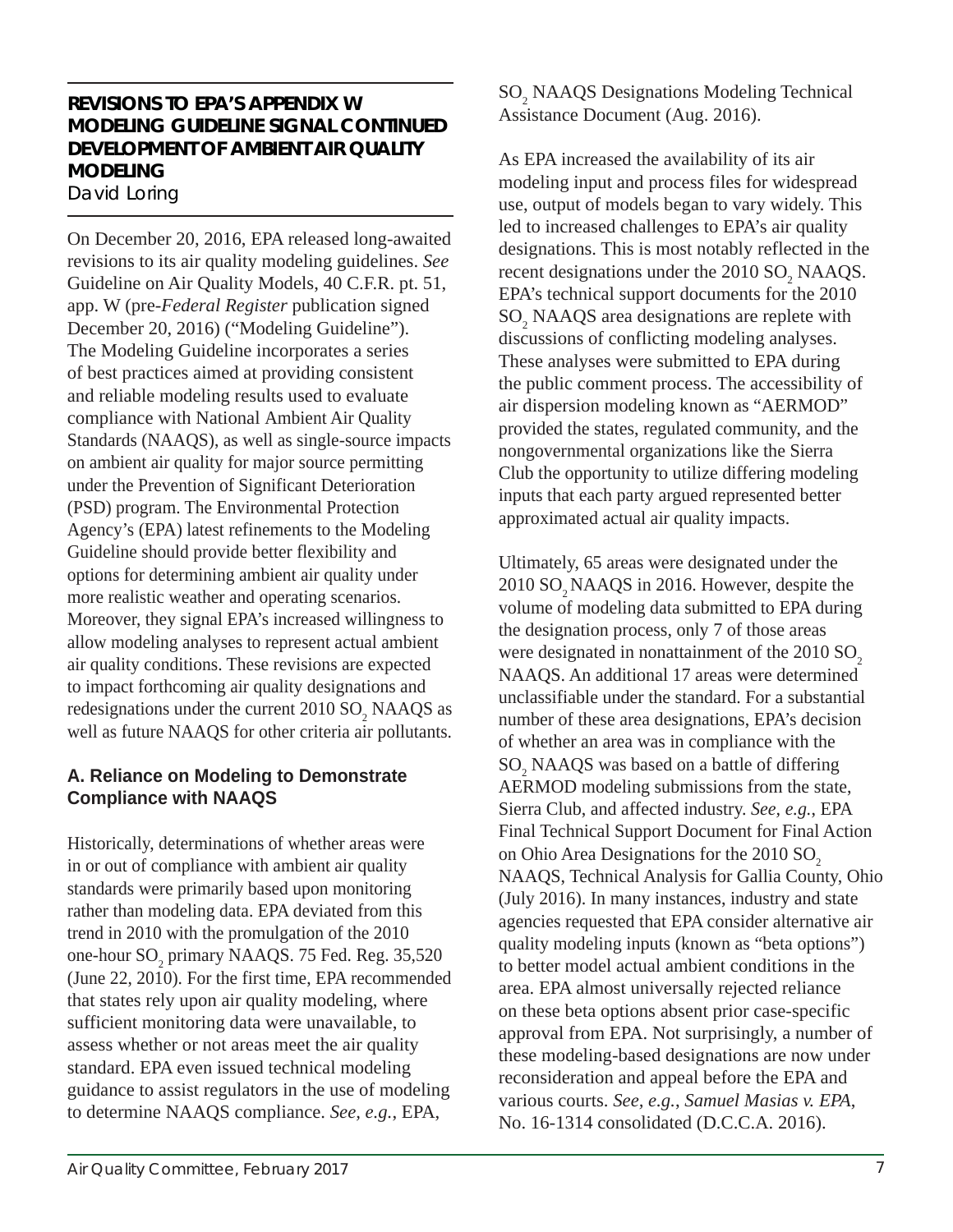#### **B. EPA Revisions to the Ambient Air Quality Modeling Guideline**

The reliance on air quality modeling for area designations under the 2010 SO<sub>2</sub> NAAQS provides the backdrop for EPA's recent revisions to its Modeling Guideline. Generally, ambient air quality modeling must comply with EPA's Modeling Guideline for EPA to accept use of the modeling to determine NAAQS compliance. Although EPA regulations do provide for case-specific grants of alternative modeling options not adopted under the guideline, EPA has not previously identified how such alternatives could be accepted. (*See*  section 3.2 of the Modeling Guideline.) The revised Modeling Guideline addresses a myriad of revisions that have been under consideration since July 2015 (80 Fed. Reg. 45,340), to increase flexibility and better account for variability in the use of AERMOD modeling techniques and ambient conditions, respectively.

Most notably, EPA has now approved certain alternative modeling options (so-called beta options) aimed at improving the representativeness of modeling during certain atmospheric conditions. One of the common concerns with ambient air quality modeling is the tendency for modeling to overpredict (that is, model overly conservative) ambient air pollution concentrations, particularly during low wind, stable atmospheric conditions. In response to public comment, EPA adopted the "ADJ\_U\*" beta option as an approved AERMET (the meteorological data preprocessor to AERMOD) modeling option to more accurately predict peak emission impacts from stationary sources during low wind speed and stable conditions.

EPA declined, however, in the final Modeling Guideline to approve for use additional requested low wind speed modeling options. Specifically, EPA declined to incorporate the LOWWIND3 beta option for AERMOD to address lateral plume spread during low wind conditions, citing insufficient scientific certainty in the reliability of the option as the basis for the agency's decision.

As noted above, EPA will still consider, but not necessarily approve, case-specific requests under section 3.2 of the Modeling Guideline for use of LOWWIND3 in AERMOD modeling. *See*  EPA, Clarification on the Approval Process for Regulatory Application of the AERMOD Modeling System Beta Options (Dec. 10, 2015).

Both ADJ\_U\* and LOWWIND3 options were heavily utilized in modeling submitted by industry and state permitting agencies to support proposed area designations under the  $2010$  SO<sub>2</sub> NAAQS. In all but a handful of areas where EPA had formally approved use of alternative modeling techniques, EPA declined to rely upon modeling results that utilized either ADJ\_U\* or LOWWIND3. The December 2016 revisions to the Modeling Guidelines, therefore, signal at least an increased willingness on the part of EPA to impart additional flexibility into ambient air quality modeling. Whether EPA's approval to use alternative modeling options in the Modeling Guideline impacts designations presently under reconsideration and appeal remains to be seen.

In addition, it's worth noting that section 320 of the Clean Air Act requires that EPA evaluate air quality modeling at least every three years (the last modeling conference on air quality occurred in August 2015). Thus, by mid-2018, EPA will again have the opportunity to adopt additional beta options into its Modeling Guideline. If adopted, those options would be available for remaining designations or redesignations under the December 2020 designation deadline for the 2010  $SO<sub>2</sub>$ NAAQS.

#### **C. Possible Use of Modeled Emission Rates in Major Source Permitting to Streamline Assessment of Ambient Air Quality Impacts**

The Modeling Guideline is often also utilized in PSD permitting approvals to demonstrate compliance with the NAAQS. EPA's revised Modeling Guidelines, along with recently issued EPA guidance (see below), indicate that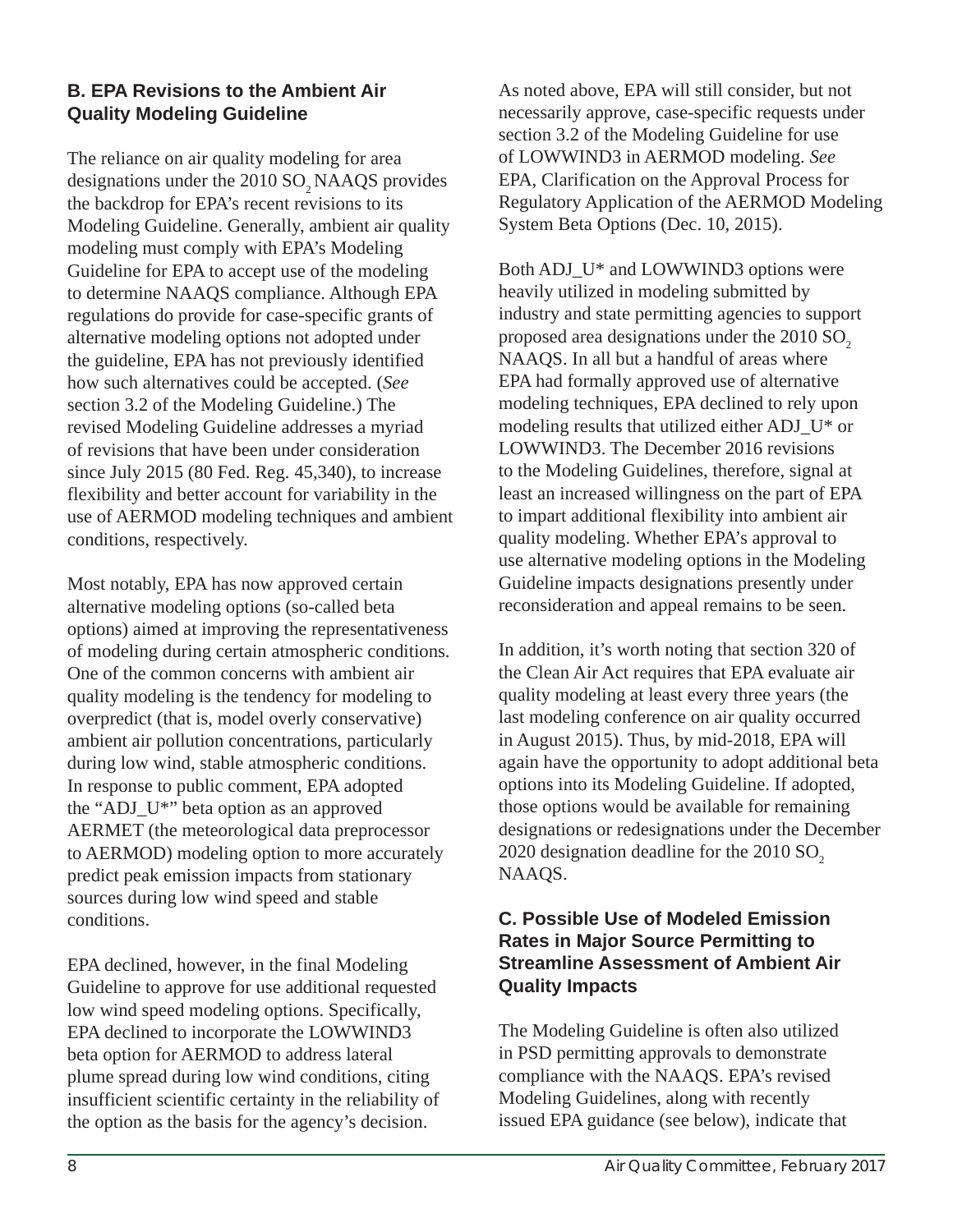new modeling techniques for assessing singlesource impacts on ozone and secondary  $PM_{2.5}$ (particulate matter less than 2.5 microns) ambient air quality may be approved in the near future. EPA's consideration comes in response to a July 2010 request submitted by the Sierra Club seeking the establishment of air quality models for major sources applying for major source construction permits.

EPA originally proposed adopting modeled emission rates for precursors (known as "MERPs") that permitting authorities would use to determine whether a major modification would be expected to contribute to a violation of the ozone or  $PM_{2.5}$ NAAQS. Thus, for example, if a permitting authority determined that the projected increase in nitrogen oxide emissions (an ozone precursor) was above an established MERP, the project would be presumed to cause or contribute to a violation of the NAAQS and the permitting authority would need to take appropriate measures to address the impact prior to permit issuance.

On December 2, 2016, EPA issued a draft technical modeling guidance document for developing MERPS. *See Guidance on the Development of MERPs as a Tier 1 Demonstration Tool for Ozone and PM2.5 Under the PSD Permitting Program* (Dec. 2, 2016). EPA noted that the guidance itself contained merely recommendations, not requirements, in part because EPA believed that site-specific rather than general nationally applicable conditions were more appropriate in permitting decisions. Consequently, in EPA's revised Modeled Guidelines, issued shortly after the guidance document, EPA ultimately declined to adopt a set of nationally applicable MERPs into appendix W. Instead, EPA indicated that it would defer to state permitting authorities to develop area-specific MERPs to assist in major source permitting.

It remains to be seen whether EPA's Modeling Guideline will eventually adopt standard procedures for evaluating ambient air quality impacts for major source permitting

determinations. In the interim, EPA's proposed MERPs guidance—if finalized—should provide state permitting authorities sufficient direction to establish locally applicable MERPs programs. The incorporation of modeled emission rates to presumptively evaluate NAAQS impacts will undoubtedly impact the issuance of construction permits for major sources and signals the growing importance that NAAQS compliance will play under the Clean Air Act.

**David M. Loring** *is a partner in the Chicago Office of Schiff Hardin LLP.*

# **2017 Call for Nominations** OMINA

The Section recognizes and honors individuals, entities, or organizations that have made significant accomplishments or demonstrated recognized leadership in the environmental, energy, and natural resources legal areas.

Nominations are now being accepted for the following awards.

#### **Nominations Due: May 12, 2017**

- Distinguished Achievement in Environmental Law and Policy Award
- State or Local Bar Environment, Energy, and Resources Program of the Year
- Law Student Environment, Energy, and Resources Program of the Year Award
- Environment, Energy, and Resources Government Attorney of the Year
- Environment, Energy, and Resources Dedication to Diversity and Justice

#### **Nominations Due: July 17, 2017**

- ABA Lifetime Achievement Award in Environmental, Energy, or Resources Law and Policy
- ABA Award for Excellence in Environmental, Energy, and Resources **Stewardship**

**www.ambar.org/EnvironAwards**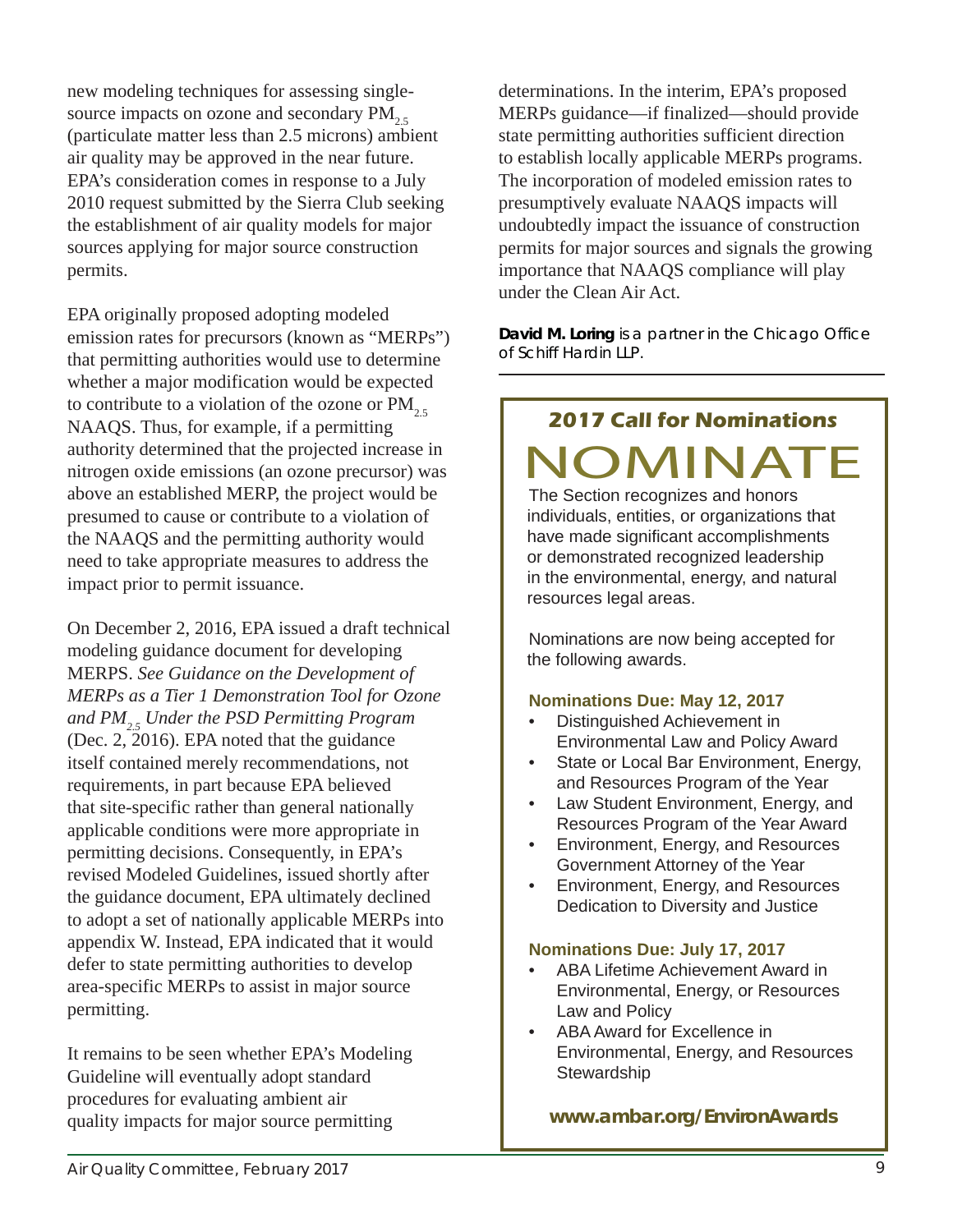# **THE NAAQS AS A METRIC FOR THE VEIL OF COOPERATIVE FEDERALISM**

William Smalling

#### **Introduction**

From 1970, modern environmental law has been a joint venture between the federal government and the states. When Congress enacted the Clean Air Act (CAA) of 1970 it crafted the model for most of the pollution control legislation enacted in the ensuing decades. Referred to as "cooperative federalism," the concept was to delegate authority to a federal agency, such as the Environmental Protection Agency (EPA), to enact standards to achieve clean air goals. EPA then invites the states to participate in implementation and enforcement. As it relates to the environment, cooperative federalism involves inducement of state participation in a coordinated EPA program. Many states have lately become concerned about EPA failure to adhere to the CAA cooperative federalism schematic.

Cooperative federalism has a pragmatic basis. States and local governments are best positioned to develop compliance strategies to protect the environment in a way that is relevant to local needs and conditions. (Jonathan H. Adler, *Jurisdictional Mismatch in Environmental Federalism*, N.Y.U. ENVTL. L.J., 130, 134–39 (2005–06).)

# **CAA History and Cooperative Federalism**

The 1970 act established a strong role for the states because it was designed "to preserve the federal system" and "recognized that the task of implementing . . . the clean air program was so enormous that it would be helpful to have effective agencies at the state and local level to get the job done more quickly and thoroughly." (Edmund S. Muskie, *Role of the Federal Government in Air Pollution Control*, 10 ARIZ. L. REV. 17 (1968–69).) In addition, the states and local governments were thought to be best situated to implement some control policies (such as land use) thought to be critical to effective

pollution control. (S. Rep. No. 1196, at 2 (1970).) The 1977 law moved the balance of federal-state authority toward more EPA control. The states' autonomy mostly was maintained by reiterating the states' freedom to adopt controls more stringent than EPA.

The 1990 law digressed another step from an "equal" partnership between the two government levels. The 1990 amendments were driven by the consistent inability of many states to comply with the National Ambient Air Quality Standards (NAAQS). The revised law set new timelines for NAAQS compliance in nonattainment areas (NAAs) and defined "reasonable further progress" steps necessary to move NAAs toward compliance. Sanctions were available to EPA if states did not make said progress. (42 U.S.C. § 7410(m).)

#### **Air Quality and Cooperative Federalism**

Although air quality has improved in the United States over the past 46 years, there is a mounting concern that EPA, instead of cooperating with the states as an equal partner, is co-opting the states by treating them as mere regional offices of a huge federal bureaucracy. (Att'ys Gen. Jon Bruning et al., White Paper, *Perspective of 18 States on Greenhouse Gas Emission Performance Standards for Existing Sources Under § 111(d) of the Clean Air Act*, at 2 (2013).) This could undermine a strategy that has helped to garner for the CAA broad public support.

#### **Issues in Implementation**

The principle that states are EPA's partners under the CAA is not always reflected in how EPA conducts rulemaking proceedings that impact the states. EPA often seeks to undermine the cooperative process with the states by providing little advance consultation with the states before publication of a proposed rule, then allowing a very short time frame for states to comment on the rule proposal, and often gives little attention to state concerns.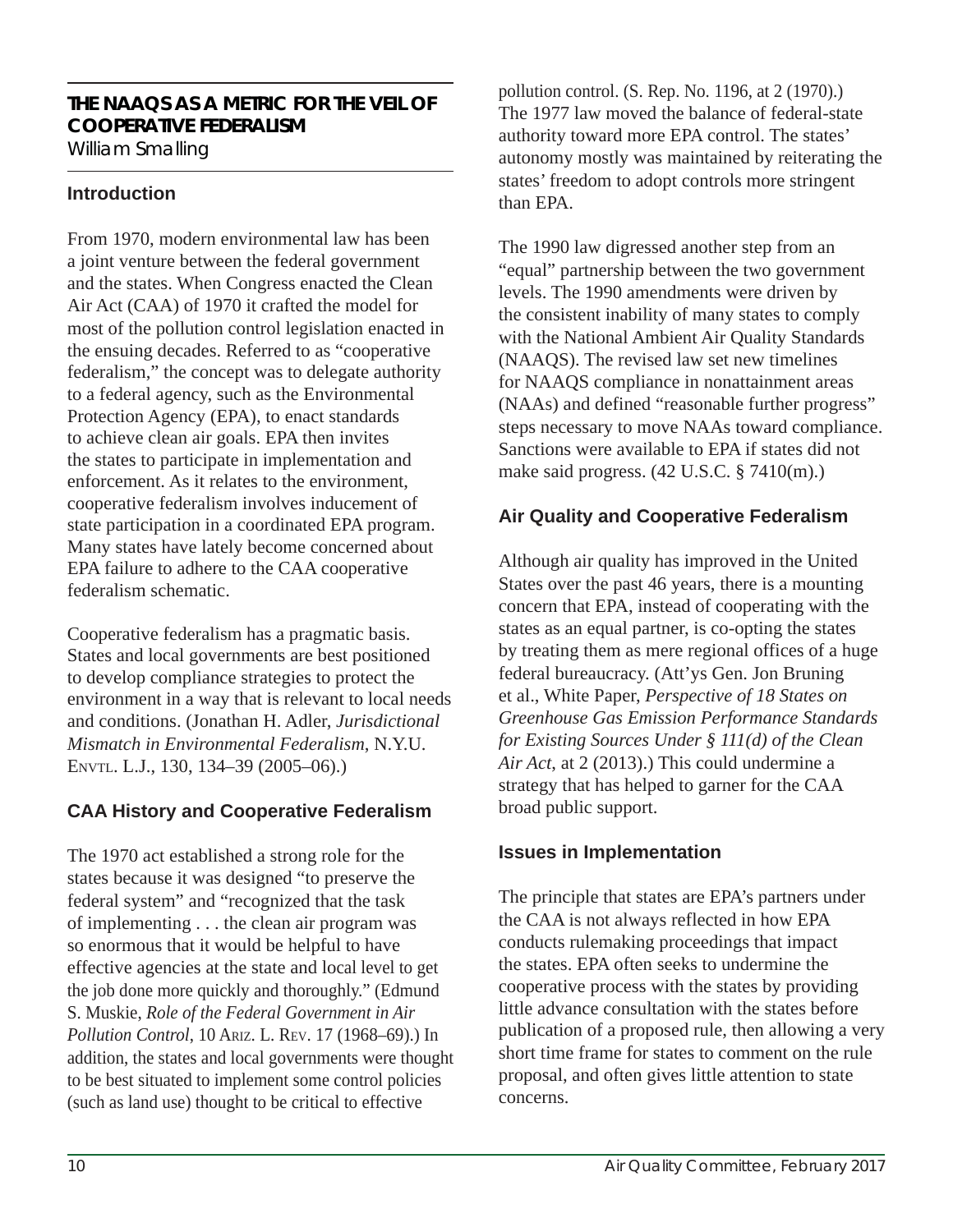For example, EPA's disregard for the role of the states arose in the context of EPA's premature reconsideration of the ozone NAAQS in 2010. Many states objected to the adverse impacts of this unscheduled reconsideration. (States' Comments re: 2010 Ozone NAAQS Reconsideration. National Ambient Air Quality Standards for Ozone, 75 Fed. Reg. 2938.)

Members of Congress spoke out against the proposed action as well. In July 2011, Senator Jeff Sessions (R-AL), wrote a bipartisan letter joined by 33 other U.S. senators, which implored EPA not to revise the ozone NAAQS. Upon receipt of the letter, EPA delayed the issuance of the ozone rule and reconsidered the proposal. The president agreed with the request and directed EPA to halt the ozone standard revision. (Letter from Cass Sustein, Off. of Info. and Reg. Affairs, to Lisa Jackson, Admin. EPA (Sept. 2, 2011).) However, the president's decision came 18 months after EPA commenced the ozone reconsideration process. By that time states had spent significant resources preparing for the revision.

#### **"Uncooperative" Federalism; Recent Examples**

EPA's failure to adequately involve the states in CAA rulemaking is reflected in the following two recent rulemakings. In both cases, the agency's failures impose significant burdens on the states.

On September 27, 2016, EPA published in the *Federal Register* a proposed determination that the Houston-Galveston Brazoria (HGB) area failed to attain the 2008 8-hour ozone NAAQS by the applicable deadline of July 20, 2016. Upon finalization and publication, this resulted in a reclassification by operation of law to the designation of "moderate" on December 14, 2016. The EPA action proposed to require that Texas submit state implementation plan (SIP) revisions to EPA by January 1, 2017. These SIP revisions would be required to meet the CAA statutory and regulatory requirements that apply to 2008 ozone NAAQS nonattainment areas.

The Texas Commission on Environmental Quality (TCEQ) commented that the proposed SIP submittal deadline of January 1, 2017, for the HGB area was unreasonable, not consistent with previous practice, and EPA's lack of timely notification of the abbreviated schedule would place an undue burden on the state. TCEQ noted that EPA had told the state and local stakeholders on several occasions that these SIP revisions would be due one year from final reclassification by EPA. TCEQ also requested a clarification on how EPA is working with them to support submittal of the required moderate nonattainment SIP by the proposed January 1, 2017 date. EPA responded that they assist during the monthly calls regarding the HGB 2008 ozone nonattainment areas. A regular topic on the meetings' agenda is to discuss any issues with TCEQ, then aid on any issues requested by TCEQ.

EPA responded that they believed that TCEQ was aware of the likelihood of a January 1, 2017, submission deadline, which lines up with the deadlines of the marginal areas reclassified as moderate in the 81 Fed. Reg. 26,697 (May 4, 2016) action. In that action, EPA stated that it recognized the value of providing states as much time as possible to develop an attainment demonstration; however, it also recognized the value in establishing a single due date for moderate area SIP submissions including reasonably available control technology (RACT). EPA believed the area was provided adequate notice to develop and submit a moderate area attainment plan by January 2017.

TCEQ also disagreed with the proposed January 1, 2017, RACT compliance deadline for the reclassified HGB area and recommended adjusting this deadline to July 20, 2018, the moderate attainment deadline. EPA responded that they believed the time frame is reasonable and consistent with prior actions included in the May 2016 final action.They responded that the state committed to have its state requirements in place by the deadline proposed by EPA and the state has not been prohibited from beginning development of moderate area SIP revisions prior to finalization of this reclassification. Per EPA, Texas's SIP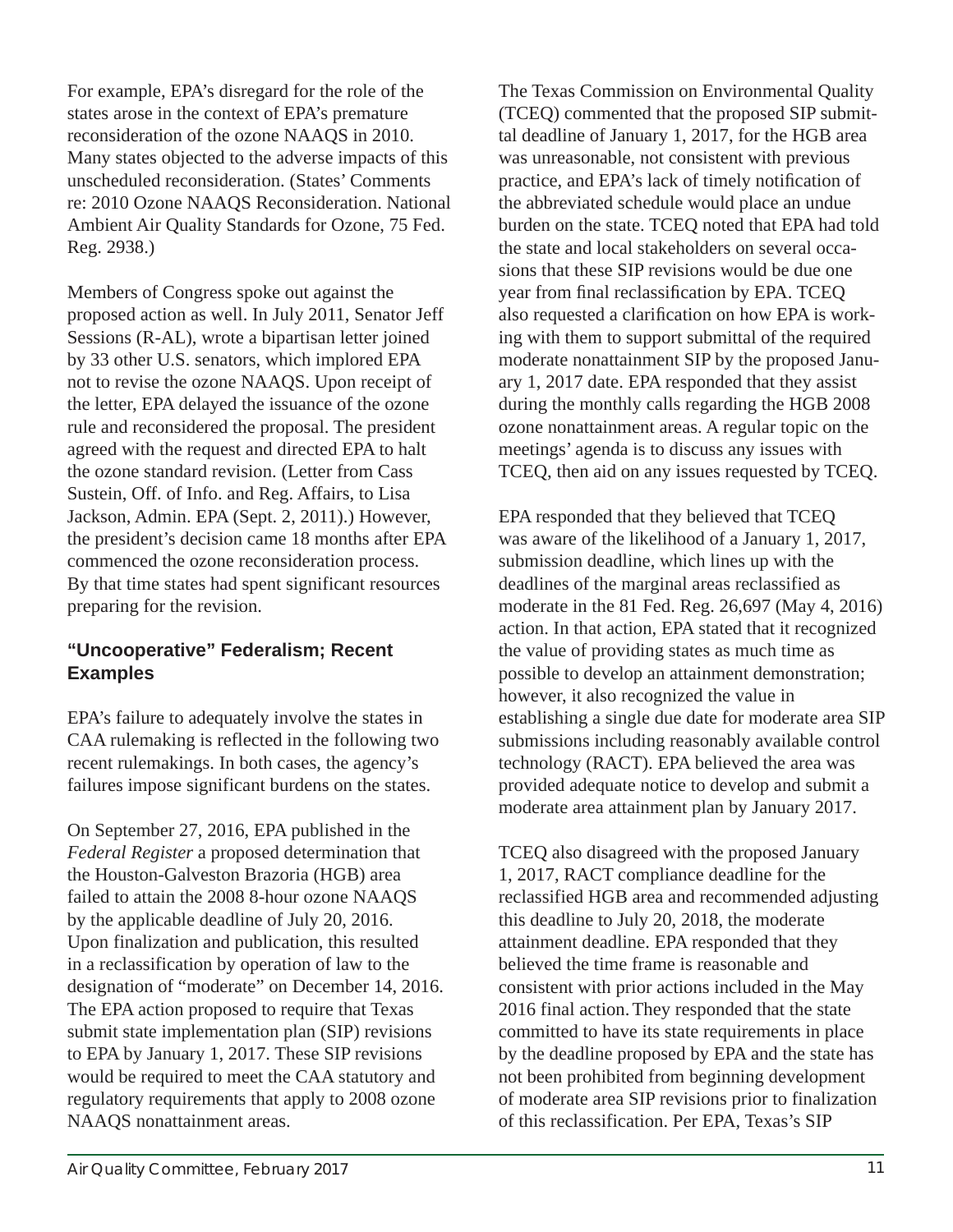revision proposal of September 21, 2016, indicated no new RACT requirements in the 2018 attainment demonstration; TCEQ only proposed expanded coverage of a list of existing sources. (Apparently, there is some disconnect between EPA and TCEQ, because Texas's RACT rule "require[s] new control requirements in the HGB area to be achieved by July 20, 2018.")

As a final action on December 14, 2016, EPA determined that the HGB area failed to attain the 2008 ozone NAAQS by the attainment deadline date of July 20, 2016, and that area was reclassified as moderate. Texas should submit the SIP revisions to address the moderate ozone nonattainment area requirements, including a January 1, 2017, RACT compliance deadline, by January 1, 2017. Barring Texas's compliance, EPA could impose a federal implementation plan or other CAA sanctions.

EPA's proposed rule regarding Source Determination for Certain Emission Units in the Oil and Natural Gas Sector (Fed. Reg., Sept. 18, 2015 (EPA-HQ-OAR-2013-0685)) also illustrates EPA's failure to work with the states to develop air pollution controls. EPA stated that the goal of this proposal was to provide certainty to the oil and gas industry regarding the definition of a source and would aggregate many oilfield sources into major new source review (NSR) or Prevention of Significant Deterioration (PSD) sources, thereby subjecting them to a more comprehensive permit review. EPA proposed two options for determining whether two or more properties in the oil and natural gas sector are "adjacent." EPA's preferred option (option 1) relied solely on proximity as the determinative factor for "adjacent," requiring aggregation of oil and gas sources that are within 1/4 mile of each other. EPA's option 2 would have regulated facilities beyond 1/4 mile that are functionally interrelated as a basis for adjacency. Option 2 could be defined as a "hub and spoke" model, where "oil and gas produced from one or more wells has a dedicated flow to only one possible downstream point for further compression, processing or storage."

Texas indicated that both options raised significant implementation issues that would create an overly broad aggregation policy and overburden the permit program. Presently, the vast majority of the 300,000 regularly producing oil and gas sources in Texas are authorized under permits by rule or standard permits (PBR/SP). Many sources previously permitted under PBR/SP would be aggregated into major NSR or PSD sources, which would increase permit review time. Texas contended that under the proposed rule, there would be numerous sources that would be affected by EPA's proposed adjacency definitions.

TCEQ objected to option 1 because the adoption in a rule of any fixed distance between sources, without consideration of how those sources function together, is arbitrary and furthermore does not "approximate a common-sense notion of 'plant'" nor "fit within the ordinary meaning of 'building,' 'structure,' 'facility,' or 'installation.'" TCEQ also did not support option 2, because this configuration could lead to potentially absurd results where several oil and gas wells located over an area of many square miles could be aggregated merely because the product is transported by pipeline, rail, or truck to one central point.

In 2016, EPA finalized the definition that equipment on separate surface sites located more than 1/4 mile apart is not "adjacent" and, therefore, is not part of the same stationary source. In the final rule, EPA modified option 1 to require that emitting equipment located on separate surface sites within 1/4 mile of each other be aggregated as a single stationary source only if the emitting equipment also has a relationship that meets the "common sense notion of a plant." (81 Fed. Reg. 35,623, June 3, 2016).)

In response to TCEQ and others' comments relating to burdening the permit programs, EPA argued that (1) EPA is not requiring states with approved programs to apply its meaning of the term ''adjacent,'' as many approved programs already comply with EPA's PSD, nonattainment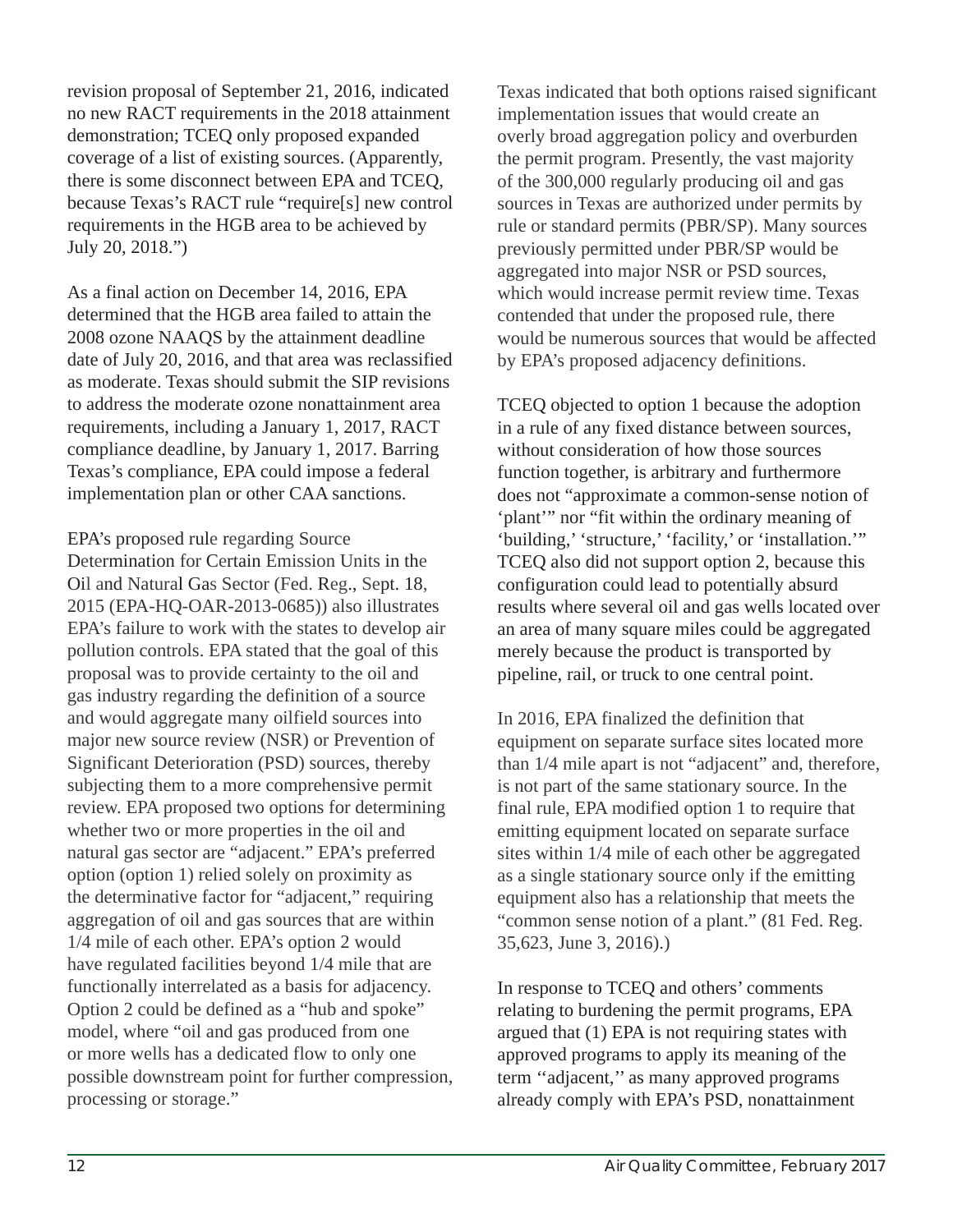new source review (NNSR) and title V rules, without these changes; (2) states remain free to adopt more stringent requirements in order to address local air quality concerns; and (3) states that administer PSD permitting programs under a delegation of federal authority by EPA will have to follow the approach that EPA is finalizing, or develop their own permitting programs.

EPA's decisions as they relate to cooperative federalism in the case of the ozone redesignation example are a case of minimizing the impacted state's involvement in the rulemaking and increasing the burden of compliance. With the aggregation rule, EPA adopted a more synergistic approach, which combined the two proposed

definitional options. Nonetheless, in oil-producing states such as Texas and Oklahoma, the new definition will create additional permitting burdens on the impacted states because of the sheer land coverage in those states by oil and gas production activities.

**C. William Smalling** *is a Thurgood Marshall Law School graduate and has three LL. M. diplomas in energy and environmental law, intellectual property law, and taxation from the University of Houston Law Center. He has an environmental and energy law practice in Houston, Texas. Previously, he has worked as an environmental and engineering consultant, after working at various positions with the Texas Air Control Board (predecessor to TCEQ).*

# **w w w.ShopA B A.org**



2016, 864 pages, 7 x 10 Paperback or eBook ISBN: 978-1-63425-439-7 Product Code: 5350255 / 5350255EBK

**\$189.95 List Price \$149.95 Section of Environment, Energy, and Resources Members**

# *The Clean Air Act Handbook Fourth Edition*

Julie A. Domike and Alec C. Zacaroli, Editors

#### *An essential Clean Air Act resource*

Now fully revised and updated, this is an established, comprehensive examination of the federal Clean Air Act and the EPA's implementing regulations and policy guidance. Providing a broad and balanced perspective on all pertinent issues, this compendium brings together the experience and knowledge of private and public sector Clean Air Act practitioners. Covering the entire statute, not just the more recent amendments, topics addressed include:

- Setting and meeting national ambient air quality standards
- The new source review program and continuing changes to its rules and interpretation
- Government programs to protect visibility and the stratospheric ozone layer
- Title IV and the acid rain program
- Ongoing regulation of mobile sources and of fuels and fuel additives
- Interstate transport of air pollution
- The Title V operating permit program and how to manage the permit
- Expansion of scope of the statute after *Massachusetts v. EPA*
- Enforcement, rulemaking, judicial review, and more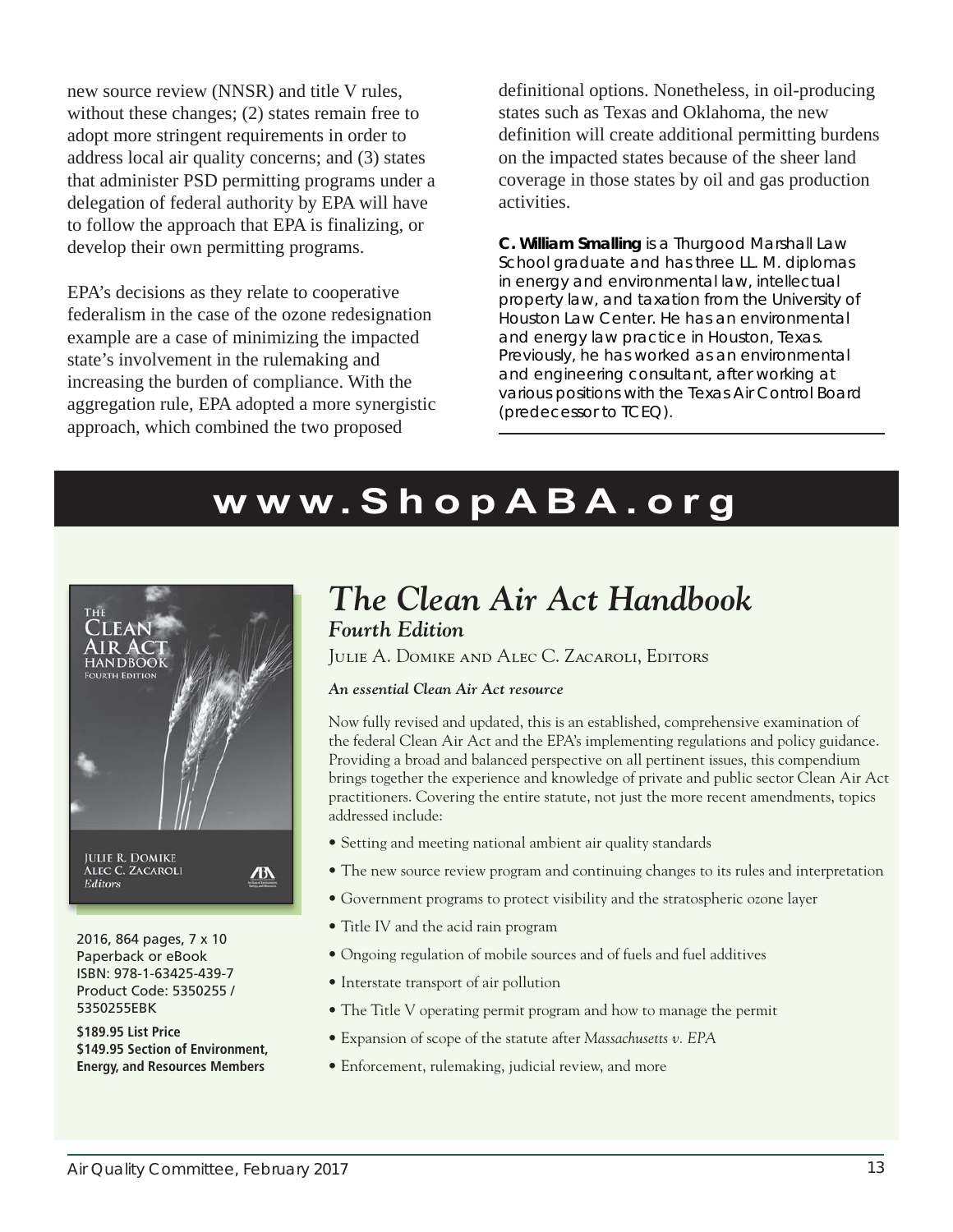#### **REGIONAL REPORTS**

**EPA REGION I** Dixon Pike and Brian Rayback *Pierce Atwood LLP Portland, Maine*

## **RGGI**

At the September 7, 2016, the Regional Greenhouse Gas Initiative (RGGI) auction, 14,911,315 allowances were sold at a clearing price of \$4.54/allowance. Click here or visit https:// www.rggi.org/market/co2\_auctions/results for more information.

#### **Ozone**

On September 30, 2016, the Environmental Protection Agency (EPA) confirmed that New England experienced a slight decrease in the number of unhealthy air quality days due to ozone  $(> 0.070$  ppm) this year, compared to 2015. Based on preliminary data, there were 32 days when ozone monitors recorded unhealthy ozone levels in 2016, compared to 38 such days in 2015.

- 31 days in Connecticut (compared to 33 in 2015)
- 11 days in Massachusetts (15 in 2015)
- 6 days in Rhode Island (10 in 2015)
- 5 days in New Hampshire (7 in 2015)
- $\bullet$  4 days in Maine  $(4 \text{ in } 2015)$
- 1 day in Vermont (0 in 2015)

Click here or visit https://www.epa.gov/ newsreleases/new-england-experienced-fewerunhealthy-air-quality-days-during-2016-summerozone.

In addition, EPA has approved SIP revisions submitted by Maine, New Hampshire, Rhode Island, and Vermont addressing interstate transport. EPA has concluded that each state has adequate provisions to prohibit in-state emissions activities from significantly contributing to the nonattainment, or interfering with the maintenance, of the 2008 ozone National Ambient Air Quality

Standards (NAAQS) in any other state. Click here or visit https://www.gpo.gov/fdsys/pkg/FR-2016- 10-13/pdf/2016-24491.pdf.

#### **Connecticut**

In early June, the Connecticut Department of Energy and Environmental Protection filed a "good neighbor petition" with EPA under section 126 of the Clean Air Act (CAA) asking the agency to issue emission limits for the Brunner Island Power Plant in York Haven, Pa., because its emissions allegedly impact ozone levels in Connecticut. Click here or visit http://www.yorkdispatch.com/story/ money/business/2016/07/09/delaware-connecticutpetition-epa-brunner-island/86899940/.

EPA approved a state implementation plan (SIP) revision that revises Connecticut's stationary source sulfur in fuel oil content limits and the sampling and emission testing methods. Click here or visit https://www.gpo.gov/fdsys/pkg/FR-2016- 05-25/pdf/2016-12120.pdf.

#### **Maine**

A potato processing plant agreed to pay \$60,500 in civil penalties and to spend \$83,400 on equipment for emergency responders and public safety improvements at its facility to resolve alleged risk management plan (RMP) violations associated with the plant's ammonia refrigeration system. Click here or visit https://www.epa.gov/newsreleases/ belfast-maine-processor-provides-emergencyresponse-equipment-community-under-epa.

EPA approved state implementation plan (SIP) revisions that establish reasonably available control technology requirements for volatile organic compounds (VOCs) from fiberglass boat manufacturing and surface coating operations. Click here or visit https://www.gpo.gov/fdsys/pkg/ FR-2016-05-26/pdf/2016-12398.pdf.

#### **Massachusetts**

The Massachusetts Department of Environmental Protection (MassDEP) penalized a wireless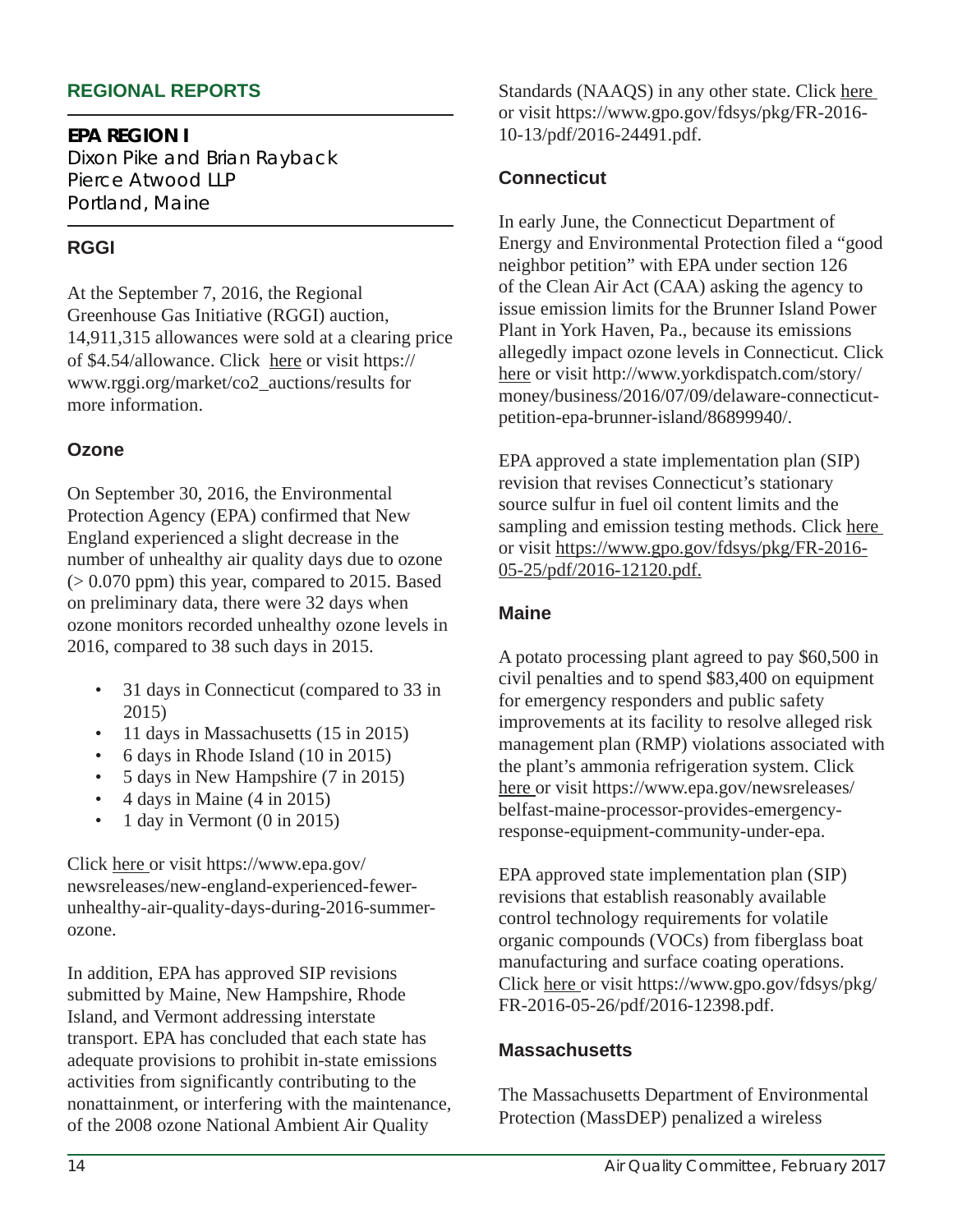telephone company \$45,580 after the company voluntarily reported that it had failed to disclose and certify the installation and operation of 45 emergency engines. Click here or visit http://www. mass.gov/eea/agencies/massdep/news/releases/ at-and-t-mobility-penalized-45580-for-generators-. html.

On May 17, 2016, the Supreme Judicial Court ruled that the RGGI program does not meet the Massachusetts Global Warming Solutions Act, which instead requires MassDEP to promulgate new regulations that "impose a limit on [greenhouse gas] emissions that may be released, limit the aggregate emissions released from each group of regulated sources or categories of sources, set emission limits for each year, and set limits that decline on an annual basis." In response, MassDEP released working drafts for public comment. The draft regulation addressing power plants would create a  $CO<sub>2</sub>$  cap-and-trade program covering only in-state fossil fuel-fired power plants. The in-state plants would be allocated  $CO_2$  allowances annually, which allocation would decrease by 2.5 percent yearly. This state program would be in addition to the existing RGGI program. Click here or visit http://www.mass.gov/eea/agencies/massdep/air/ climate/section3d-comments.html.

#### **New Hampshire**

A company that manufactures valves in Franklin, N.H., will pay a penalty of \$112,200 to settle EPA claims that it violated two National Emissions Standards for Hazardous Air Pollutants (NESHAPs)—metal fabrication/finishing operations and nonferrous foundries. Click here or visit https://www.epa.gov/newsreleases/settlementfranklin-nh-manufacturer-will-help-preventhazardous-emissions.

#### **Rhode Island**

A Connecticut-based, local stone-crushing and gravel-processing facility has agreed to pay a penalty of \$84,070 to resolve violations alleged by EPA relating to the NESHAP for stationary

Air Quality Committee, February 2017 15

diesel engines/generators and the new source performance standards (NSPS) for non-metallic mineral processing. Click here or visit http://www. ecori.org/pollution-contamination/2016/6/29/ westerly-quarry-fined-for-clean-air-violations.

#### **Vermont**

The Vermont Department of Environmental Conservation (VT DEC) settled environmental violations involving a rock quarry, stone-crushing operation, manufactured sand and processing operation, and hot mix asphalt plant in Colchester. The settlement includes a \$42,600 penalty for violations of the facility's air permit. Click here or visit http://www.vermontbiz.com/news/july/ colchester-construction-company-settles-airpollution-violations-42000.

EPA approved a SIP revision that sets the amount of  $PM_{25}$  increment that sources are permitted to consume when obtaining a Prevention of Significant Deterioration (PSD) permit and requires  $PM_{25}$  emission offsets under certain circumstances. Click here or visit https://www.gpo.gov/fdsys/pkg/ FR-2016-09-14/pdf/2016-21881.pdf.

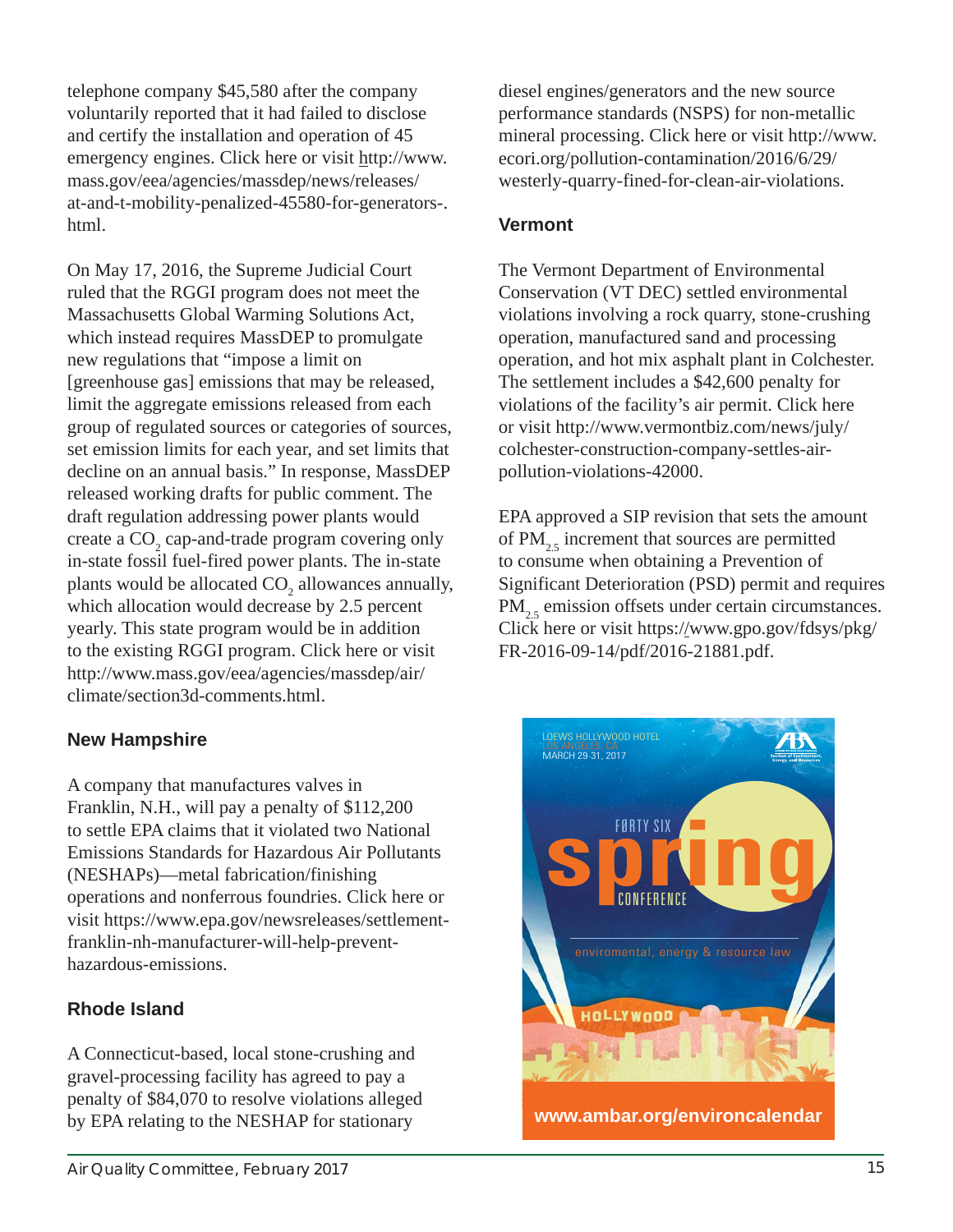#### **EPA REGION 2**

Philip E. Karmel *Bryan Cave LLP New York, New York*

#### **New York Adopts Distributed Generation Rulemaking**

On November 6, 2016, the New York State Department of Environmental Conservation (NYS-DEC) published in the *State Register* its notice of adoption of a new rule applicable to distributed generation (DG) sources that have the potential to emit nitrogen oxides (NO<sub>x</sub>) below major source thresholds (i.e., 25 tons per year in the New York City metropolitan area and certain towns in Orange County or 100 tons per year elsewhere in New York State). The new rule defines a DG source as a "stationary reciprocating or rotary internal combustion engine that feeds into the distribution grid or produces electricity for use at the host facility or both." 6 N.Y.C.R.R. § 222.2(b)(2). The rule is applicable only to DG sources with a maximum mechanical output rating of 200 horsepower or greater (in the New York City metropolitan area) or 400 horsepower or greater elsewhere. The rule distinguishes between "emergency generators" (defined as "a stationary internal combustion engine that operates as a mechanical or electrical power source only when the usual supply of power is unavailable, and operates for no more than 500 hours per year," 6 N.Y.C.R.R. § 200.1(cq)) and "economic dispatch sources" (defined as a DG source that is not an emergency generator). The new  $NO<sub>x</sub>$ and  $PM_{2,5}$  emission limits apply only to economic dispatch sources, which must comply by May 1, 2017 (unless the source is eligible for an extension of this deadline). The rule is intricate and requires careful reading for owners and operators of subject DG economic dispatch sources.

# **EPA REGION 3**

Sarah Clark *Pennsylvania Department of Environmental Protection Harrisburg, Pennsylvania*

#### **Maryland**

The Maryland Department of the Environment filed a petition under section 126 of the Clean Air Act asking EPA to require a number of coal-fired power plants in West Virginia, Pennsylvania, Ohio, Kentucky, and Indiana to require continuous operation of emissions controls during the May–October ozone season, claiming that the states' failure to do so affects Maryland's ability to meet federal air quality standards.

#### **Pennsylvania**

The Pennsylvania Department of Environmental Protection will no longer enforce the stage II vapor recovery requirements for new and modified gasoline dispensing equipment, effective November 12, 2016. The PADEP will continue to require operation and maintenance of these requirements for owners and operators of gasoline facilities with existing stage II vapor recovery systems currently in place.

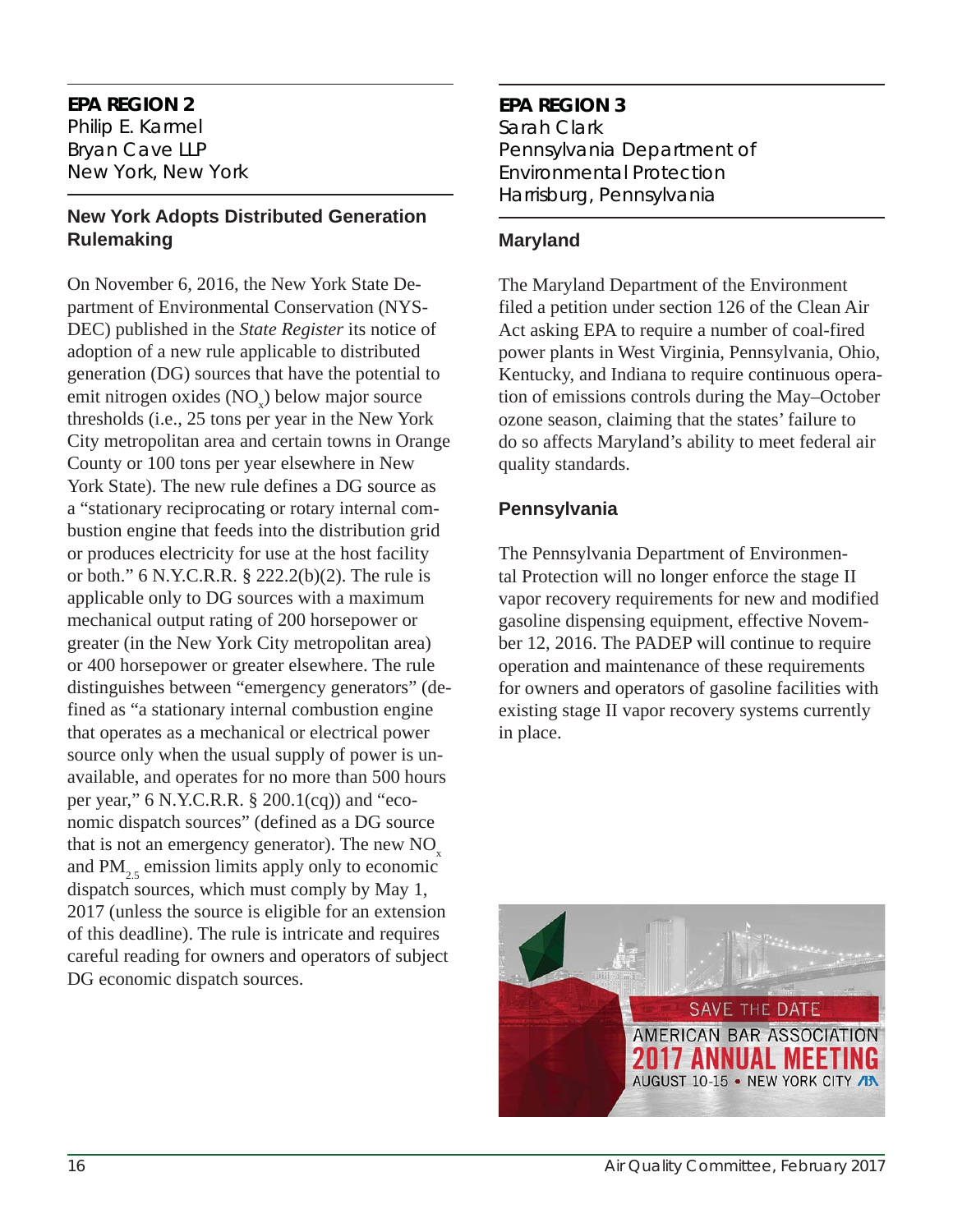## **EPA REGION 4**

Joseph Brown *Hopping Green & Sams, P.A. Tallahassee, Florida*

Deaven Niblock *Nelson Mullins Riley & Scarborough LLP Columbia, South Carolina*

## **Alabama**

On November 21, EPA published a final action approving in part, and disapproving in part, portions of an Alabama Department of Environmental Management (ADEM) SIP submittal addressing the  $2010 \text{ NO}_2 \text{ NAAQS}$  (81) Fed. Reg. 83,142). EPA's final rule approves of ADEM's submittal as satisfying all applicable Clean Air Act requirements, with the exception of provisions pertaining to prevention of significant deterioration permitting and visibility in other states, for which the final rule takes no action, and provisions respecting state boards, which the final rule disapproves.

Also, on December 5, EPA published a proposed rule that would disapprove of elements of an ADEM SIP submittal that addresses the visibility transport requirements of Clean Air Act section  $110(a)(2)(D)(i)$ for the 2008 ozone NAAQS (81 Fed. Reg. 87,503). EPA's proposal notes that all other applicable infrastructure requirements for this SIP submission have been addressed in separate rulemakings.

# **Florida**

 On November 22, the Florida Department of Environmental Protection (FDEP) submitted a proposed revision to Florida's state implementation plan (SIP) to EPA. FDEP's SIP revision includes amendments to Fla. Admin. Code Rule 62-210.700 to address EPA's final "SSM SIP call" published on June 12, 2015 (80 Fed. Reg. 33,840), which found SIPs in more than 30 states substantially inadequate with respect to their treatment of emissions during start-up, shutdown, and malfunction periods. EPA's

SSM SIP call set a November 22, 2016, deadline for proposed SIP revisions.

FDEP also recently published notice of a number of additional proposed SIP revisions, including a SIP revision confirming that FDEP's existing rules are adequate to implement the interstate transport requirements for the 2010 nitrogen dioxide National Ambient Air Quality Standard (NO<sub>2</sub>) NAAQS) under Clean Air Act section 110(a)(2)(D) (i); and changes to Fla. Admin. Code chapter 62-297 that FDEP promulgated in 2014 and 2015, including amendments to rules 62-297.310 (General Emission Test Requirements), 62-297.440 (Supplementary Test Procedures), and 62-297.450 (EPA VOC Capture Efficiency Test Procedures). Comments on FDEP's proposed SIP revisions are due by January 5, 2017, and a SIP hearing will be held on January 10, if requested.

Finally, on November 23, EPA published final approval of a prior FDEP SIP submittal addressing the 2010  $NO_2$  NAAQS (81 Fed. Reg. 84,479). EPA's final action approves of FDEP's SIP submittal as satisfying all Clean Air Act requirements, except certain requirements for ambient air quality monitoring and interstate transport, which EPA indicates it will address in separate actions.

# **Georgia**

On November 21, EPA published a final rule approving of a Department of Natural Resources (DNR) SIP submission for the 2010 annual fine particulate matter NAAQS (81 Fed. Reg. 83,156). EPA's final action approves of DNR's SIP submittal as satisfying all Clean Air Act requirements, with the exception of certain interstate transport requirements under Clean Air Act sections 110(a)  $(2)(D)(i)(I)$  and  $(II)$ . EPA's final rule notes that it is addressing these interstate transport requirements in separate rulemakings.

# **Kentucky**

Last month, the Kentucky Energy and Environment Cabinet submitted a proposed revision to its state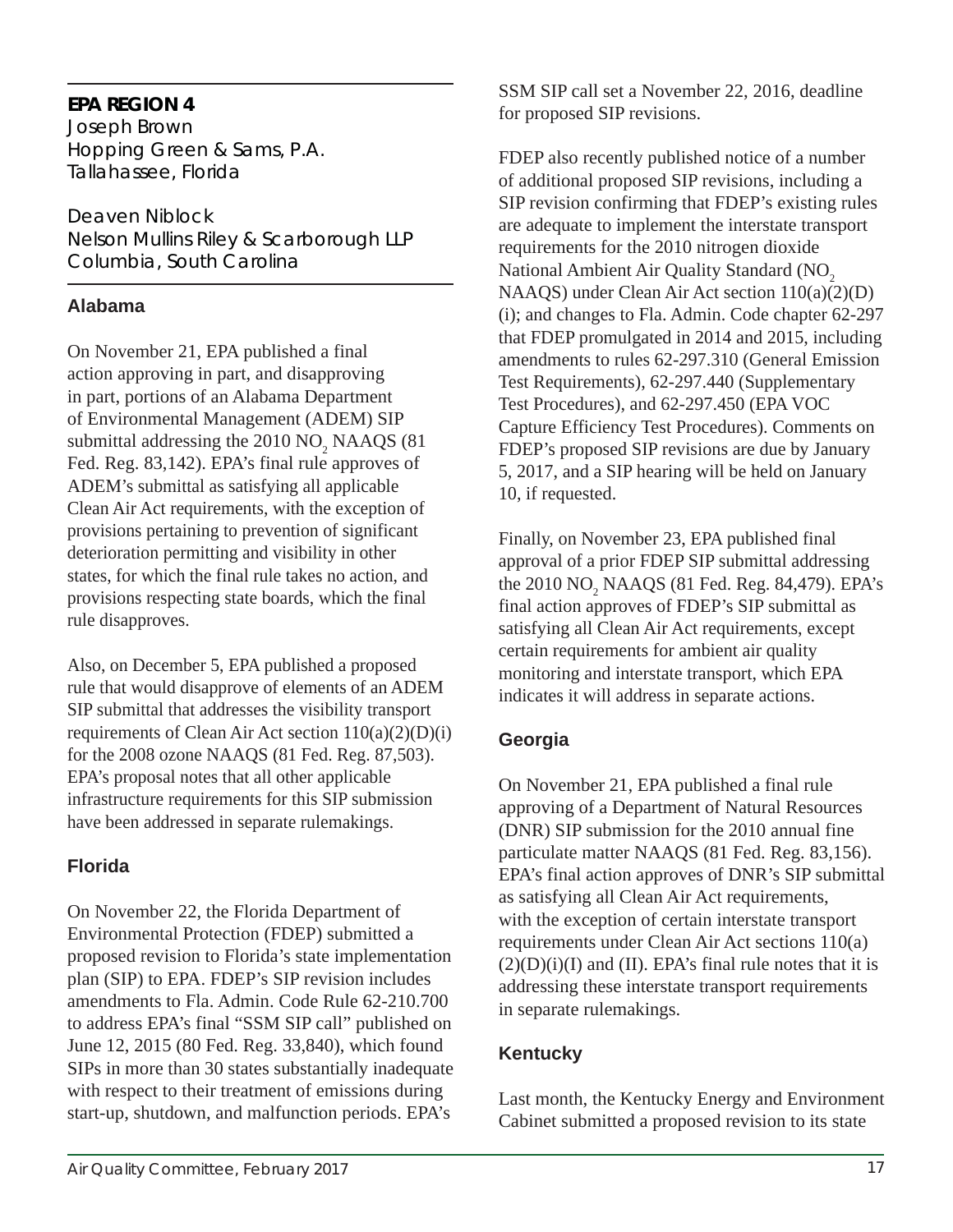implementation plan (SIP). Specifically, Kentucky sought to revise 401 Kentucky Administrative Regulations (KAR) 50:055 (General Compliance Requirements) by removing section 1(1) and (4) of that section. These provisions deal with excess emissions during start-up, shutdown, and malfunction (SSM). Kentucky's revision is in response to the "SIP call" issued by EPA in May of 2015. Following petition by the Sierra Club regarding the treatment of excess emissions in start-up, shutdown, and malfunction periods in state plans, EPA found that provisions in certain SIPs were inadequate to meet CAA requirements. EPA found that Kentucky's provision was problematic because it gave a state official the discretion to create an emissions limitation exception. Thirty-six states, including Kentucky, were subject to EPA's call regarding the SSM issue, and were required to submit corrective revisions by November 22, 2016.

#### **Mississippi**

On November 10, the Mississippi Commission on Environmental Quality (MCEQ) voted to amend state air pollution control regulation 11, Miss. Admin. Code, part 2, chapter 1, Air Emission Regulations for the Prevention, Abatement, and Control of Air Contaminants, and to adopt a SIP revision in response to EPA's "SSM SIP call." The SSM SIP call, published on June 12, 2015 (80 Fed. Reg. 33,840), found SIPs in more than 30 states substantially inadequate with respect to their treatment of emissions during start-up, shutdown, and malfunction periods. EPA's SSM SIP call set a November 22, 2016, deadline for proposed SIP revisions. In addition to addressing EPA's SSM SIP call, MCEQ's regulatory amendments update adoptions by reference for recent amendments to federal new source performance standards and National Emission Standards for Hazardous Air Pollutants and remove references to the revoked federal Clean Air Interstate Rule.

MCEQ will also hold a public hearing on December 21, 2016—which is also the deadline for written comments—concerning the proposed title

V permit fee for Sept 1, 2017 to Aug. 31, 2018. MCEQ is considering a recommended fee of \$47 per ton of regulated air pollutant, with a minimum fee of \$250. Title V permit fees are currently \$41 per ton.

# **North Carolina**

On September 30, 2016, the North Carolina Department of Environmental Quality (NCDEQ) submitted a letter to the regional administrator of U.S. EPA Region 4, in which it made recommendations for the state with regard to the revised 0.070 ppm ozone standard. All state recommendations for areas of nonattainment were due to the EPA by October 1, 2016. Secretary van der Vaart of NCDEQ recommended that all counties in the state be classified as "attainment" for the revised ozone standard. The secretary's recommendation was based upon certified ambient monitoring data from ozone monitors in the 2013–2015 year period, which indicated that all areas in the state fell below the revised 8-hour ozone NAAQS. This letter also referenced North Carolina's 2016 attainment of the same standard in making its recommendation, noting that preliminary data gathered through September 11 of this year showed all ozone monitors in North Carolina as falling below the 0.070 ppm NAAQS for ozone.

# **South Carolina**

South Carolina has also recommended that all counties in the state be separately designated as "attainment" areas for the revised ozone standard.

Earlier this year, the Department of Health and Environmental Control issued a revised version of its original 2006 approved list of pre-construction activities that may occur prior to receiving a PSD construction permit. The revision states that the following activities do not constitute "begin actual construction" as that phrase is defined in SC Regulation 61.62.5, Standard No. 7: Planning, Engineering and Design, and Geotechnical Investigation. The revision further defines the scope of "planning" as used in this context.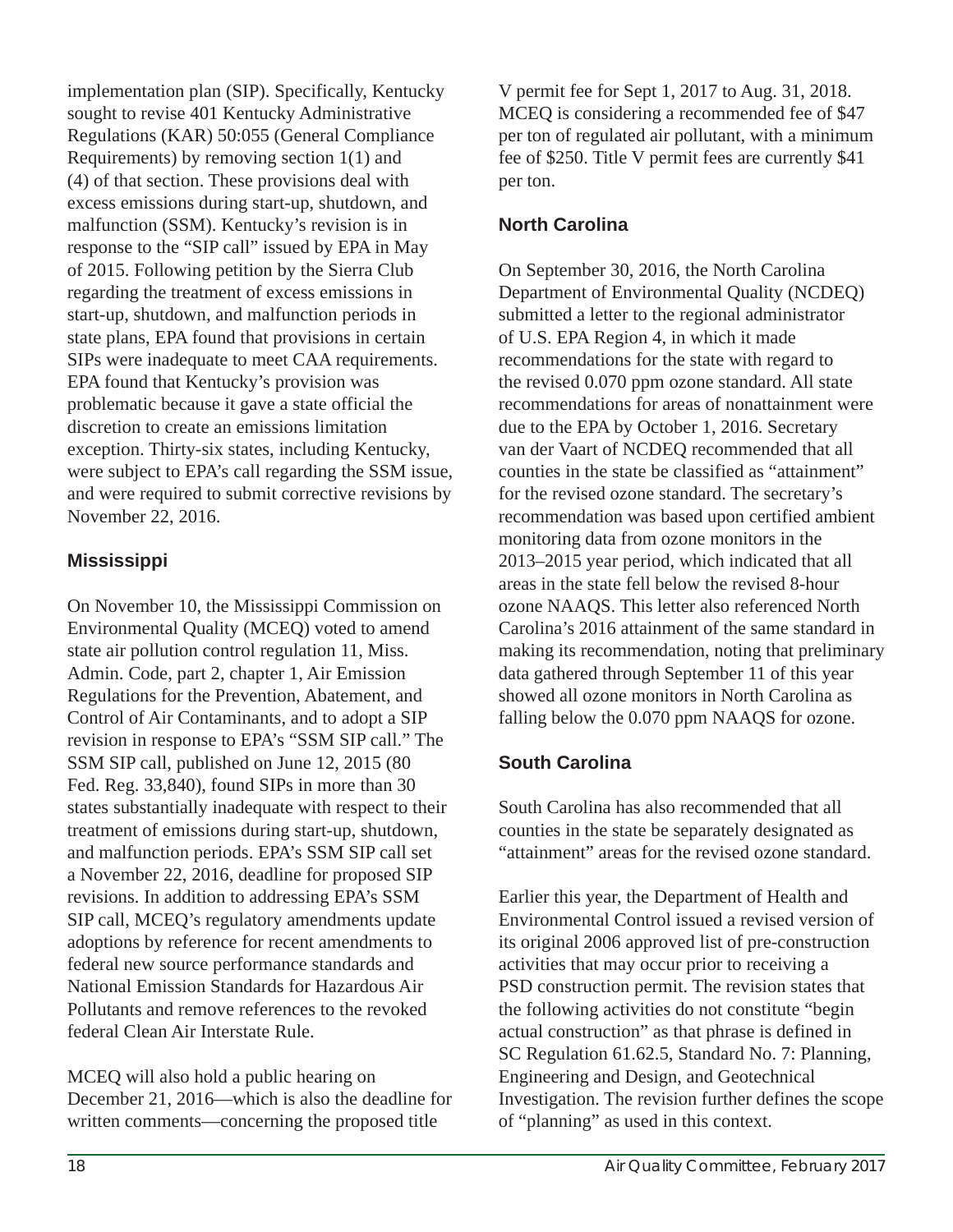The full revised guidance document can be found at http://www.scdhec.gov/Environment/docs/PSD%20 Precon%20Activities%20-%202016-07-27.pdf.

#### **Tennessee**

EPA recently launched a new research effort called the "CitySpace" project where it will test lower-cost air pollution sensor pods in Memphis, Tennessee. Memphis's Shelby County Health Department and the Memphis Area Transit Authority are collaborating in EPA's effort, allowing the sensor pods to be installed at health department and transit authority locations. The sensors will capture data for approximately six (6) months, including particulate matter data and weather data, and will result in several million data points for EPA analysis. A main goal for the project is understanding how this type of technology can inform communities about air pollution patterns on a more localized level, especially in urban areas. According to EPA's website, as of November, approximately 16 sensor pods have already been installed.



# **EPA REGION 5**

Gary Pasheilich *Squire Patton Boggs (US), LLP Columbus, Ohio*

#### **Indiana**

EPA issued a final rule approving a revised SIP authorizing temporary alternate opacity limits at American Electric Power's Rockport facility during period of boiler start-up and shutdown. 81 Fed. Reg. 67,186 (Oct. 26, 2016).

EPA issued a final rule redesignating Indiana's portion of the Louisville (KY-IN) nonattainment area to attainment of the 1997 annual standard for  $PM<sub>2.5</sub>$ , and approving Indiana's 2008 emissions inventory for  $PM_{2.5}$ ,  $SO_2$ , VOCs, and ammonia. 81 Fed. Reg. 62,390 (Sept. 9, 2016).

## **Indiana and Ohio**

EPA issued a notice of adequacy approving the motor vehicle emissions budgets for VOCs and  $NO<sub>x</sub>$  in the Cleveland-Akron-Lorain and Columbus, Ohio ozone nonattainment areas, and the Indiana and Ohio portions of the Cincinnati Indiana-Ohio-Kentucky ozone nonattainment area. 81 Fed. Reg. 66,271 (Sept. 27, 2016).

# **Ohio**

EPA issued a final rule redesignating the Ohio portion of the Campbell-Clermont Kentucky-Ohio area to attainment for  $SO_2$  following the permanent closure of the primary  $SO_2$  emissions source. 81 Fed. Reg. 83,158 (Nov. 21, 2016).

EPA issued a final rule to approve a SIP revision to remove the stage II vapor recovery program for the Cleveland, Cincinnati, and Dayton ozone areas. 81 Fed. Reg. 71,631 (Oct. 18, 2016).

EPA issued a proposed rule redesignating the Cleveland-Akron-Lorain area to attainment for the 2008 8-hour ozone standard and approving the plan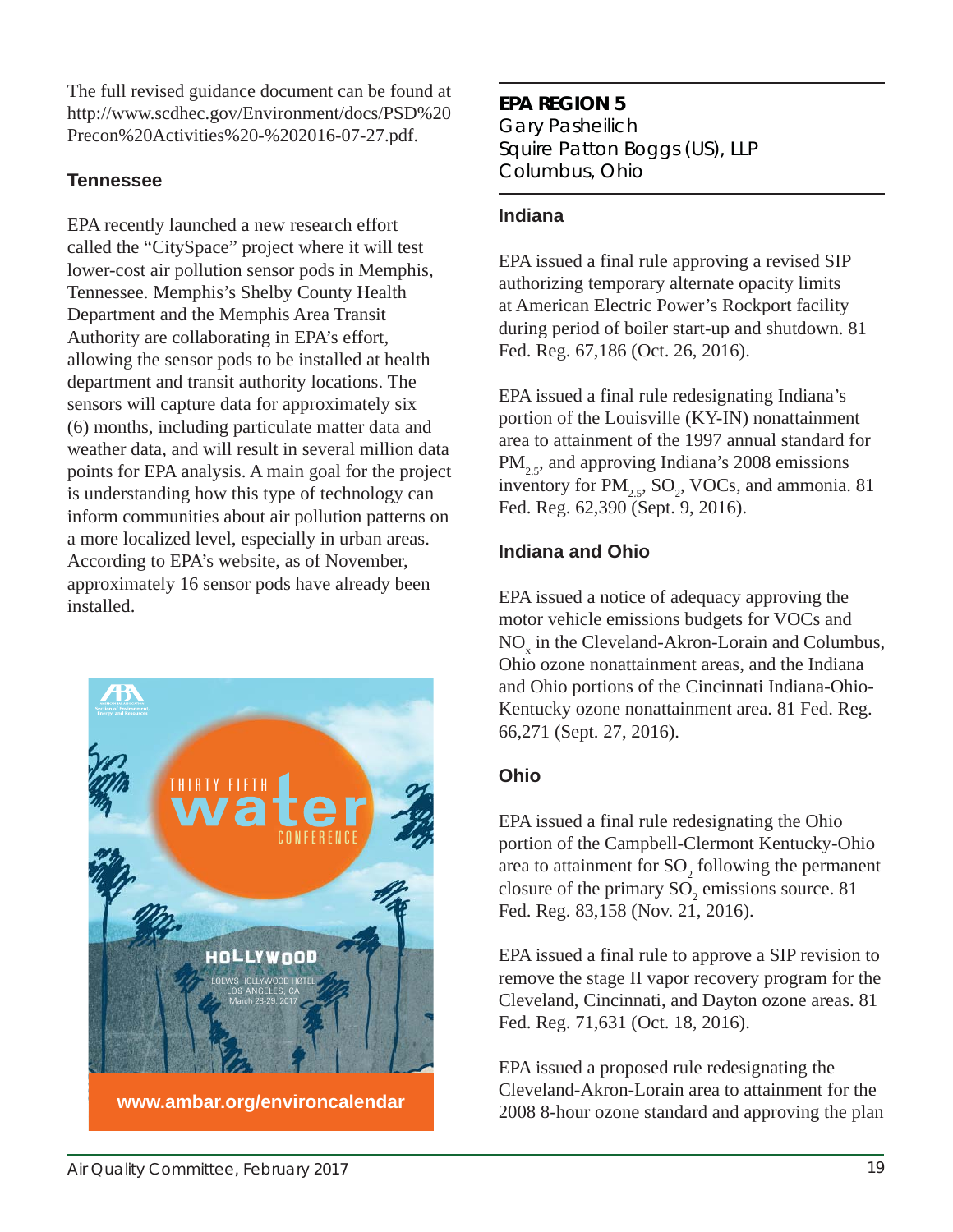for maintaining the standard. 81 Fed. Reg. 71,444 (Oct. 17, 2016).

EPA issued a final rule redesignating the Columbus area to attainment for the 2008 8-hour ozone standard and approving the plan for maintaining the standard. 81 Fed. Reg. 66,578 (Sept. 28, 2016).

EPA issued a proposed rule redesignating the Cincinnati-Hamilton Ohio-Kentucky-Indiana area to attainment for the 2008 8-hour ozone standard and approving the plan for maintaining the standard. 81 Fed. Reg. 66,602 (Sept. 28, 2016).

EPA issued a final rule to approve a SIP revision regarding  $PM<sub>2.5</sub>$  infrastructure requirements. 81 Fed. Reg. 64,072 (Sept. 19, 2016).

#### **Wisconsin**

EPA issued a notice denying two petitions asking EPA to object to the title V permit issued for Appleton Coated LLC. Petitions for judicial review must be filed within 60 days of notice publication (Jan. 30, 2017). 81 Fed. Reg. 86,710 (Dec. 1, 2016).

EPA issued a proposed rule approving a SIP revision to the PSD program to address EPA's prior infrastructure disapprovals and finding of failure to submit. 81 Fed. Reg. 67,261 (Sept. 30, 2016).

EPA issued a proposed rule redesignating the Sheboygan area to moderate nonattainment for the 2008 8-hour ozone standard and that the area is not eligible for an extension of the attainment date. 81 Fed. Reg. 66,617 (Sept. 28, 2016).

**Gary Pasheilich** *is an attorney in the Environmental, Safety, and Health practice group at Squire Patton Boggs (US), LLP in Columbus, Ohio, where his practice focuses on a wide range of issues including air permitting and regulatory compliance.*

#### **EPA REGION 6** John King *Breazeale, Sachse & Wilson LLP Baton Rouge, Louisiana*

Much of the recent rulemaking in the states comprising Region 6 is related to EPA's SSM SIP call. 80 Fed. Reg. 33,840 (June 12, 2015). In general, EPA found that the SIPs were substantially inadequate if they contained provisions providing affirmative defenses or otherwise allowing excess emissions during start-up, shutdown, maintenance, and malfunctions. Specific findings were made regarding each state and they were required to amend their regulations. 80 Fed. Reg. 33,967–69. EPA established a deadline of November 22, 2016, for each affected state to respond to the SIP call.

For example, in Louisiana, various provisions were simply repealed. AQ 360–363. For  $NO_x$  emissions in the Baton Rouge nonattainment area, the pertinent exemption was repealed. However, the operator of an affected point source must comply with the emission factors at all times or with newly established work practice standards designed to minimize emissions during periods of start-up and shutdown. AQ 364.

On the other hand, Texas (which is challenging the rule in the D.C Circuit) specifically did not repeal the provisions identified by EPA as being substantially inadequate. Instead, Texas adopted a rule stating that the affirmative defenses are not intended to limit a federal court's jurisdiction or discretion in determining the appropriate remedy in an enforcement action. It then delayed the applicability of the rule until all appeals of the rule are complete. #2016-040-101-CE.

#### **Arkansas**

Region 6 notified Arkansas that EPA has signed a final federal plan for Arkansas regarding regional haze and interstate visibility transport requirements. The attorney general of Arkansas, on behalf of the Arkansas Department of Environmental Quality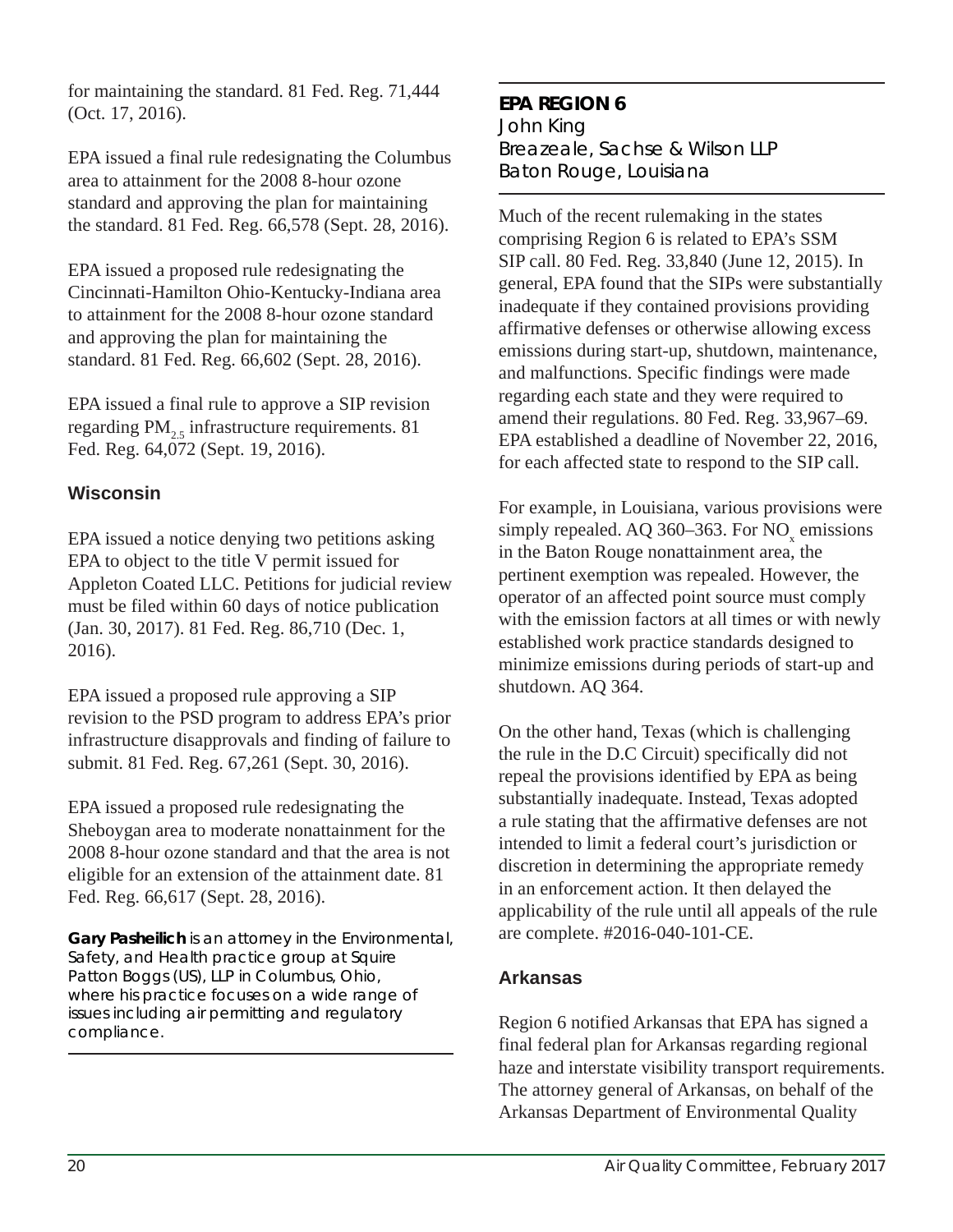(ADEQ), filed a request for reconsideration of the federal plan. Among other issues, ADEQ requested that EPA reconsider mandating the installation of certain controls on Entergy's Independence facility based on 2015 data that show the state is already exceeding its 2018 visibility improvement goal and reconsider allowing the use of the Cross-State Air Pollution Rule (CSAPR) to meet certain requirements under the rule. In addition, ADEQ requested an administrative stay pending resolution of the issues presented in its request.

# **Louisiana**

The Louisiana Department of Environmental Quality (LDEQ) revised the notification regulations for reportable quantity releases to make them compatible with federal reporting requirements. It did retain state-only reporting requirements for certain releases: brine from solution mining, oil, produced water, and sweet pipeline gas. #OS093S2.

LDEQ also proposed record-keeping requirements to document the applicability of the exemption from air permitting requirements for very small sources. It requires a source to determine and maintain records of potential criteria and toxic air pollutant emissions and will also require a source to reassess and document any change in potential emissions prior to a modification or otherwise increasing the production rate or hours of operation above the values previously used to determine potential emissions. #AQ367.

# **Oklahoma**

The Oklahoma Department of Environmental Quality (DEQ) is taking comments and hearing requests on the proposed certification that Oklahoma has adequate resources and authority to implement, maintain, and enforce the requirements of the "good neighbor provision" of the CAA relating to interstate pollutant transport for the 2012 PM<sub>2.5</sub> NAAQS. Oklahoma's prior SIP submittal included a description of the state's transport-related infrastructure, but did not assert

that Oklahoma meets all requirements of the "good neighbor provision."

## **Texas**

The Texas Commission on Environmental Quality (TCEQ) announced that sulfur dioxide emissions in the Beaumont area have been substantially reduced. At least one site, which had high levels of SO<sub>2</sub>, now meets the regulatory standard. Further, the reported  $SO_2$  emissions in the Beaumont area decreased 76 percent, from 3454 tons per year in 2005 to 828 tons per year in 2014.

TCEQ also updated various rules to reflect significant changes to several major federal regulatory initiatives as a result of court actions and rulemaking. The federal initiatives or regulations addressed as part of this rulemaking include the Clean Air Interstate Rule, the CSAPR, and the permitting of greenhouse gases. #2016- 012-122-AI.



newsletter. In the Jan/Feb 2017 issue, Seth Davis discusses the future for environmental, energy, and resources law in Views from the Chair. Also: LNG exports, Desert Renewable Energy Conservation Plan, Superfund megasites, Water and Spring Conferences, In Brief, and People on the Move.

View the Jan/Feb 2017 issue.

**www.ambar.org/environtrends**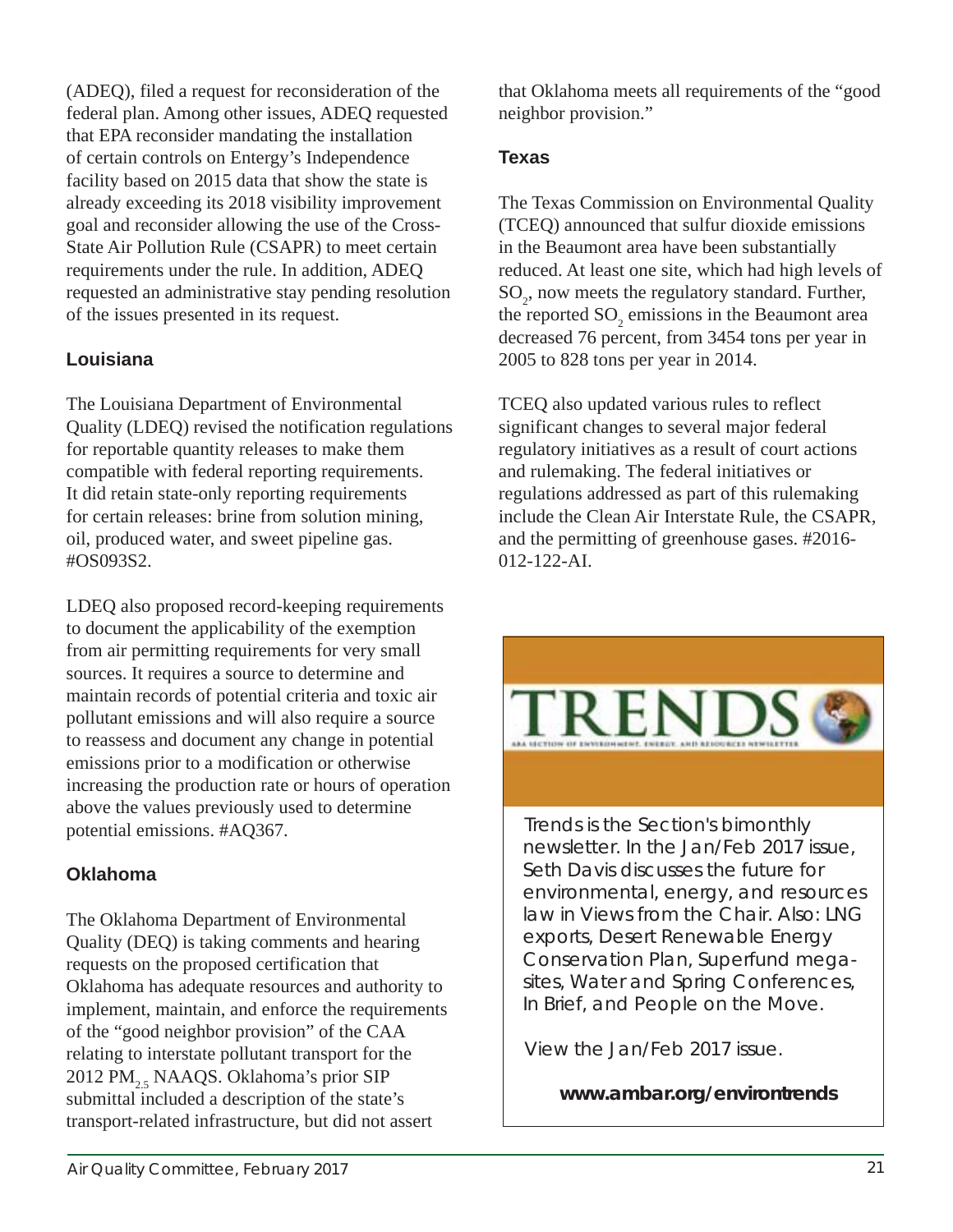#### **EPA REGION 7**

Richard D. Winders *Associate General Counsel Associated Electric Cooperative, Inc. Springfield, Missouri*

### **Region 7**

EPA announced Edward H. Chu as Region 7's Deputy Regional Administrator on August 10, 2016. Mr. Chu had held EPA management positions since 1995, including Regions 4 and 10.

Environmental Justice small grant applications are being solicited from Region 7 groups through Tuesday, January 31, 2017. In general, the grants are intended to aid those groups closely connected with communities exposed to environmental harms. The beneficiary projects of the grants should be able to assist local communities by providing a greater understanding of local environmental and public health issues. More information is available at Region 7's website or 1-800-223-0425.

#### **Iowa**

Under EPA's National Enforcement Initiative targeting hazardous air pollution, EPA entered into a settlement agreement with the city of Iowa City, Iowa, for its landfill operation. With penalties and compliance costs of over a reported \$2 million, Iowa City would implement monthly monitoring of gas collection wells, a third-party audit of the overall gas collection system, and agree to any post-audit corrective actions. In addition, the city agreed to adopt fire monitoring and risk management plans to minimize the threat of increased hazardous pollutant emissions in the event of a landfill fire. EPA noted that the emission of landfill gases such as methane and carbon dioxide result in ground-level ozone, both cancerous and non-cancerous health effects, and odors.

#### **Kansas**

A Shawnee, Kansas, firm has agreed to eliminate a hazardous air emission from its manufacturing fa-

cility. Vita Craft Corporate will remove perchloroethylene (PCE) in its entirety although not required at law to achieve zero emissions of the pollutant. The control equipment scheduled for installation in early fall of 2016 was estimated to remove eight or more tons of the annual emissions. PCE, common in metal manufacturing, is subject to regulation under the Clean Air Act as a hazardous pollutant.

#### **Missouri**

In August 2016 EPA's Region 7 announced a settlement agreement with a Missouri landfill to monitor sulfur dioxide emissions. Bridgeton Landfill, LLC, installed two  $\text{SO}_2$  ambient air monitors by the Bridgeton Landfill to generate one-hour emission reports for one year. The measuring, which is available at an online portal, will aid EPA and the Missouri Division of Natural Resources (MDNR) in oversight of the Bridgeton landfill and eventually two other locations. EPA's purpose in selecting the locations was to take into consideration varying wind conditions at the landfill site in conjunction with MDNR's monitoring.

In another August 2016 EPA enforcement action, IESI MO Champ Landfill, LLC, agreed to control odor and air emissions from its Maryland Heights landfill facility to meet requirements under the Clean Air Act's new source performance standards (NSPS). The NSPS provide for landfill gas emission controls and other record-keeping requirements to minimize emissions. Champ would add landfill gas extraction wells, commission a thirdparty audit and adopt corrective actions within a year, and purchase four compressed natural gas trash trucks. The estimated total for the compliance measures was approximately \$2.9 million and according to Region 7 will improve operations while minimizing emissions and odors from the landfill.

In response to alleged contamination of a Spanish Village, Missouri, home on November 22, 2016, EPA announced a residential sampling plan and inspections at local landfills and the West Lake Landfill Superfund site. EPA indicated continuing investigation related to the Spanish Village matter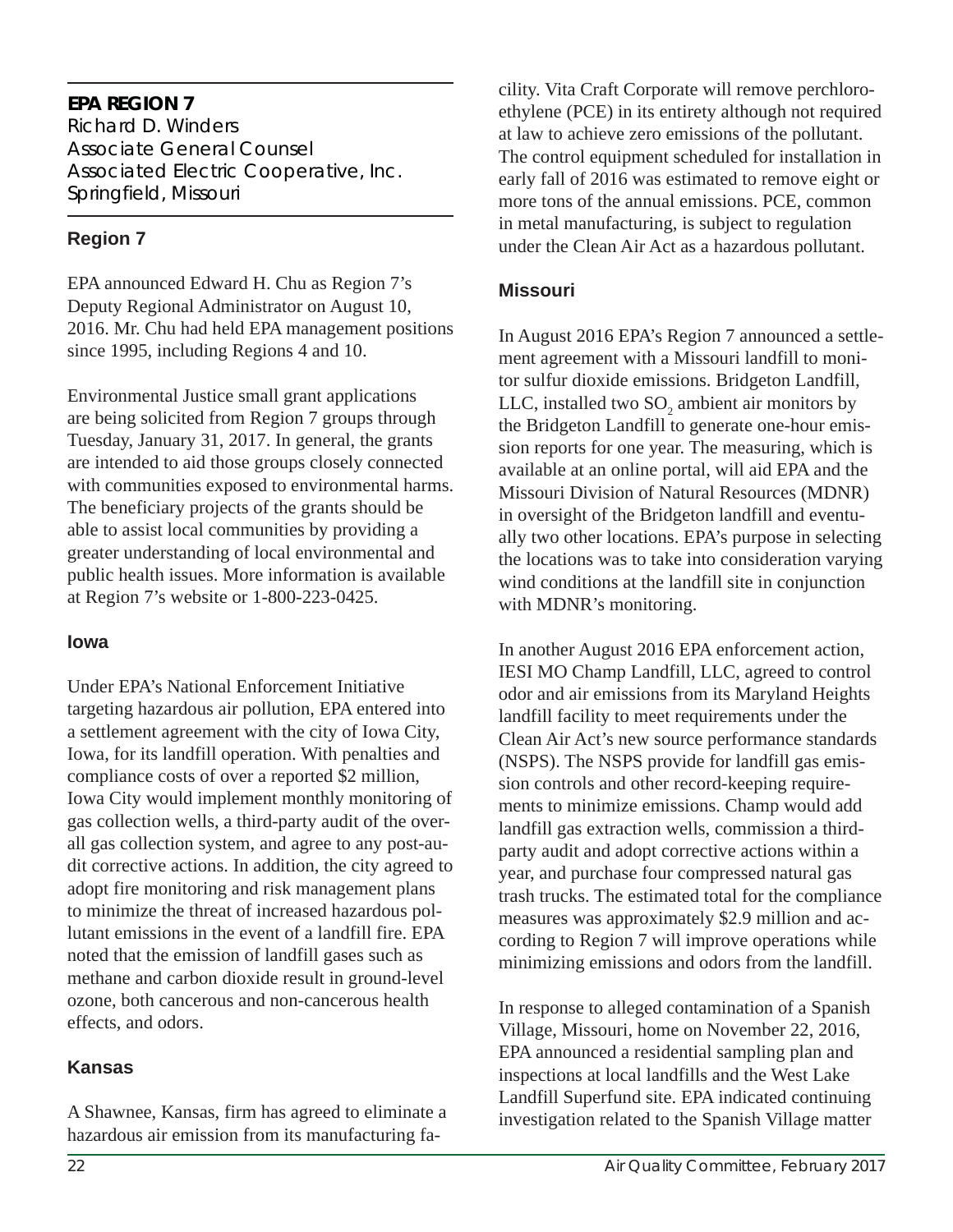in addition to the overall compliance aid to Bridgeton, Missouri, and multiple Clean Air Act inspections, including the Champ Landfill noted above.

#### **Nebraska**

Nebraska Kugler Oil Company entered into a consent decree with EPA to meet the requirements of the Clean Air Act's Risk Management Plan Rule for the storage of and processing of anhydrous ammonia. In addition to civil penalties, Kugler must adopt a program management system, hazard assessment and prevention program, and an emergency response program that, among other things, allows emergency responders to react safely to accidental releases. Anhydrous ammonia, stored as a liquid, converts to gas upon release and is potentially life threatening when encountered by humans.

> Subscribe to the ABA Section of Environment. Energy, and Resources ODCAST,

where experts discuss hot topics and share practice tips.

Visit http://ambar.org/ environpodcast to subscribe on your desktop or mobile device.



# **EPA REGION 8** Chelsea Grossi and Tarn Udall

*Davis Graham & Stubbs LLP Denver, Colorado*

#### **Colorado—Agreement to Close Coal-Fired Power Plants Is Forged Between EPA, CDPHE, and Industry and Environmental Stakeholders**

EPA, the Colorado Department of Public Health & Environment (CDPHE), Tri-State Generation and Transmission Association, and the owners of the Yampa Project at Craig Station, WildEarth Guardians, and National Parks Conservation Association entered an agreement in September 2016 to greatly reduce emissions impacts from the Craig Unit 1 and the Nucla Unit, two presently coal-fired power plants in Montrose County. The agreement is designed such that the two units can be retired by 2022 and 2025, respectively; in the case of the Craig Unit, it could be converted to burn natural gas and retrofitted to limit  $NO<sub>x</sub>$ . The extended timeline will allow the community time to transition, and impacts to jobs, the tax base, and other public services will be considered during the winding-down process. The CDPHE anticipates that the agreement will reduce carbon dioxide emissions by up to 4 million tons per year, and decrease thousands of tons per year of other pollutants.

#### **Montana—Montana Department of Environmental Quality Sues Volkswagen, Audi, and Porsche over "Defeat Devices"**

On December 15, 2016, the state of Montana filed claims against Volkswagen Group of America, Inc. (Volkswagen), along with Audi and Porsche, alleging violations of the Clean Air Act that the companies intentionally installed "defeat devices" in 2400 light duty diesel vehicles registered in the state. *See Montana Dept. of Envt'l Quality v. Volkswagen Aktiengesellschaft et al*., Case No. DDV 2016-1045 (Mont. 2016). The "defeat devices" are alleged to help a car pass emissions testing where that car otherwise would not have passed.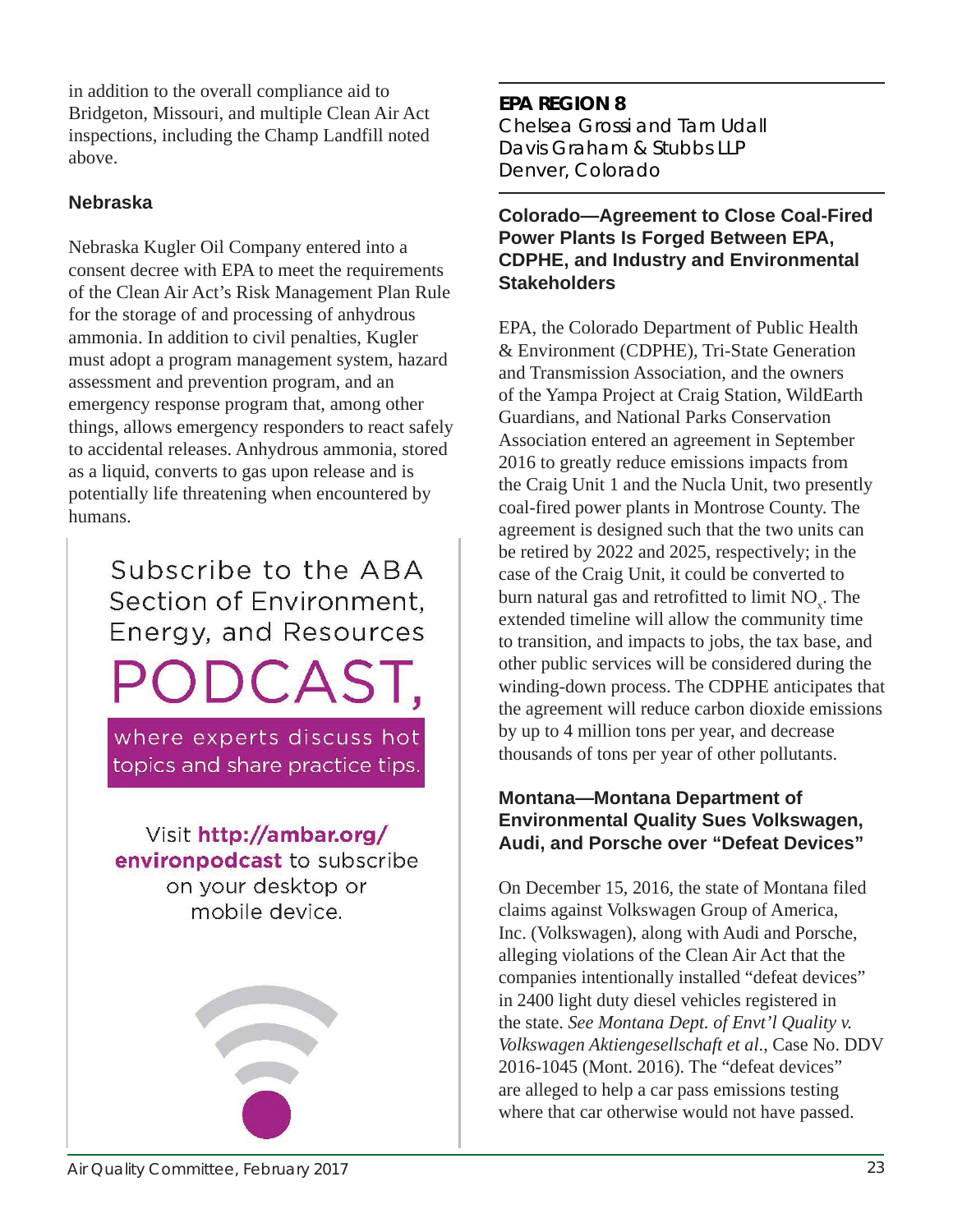Specifically, the devices are alleged to "remove, alter or render inoperative pollution control devices required by federal law and produce emissions five to 40 times the federal emission limits for nitrogen oxides each time one of those vehicles is operated," according to the complaint. Though many consumer-related claims have been settled on matters related to the "defeat devices," this complaint focuses on violations related to the Clean Air Act of Montana. The complaint seeks \$10,000/ day for each day a car with this device was driving on the road—potentially subjecting Volkswagen to hundreds of millions of dollars in penalties.

#### **North Dakota—EPA and Slawson Exploration Company, Inc., Sign Consent Decree for Clean Air Act Claims in North Dakota**

On December 1, 2016, Slawson Exploration Company, Inc., lodged an agreement with the U.S. Environmental Protection Agency (EPA) to improve emission control systems in its oil storage facilities in the Williston Basin in North Dakota. In accordance with the agreement, Slawson Exploration will evaluate, monitor, and report on the design, operation, and maintenance of its storage tank systems.

As part of the emissions reduction requirements, Slawson will install automatic tank gauging equipment on a select number of tank storage systems. Slawson Exploration will also retrofit drilling rigs with selective catalytic reduction (SCR) equipment or utilize electric motors to reduce emissions from diesel engine exhaust. The consent decree was published in the *Federal Register* on December 7, 2016, where a public comment period followed for 30 days (ending on January 6, 2017). At the time this excerpt was drafted, the agreement had not been made final.

#### **South Dakota—South Dakota Submits Initial Recommendations to EPA for Area Designations for 2015 Ozone National Ambient Air Quality Standard**

On September 30, 2016, South Dakota submitted its initial recommendations to EPA for area

designations pursuant to the 2015 ozone National Ambient Air Quality Standard (NAAQS). South Dakota Secretary of the Department of Environment and Natural Resources recommended that EPA designate all counties in South Dakota as attaining the 2015 revised ozone standard. Recorded design values from monitoring sites across the state indicate that South Dakota is attaining the revised ozone standard. Based on data collected from 2013 to 2015, the Badlands site has the lowest design value concentration at 82 percent of the standard with the South Dakota School site in Sioux Falls having the highest design value at 91 percent of the revised standard. South Dakota's recommendations are *available at* https://denr. sd.gov/des/aq/airprogr.aspx.

#### **Utah—Utah Division of Air Quality Continues Winter Fine Particulate Study**

The Wyoming Department of Air Quality (DAQ), in collaboration with the National Oceanic & Atmospheric Administration (NOAA), Environmental Protection Agency (EPA), the University of Utah, the University of Toronto, and the University of Washington, is continuing its pilot study on the chemical processes related to fine particulate pollution. The air basins near Utah's Wasatch Mountains, which are home to 2.4 million people, face some of the most serious air pollution in the country. This is largely due to elevated levels of particulate matter less than 2.5 micrometers in diameter (PM<sub>25</sub>). The majority of PM<sub>25</sub> exceedance days fall during the winter when inversions (also known as "persistent cold air pools") are common. Secondary particulates that form through reaction of gasphase precursors make up most of the  $PM_{2.5}$  present during such inversions. The study began during the winter of 2015–2016 to better understand the causes of wintertime pollution and to research the chemical formation of  $PM_{2.5}$ . The second phase of the study will utilize NOAA's light aircraft known as the Twin Otter to further research the emissions, transport patterns, and chemistry associated with  $PM_{2.5}$  exceedances in the region. DAQ will incorporate the findings in its air quality modeling. The hope is that the study's results will enable DAQ to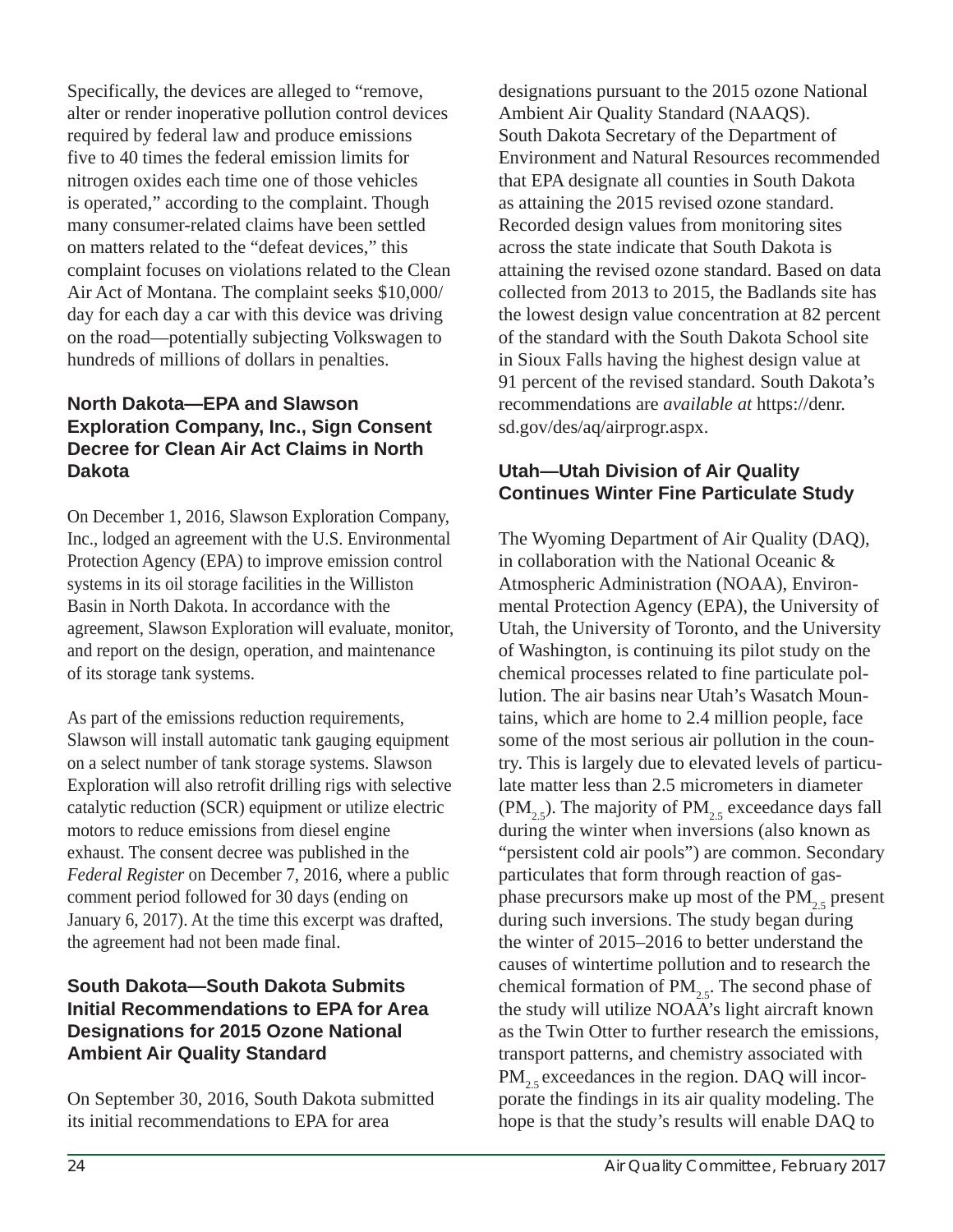introduce better control strategies to reduce air pollution. More information on the study can be found at http://www.deq.utah.gov/ProgramsServices/programs/air/research/winter-fine-particulate-aircraftstudy.htm.

#### **Wyoming—Wyoming Transfers Environmental Lawsuit Against the Volkswagen Group of America, Inc., to California Federal Court**

On November 16, 2016, Wyoming transferred its environmental lawsuit against the Volkswagen Group of America, Inc., and other vehicle manufacturers to federal district court in northern California. *See State of Wyoming v. Volkswagen Group of America, Inc. et al.*, 3:16-cv-06646, at Docket No. 6 (N.D. Cal. 2016). A little over two weeks earlier, on November 1, 2016, Wyoming filed suit against Volkswagen, Audi, Porsche, and related firms alleging violations of the Wyoming Environmental Quality Act and the Wyoming Air Quality Standards and Regulations, which are federally enforceable under the Clean Air Act through Wyoming's state implementation plan. Wyoming alleges that defendant companies approved technology designed to conceal emissions of nitrogen oxide, ozone, and particulate matter in certain diesel engines for model years 2009–2015. Wyoming further claims that approximately 1200 of the subject vehicles were registered in the state. On October 25, 2016, the U.S. District Court for the Northern District of California approved a \$10 billion partial settlement in a related fraud case brought against defendant companies by numerous plaintiffs to either buy back or fix the affected vehicles, create an environmental mitigation fund, and provide funds to states to improve transportation infrastructure and access to zero emission vehicles. Wyoming asserts that the partial settlement does "not address or resolve any claims for civil penalties for Defendants' numerous environmental violations." Wyoming's suit joins more than 1000 civil suits with similar claims pending before Judge Charles R. Breyer in the U.S. District Court in San Francisco.

**EPA REGION 9** Eric L. Hiser and Brandon Curtis *Jorden Hiser & Joy PLC Phoenix, Arizona*

#### **Region 9 Regulatory Developments**

EPA has recently taken action on state and federal implementation plans in Arizona and California.

On November 21, 2016, EPA revised portions of the Arizona regional haze federal implementation plan applicable to the Phoenix Cement Company Clarkdale plant and the CalPortland Cement Rillito plant. Promulgation of Air Quality Implementation Plans; Arizona; Regional Haze Federal Implementation Plan; Reconsideration, 81 Fed. Reg. 83,144 (Nov. 21, 2016). Formerly, this federal implementation plan required the plants to perform control technology demonstration projects to evaluate whether the selective non-catalytic reduction controls at the cement kilns could achieve higher control efficiencies for nitrogen oxide emissions. *Id.* EPA agreed to replace the demonstration project requirements with a series of revised record-keeping and reporting provisions. *Id.* This shift came as a result of data obtained from a 2015 demonstration project performed by the CalPortland Cement facility's Mojave plant, which showed that more stringent control efficiencies were not achievable. *Id.* 

On October 19, 2016, EPA approved California's submittal of base year emission inventories as comprehensive, accurate, and current inventories of actual emissions from volatile organic compound and nitrogen oxide sources within four nonattainment areas for the 2008 ozone National Ambient Air Quality Standards. Approval and Promulgation of Implementation Plan; California; Calaveras County, Chico (Butte County), San Francisco Bay Area and San Luis Obispo County (Eastern San Luis Obispo) Base Year Emission Inventories for the 2008 Ozone Standards, 81 Fed. Reg. 71,997 (Oct. 19, 2016). These areas include Calaveras County, Butte County, San Francisco Bay Area, and Eastern San Luis Obispo. *Id.*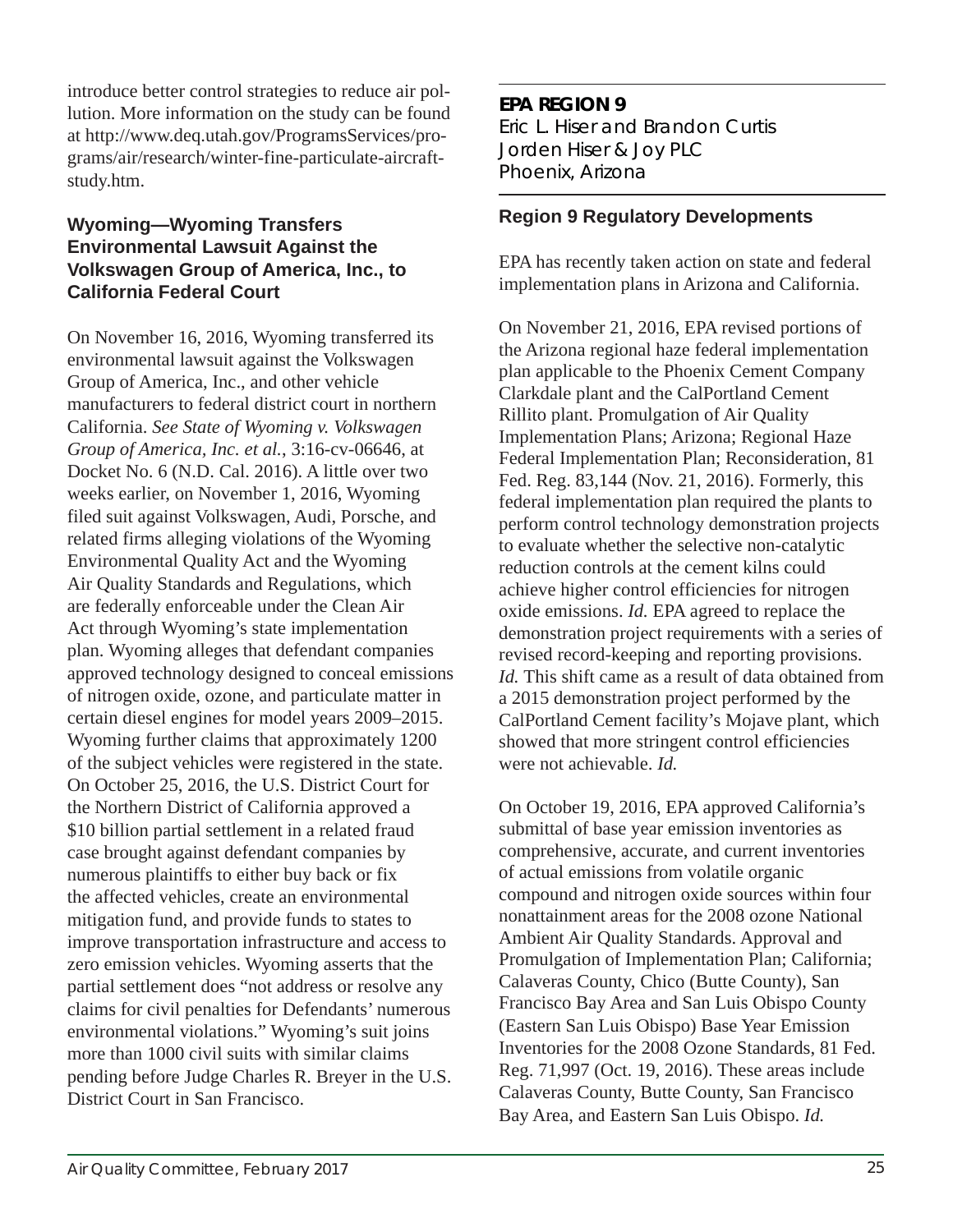On November 21, 2016, EPA approved the South Coast Air Quality Management District's revision to its rule governing control of nitrogen oxide emissions from off-road diesel vehicles, Rule 2449. Revisions to the California State Implementation Plan; South Coast Air Quality Management District; Control of Oxides of Nitrogen Emissions from Off-Road Diesel Vehicles, 81 Fed. Reg. 83,154 (Nov. 21, 2016). Rule 2449 imposes more stringent requirements on certain in-use off-road vehicle fleets whenever the district provides funding to assist the fleet in reducing nitrogen oxide emissions. *Id.* 

Finally, on November 23, 2016, EPA determined that the San Joaquin Valley nonattainment area failed to timely attain the 1997 annual and 24 hour fine particulate matter National Ambient Air Quality Standards. Findings of Failure to Attain the 1997 PM<sub>2.5</sub>, 81 Fed. Reg. 84,481 (Nov. 23, 2016). This requires California to revise its SIP to expeditiously attain the 1997 PM<sub>25</sub> standards and to effect a 5 percent annual reduction in the emissions of direct  $PM_{2.5}$  or a  $PM_{2.5}$  plan precursor pollutant in the San Joaquin Valley. *Id.* 

# **Region 9 Litigation**

*Helping Hand Tools v. EPA*. On September 2, 2016, the Ninth Circuit held that EPA did not abuse its discretion in granting a PSD permit to Sierra Pacific Industries to construct a new biomass-burning power plant at its lumber mill in California. *Helping Hand Tools v. U.S. Envtl. Prot. Agency*, 836 F.3d 999 (9th Cir. 2016). The court highlighted the significance of its decision, saying:

This is the first time we have reviewed EPA's doctrine of "redefining the source." It also appears to be the first time that EPA's framework for evaluating the best available control technology for greenhouse gas emissions from facilities burning biomass fuels is considered by any circuit in the United States.

*Id.* at 1001. On both issues of first impression, the court sided with EPA.

Petitioners challenged EPA's decision on two bases. First, petitioners argued "that EPA was required to consider solar power and a greater natural gas mix as clean fuel control technologies in the BACT analysis." *Id.* at 1005. The court held that EPA's failure to consider these technologies was reasonable because "consideration of solar or increased natural gas would disrupt [the] purpose [of the project] and redefine the source." *Id.* The court reached this conclusion, in part, because EPA was owed deference on the technical question of when a proposed control technology goes so far that it "redefines the source." *Id.* 

Second, petitioners contended that EPA should not have considered the use of biomass fuel alone as a control technology during step 1 of the best available control technology (BACT) analysis. *Id.*  at 1010. EPA responded that it only considered the use of biomass fuel as a baseline to which other options were compared. *Id.* at 1011. Relatedly, the petitioners argued that EPA should have considered the effect of burning different biomass fuel stocks in step 1 of the BACT analysis. *Id.* EPA agreed in theory, but claimed that it lacked the necessary scientific data to engage in such a quantitative analysis. *Id.* On these issues, the court deferred to the agency, which the court regarded as "acting at the frontiers of science." *Id.* at 1012.

*Bahr v. EPA*. On September 12, 2016, the Ninth Circuit held that EPA did not abuse its discretion in approving Arizona's state implementation plan to achieve a 5 percent annual reduction in airborne particulate matter around Maricopa County. *Bahr v. U.S. Envtl. Prot. Agency*, 836 F.3d 1218 (9th Cir. 2016).

First, petitioners contended that EPA should have required the plan to include best available control measures and most stringent control measures for control of PM<sub>10</sub>. *Id.* at 1230. They argued that Arizona's failure to reassess and update these controls and EPA's failure to scrutinize the existing controls were arbitrary. *Id.* at 1231. Among other things, the court held that, while the Clean Air Act requires these measures and controls upon a serious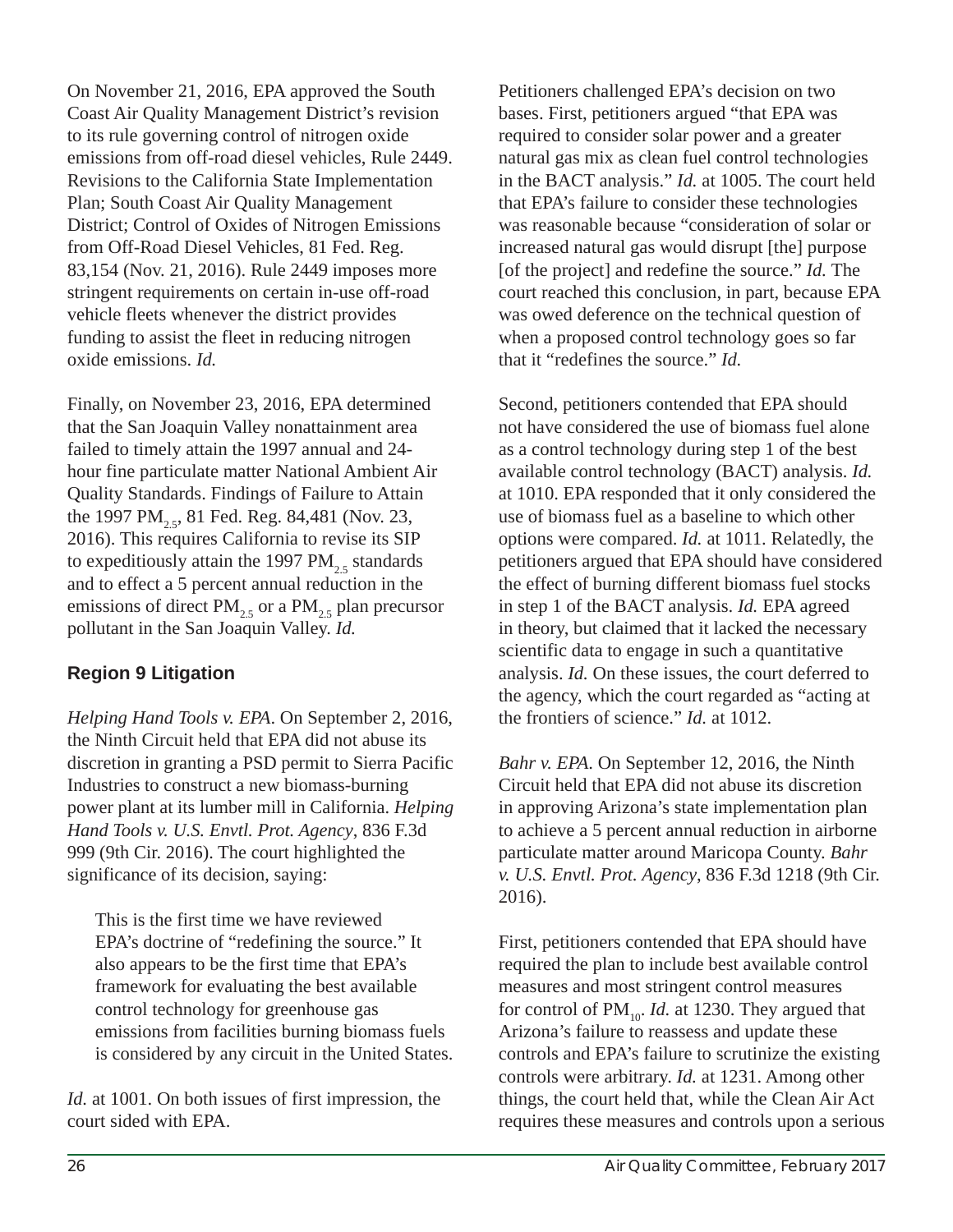nonattainment designation, it does not require reassessment or revision of these controls upon imposition of the 5 percent plan requirement under 42 U.S.C. § 7513(e). *Id.* 

Second, petitioners argued that EPA violated its own guidance in allowing Arizona to exclude from consideration 135 exceedances of the NAAQS. *Id.* at 1232. EPA excluded these exceedances because they were "reasonably well-controlled" and therefore fulfilled the agency's prerequisite for exclusion as an exceptional event. *Id.* The court rejected petitioners' argument, finding that EPA complied with its guidance to the extent it squarely addressed the issues and otherwise provided a reasoned explanation for its decision to exclude. *Id.* at 1232–35.

Finally, petitioners argued that EPA acted unreasonably in approving contingency measures that had already been implemented. *Id.* at 1235. The court agreed with petitioners, finding that the plain language of the CAA states that contingency measures are measures undertaken in the future upon the occurrence of triggering events, such as the failure to achieve reasonable further progress. *Id.* at 1235–37. Because the contingency measures had already been undertaken and thus did not satisfy CAA requirements, the court remanded that portion of the SIP to EPA for further consideration. *Id.* at 1237.

*In re: Volkswagen "Clean Diesel" Mktg., Sales Practices, & Products Liability Litigation.* Finally, several developments have taken place in the Volkswagen's emission cheating litigation. On October 18, 2016, the U.S. District Court for the Northern District of California preliminarily approved a class action settlement agreement concerning the 2.0-liter turbocharged direct injection diesel engine vehicles between Volkswagen and Volkswagen-branded franchise dealers. *In re: Volkswagen "Clean Diesel" Mktg., Sales Practices, & Products Liability Litigation*, 2016 WL 6442227 (N.D. Cal. Oct. 25, 2016). The settlement entitles class members to a cash payment, averaging \$1.85 million per member,

Air Quality Committee, February 2017 27

and to certain non-monetary benefits, such as the ability to defer obligations to renovate or construct facilities. *Id.* at \*3. The settlement also required Volkswagen to repurchase any affected vehicles that cannot be timely fixed. *Id.* 

On October 25, 2016, the court approved a partial consent decree resolving the United States' claims regarding violations of the Clean Air Act. *In re: Volkswagen "Clean Diesel" Mktg., Sales Practices, & Products Liability Litigation*, 2016 WL 6091259 (N.D. Cal. Oct. 18, 2016). Among other things, the decree requires Volkswagen to remove or modify at least 85 percent of the vehicles registered as of September 17, 2015, across the United States and in California by June 30, 2019. *Id.* at \*2. If the company fails to meet these deadlines, it will be subject to severe monetary penalties: \$85 million for each 1 percent failure in the national recall and \$13.5 million for each 1 percent failure in the California recall. *Id.* 

On that same day, the court approved a settlement between Volkswagen, consumers, and reseller dealerships. *In re: Volkswagen "Clean Diesel" Mktg., Sales Practices, & Products Liability Litigation*, 2016 WL 6248426 (N.D. Cal. Oct. 25, 2016). Members of the class may either sell their vehicles back to Volkswagen or require Volkswagen to fix the vehicle if and when an emissions modification is approved. *Id.* at \*4. This settlement has been appealed.

# **Region 9 Enforcement**

On September 7, 2016, EPA announced a settlement with Mid Pac Petroleum, LLC, valued at more than \$600,000. *EPA, EPA Requires Mid Pac Petroleum to Install Air Pollution Controls at Big Island Facility*, NEWS RELEASES FROM REGION 09 (2016), https://www.epa.gov/newsreleases/eparequires-mid-pac-petroleum-install-air-pollutioncontrols-big-island-facility. The settlement resolved alleged federal Clean Air Act violations at the company's Kawaihae facility on the Island of Hawaii. *Id.* Specifically, EPA alleged that the company failed to install required vapor pollution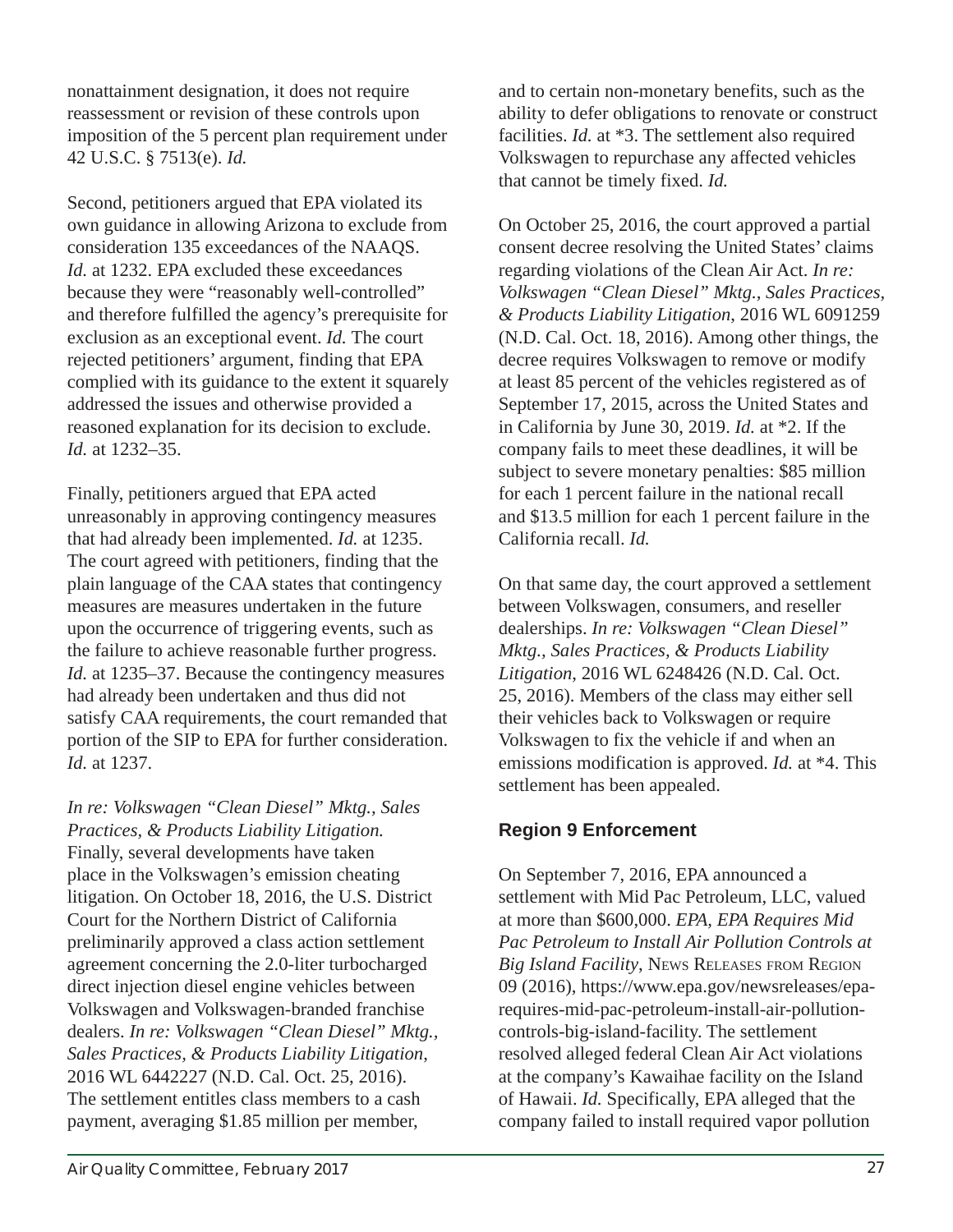controls, which led to the illegal discharge of about 20 tons per year of volatile organic compounds from its gasoline loading equipment. *Id.* The settlement requires the company to spend \$432,000 to bring its facility into compliance and pay \$200,000 in civil penalties. *Id.* 

On October 24, 2016, the Bay Area Air Quality Management District announced a settlement with Valero Refining Co. involving 29 alleged violations at its refinery in Benicia. BAAQMD, *Air District Settles Case with Valero Refining Co.*, BAAQMD NEWS (2016), http://www.baaqmd.gov/~/media/ files/communications-and-outreach/publications/ news-releases/2016/settle\_161024\_valero-pdf. pdf?la=en. The violations included missed leak inspections for valves omitted from the inspection database, emission limit exceedances, and minor hydrocarbon leaks from storage tanks, among other things. *Id.* Under the settlement, the company must pay \$249,000 in fines. *Id.* 

On October 27, 2016, EPA announced a settlement with Halliburton Energy Services, Inc. resolving claims that a fleet of diesel trucks violated California's truck and bus regulation. EPA, *U.S. EPA Requires Halliburton to Reduce Air Pollution near Schools*, NEWS RELEASES FROM REGION 09 (2016), https://www.epa.gov/newsreleases/us-eparequires-halliburton-reduce-air-pollution-nearschools-0. The settlement requires the company to spend \$180,600 on projects designed to reduce air pollution around Los Angeles area schools and \$75,000 on other air quality improvements in the San Joaquin Valley. *Id.* Beyond these improvements, the company must pay a \$154,400 civil penalty and take other measures to come into compliance. *Id.* 

#### **EPA REGION 10**

Emerson Hilton, David Weber, and Gus Winkes *Riddell Williams P.S. Seattle, Washington*

#### **Alaska**

#### **EPA Regulatory Approvals**

On July 20, EPA proposed to approve components of Alaska's May 12, 2015, SIP submission responding to the  $NO_2$  and  $SO_2$  NAAQS published separately in 2010. 81 Fed. Reg. 47,103 (July 20, 2016). When EPA promulgates a new NAAQS, states must submit and obtain EPA approval of plans providing for the "implementation, maintenance, and enforcement" of the new NAAQS. 42 U.S.C. § 7410(a)(1); *see also id.* at 47,104. The components of these plans are known as "infrastructure elements." 81 Fed. Reg. at 47,104. EPA accepted comments on Alaska's proposed  $\mathrm{NO}_2$  and  $\mathrm{SO}_2$  infrastructure elements until August 19.

On November 25, EPA issued a direct final rule approving minor modifications to Alaska's SIP concerning air permit administration and emissions fees. 81 Fed. Reg. 85,160 (Nov. 25, 2016). The rule will take effect as part of Alaska's SIP on January 24, 2017, unless EPA receives adverse comments from the public by December 27, 2016. *Id.*

#### **Fairbanks North Star Borough—Fine Particulate Pollution**

On November 3, EPA announced a proposed consent decree with two environmental groups to resolve a citizen suit concerning fine particulate matter pollution in Alaska's Fairbanks North Star Borough (FNSB). The June 2016 lawsuit, covered previously here, sought to force EPA to take action on a proposed state implementation plan for achieving compliance with the 2006 24-hour NAAQS for  $PM_{2.5}$  in the FNSB, which suffers from some of the worst fine particulate pollution in the country. The proposed consent decree, if approved,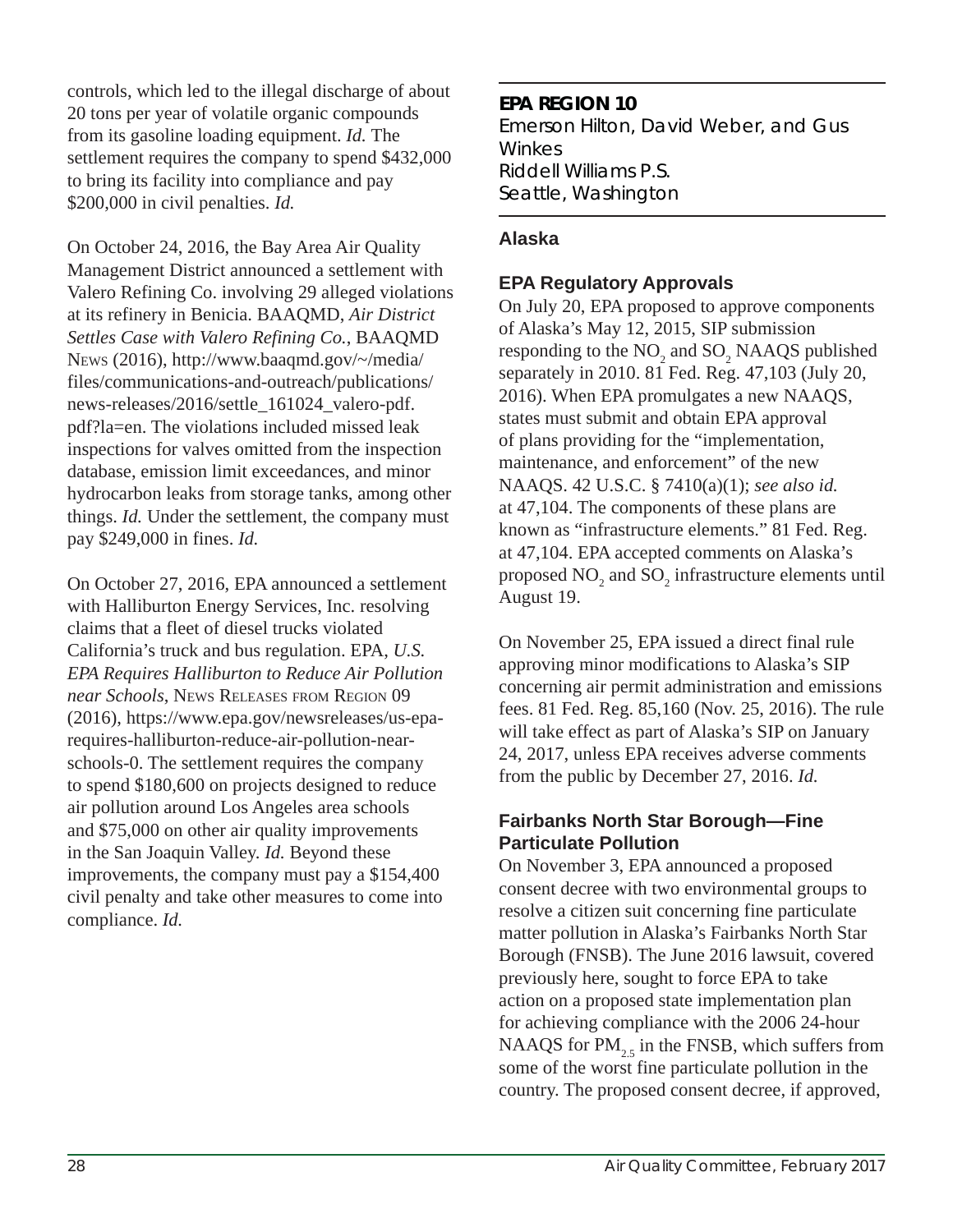would require EPA to take final action on Alaska's implementation plan by August 28, 2017.

In a related action, the same environmental groups filed a separate citizen suit against EPA on October 11 (No. 2:16-cv-01594 (W.D. Wash. Oct. 11, 2016)). The more recent suit seeks to force EPA to issue a determination that the FNSB has not achieved compliance with the 24-hour NAAQS for  $PM_{2,5}$ , and that the borough is a "serious" nonattainment area for fine particulate matter. The October 11 lawsuit is the third action in three years by environmental groups to force EPA to take action on particulate pollution in the FNSB.

Meanwhile, Alaska regulators have adopted several recent changes to the state's air quality regulations that are intended to address ongoing air quality issues in the borough. As explained here previously, the rules create three separate "air quality control zones" within the FNSB nonattainment area and create a number of new restrictions on the installation, use, and emissions of solid fuel-fired home heating devices. On November 22, Alaska's Department of Environmental Conservation submitted these rule changes for EPA approval as part of the state's SIP.

#### **Enforcement: \$425 Million Refinery Settlement**

On July 18, EPA and the U.S. Department of Justice announced a \$425 million settlement agreement to resolve Clean Air Act violations at six petroleum refineries in Alaska, Washington, Hawaii, California, North Dakota, and Utah. Five of the refineries are operated by subsidiaries of Texas-based Tesoro Corporation, including one in Alaska's Kenai Peninsula Borough and one in Anacortes, Washington. The sixth refinery, now operated by Par Hawaii Refining in Kapolei, Hawaii, was owned and operated by a Tesoro subsidiary until 2013.

The state of Alaska and Washington's Northwest Clean Air Agency joined the federal government as parties to a consent decree approved on September 28 by Judge Orlando Garcia of the U.S. District

Court for the Western District of Texas. Under the consent decree, Tesoro agreed to pay a \$1.3 million civil penalty to the state of Alaska for violations at the Kenai refinery. Tesoro must also reimburse the state of Alaska for administrative fees, legal fees, costs, and expenses.

Additionally, the consent decree requires installation and operation of pollution control equipment at the covered refineries; establishes stipulated damages for violations of consent decree terms; and mandates three environmental mitigation projects. All told, EPA estimates that Tesoro and Par Hawaii will spend \$425 million to comply with the consent decree.

## **Idaho**

## **EPA Regulatory Approvals**

On September 12, EPA finalized its approval of various provisions included in Idaho's May 21, 2015, SIP submission. 81 Fed. Reg. 53,290 (Sept. 12, 2016). As discussed in a previous report here, these newly approved Idaho SIP revisions establish annual facility-wide emissions caps for minor sources. They also include modifications to the permitting requirements for nonmetallic mineral process plants such as rock crushers and asphalt plants, and they establish new flexibility for stationary sources that combust sulfur-containing fuels. EPA received no comments on its earlier proposal to approve the revisions.

On October 27, EPA issued a proposed rule partially approving and partially disapproving Idaho's attainment plan for the Cache Valley  $PM_{2.5}$ nonattainment area. 81 Fed. Reg. 74,741 (Oct. 27, 2016). The Cache Valley nonattainment area spans portions of southeast Idaho and northern Utah. The Idaho portion consists of rural, sparsely populated Franklin County, where fine particulate pollution is caused principally by woodstove emissions and road sanding. Idaho submitted its attainment plan for the Cache Valley PM<sub>2.5</sub> nonattainment area in 2012.

EPA previously approved, in 2014, certain Idaho SIP elements designed to reduce particulate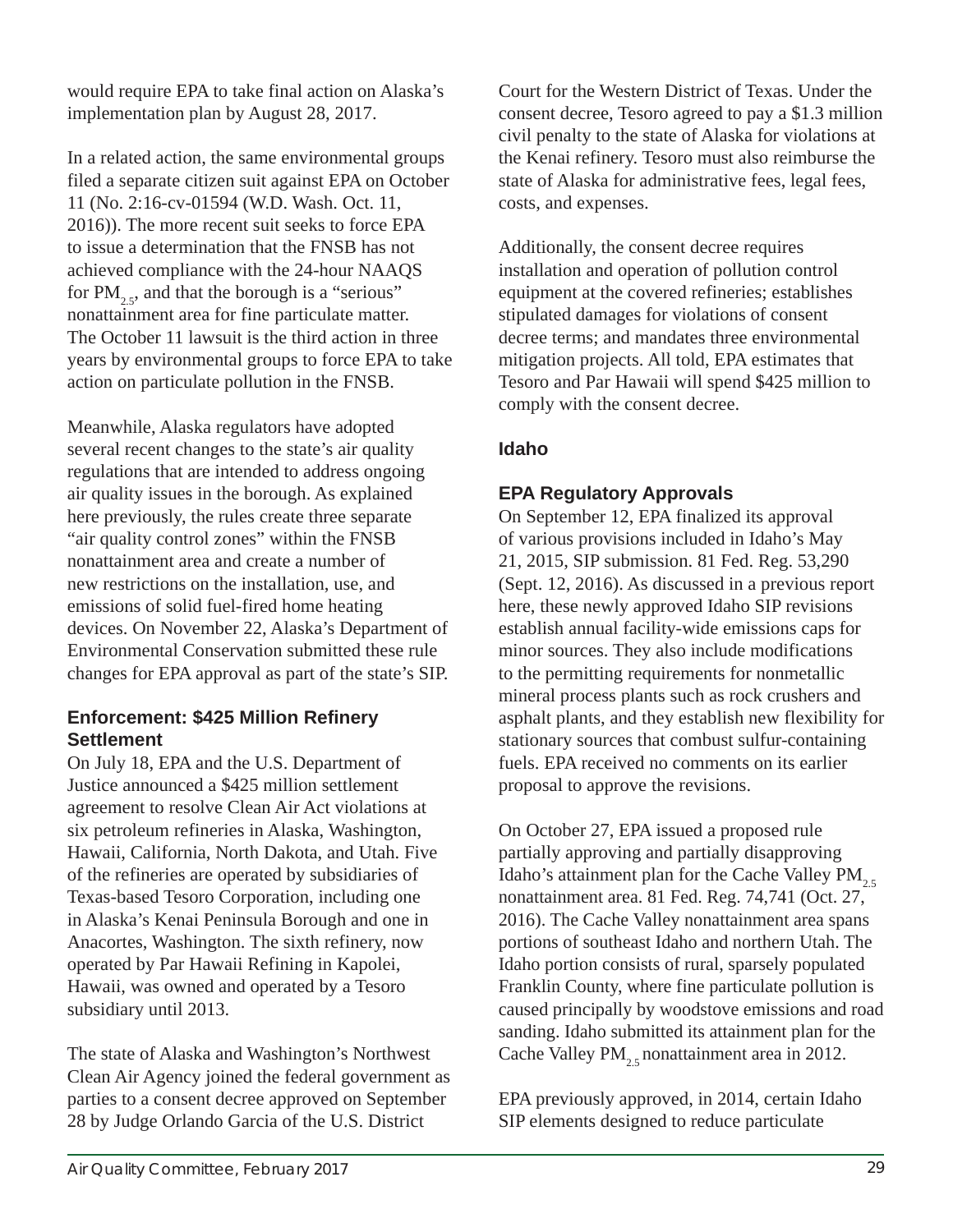emissions from woodstoves and road sanding in the Cache Valley. *Id.* at 74,743–44. EPA's latest rulemaking now proposes to find that Idaho's attainment plan satisfies the CAA's requirements regarding reasonably available control measures for nonattainment areas. *Id.* at 74,747. However, EPA also proposes to disapprove certain elements of Idaho's attainment plan, including the state's identification of contingency measures to satisfy section 172(c)(9) of the CAA. *Id.* at 74,747–48.

EPA's proposed determinations regarding Idaho's nonattainment plan for the Cache Valley  $PM_{2.5}$ nonattainment area appear to be consistent with the agency's obligations under a June 2 consent decree approved by a federal judge in California. As reported here before, the June 2 consent decree resolved a lawsuit brought by environmental organizations alleging EPA's failure to comply with a non-discretionary duty under the CAA to approve or disapprove 2012 and 2013 SIP submissions for nonattainment areas under the 2006 PM $_{2.5}$ NAAQS.

#### **Oregon**

#### **Climate Change Litigation—Public Trust**

On August 12, 2015, a group of plaintiffs filed a civil rights lawsuit in the U.S. District Court for the District of Oregon seeking an order that requires the government to create a plan to dramatically reduce greenhouse gas emissions released by the burning of fossil fuels. The plaintiffs include a group of 21 young citizens; Earth Guardians, an association of young environmental activists; and James Hansen, acting as guardian for "future generations." *See Juliana et al. v. United States et al.*, No. 15-cv-1517, 2016 WL 6661146 (D. Or. Nov. 10, 2016).

#### *Case Background*

Plaintiffs' complaint includes causes of action against the United States and various government officials and agencies on the basis that the government has known for decades that carbon dioxide  $(CO_2)$  pollution has been causing climate change and has failed to take necessary action to curtail fossil fuel emissions. Plaintiffs allege

that the government and its agencies have taken action or failed to take action that has resulted in increased carbon pollution through fossil fuel extraction, production, consumption, transportation, and exportation, causing greenhouse gas emissions to increase to dangerous levels. Plaintiffs assert that a reduction of global CO<sub>2</sub> concentrations to less than 350 parts per million is possible, but action must be taken immediately to prevent further ocean acidification and ocean warming.

Plaintiffs allege that the government has failed to implement plans for climate stabilization, thereby endangering plaintiffs' lives, liberties, and property. According to the complaint, these risks infringe upon the plaintiffs' constitutional rights under the Due Process Clause, Equal Protection Clause, and Ninth Amendment, and also violate the federal government's responsibilities under the public trust doctrine.

#### *Denial of Motions to Dismiss*

The defendants filed motions seeking dismissal on multiple grounds, including that the plaintiffs lack standing, have not stated cognizable constitutional claims, and have not asserted a cognizable claim under the public trust doctrine. Intervenors National Association of Manufacturers, American Fuel & Petrochemical Manufacturers, and American Petroleum Institute moved to dismiss on the same grounds.

On April 8, 2016, Magistrate Judge Thomas M. Coffin issued findings and a recommendation that the court allow plaintiffs to proceed with their lawsuit. *Juliana*, 2016 WL 6661146 at \*27. In denying the motions, the magistrate judge *assumed* that the defendants had a duty to limit greenhouse gas emissions. Turning to the public trust doctrine, the magistrate judge found that a federal version of that doctrine exists, that it applies to the territorial ocean waters and atmosphere of the nation, and that it provides substantive due process protections for some plaintiffs within the navigable waters of Oregon.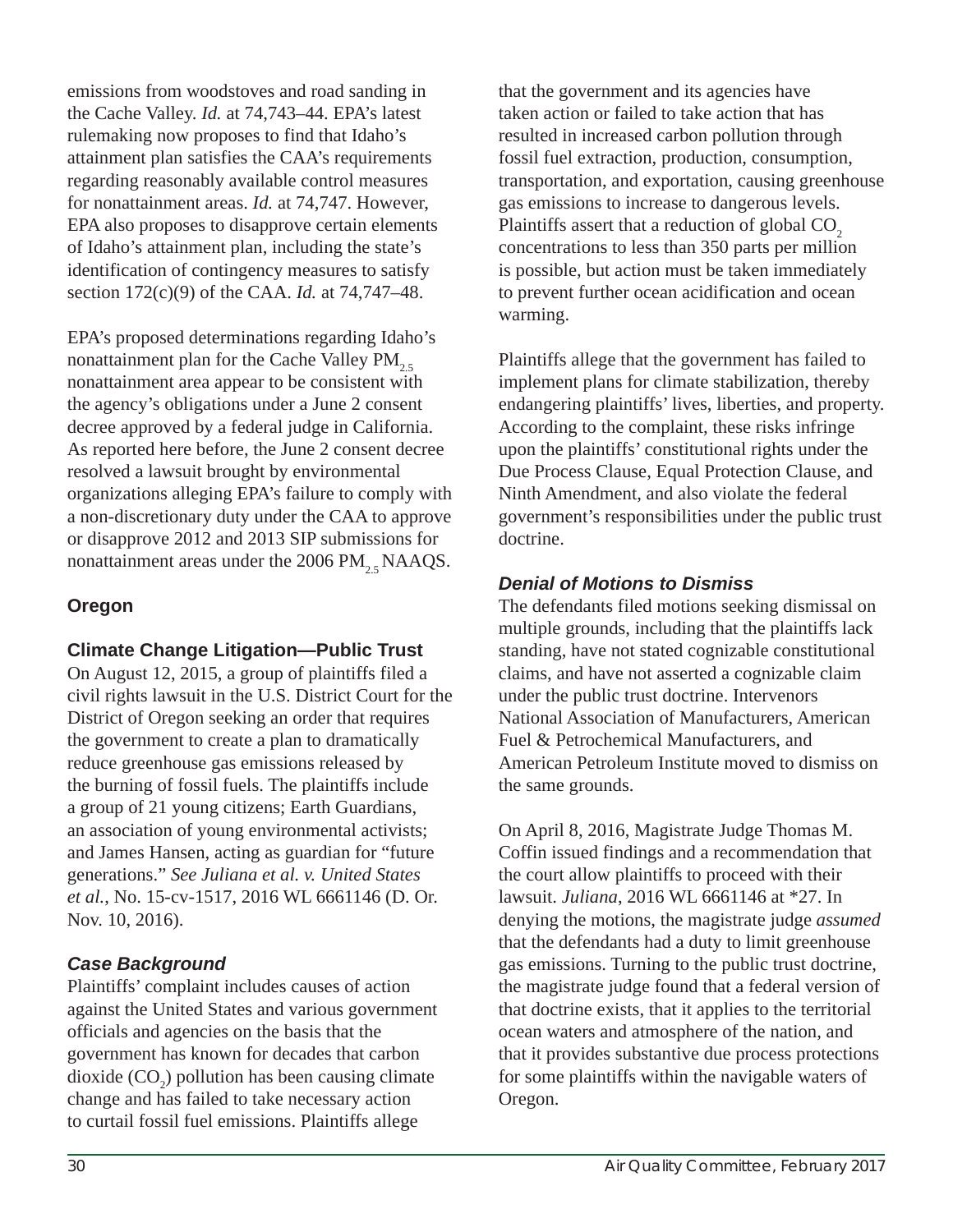On November 10, 2016, U.S. District Judge Ann L. Aiken adopted Magistrate Judge Coffin's findings and recommendation to deny the motions to dismiss. *Id*. at \*26. The court's decision framed the case as follows:

*This is no ordinary lawsuit*. . . . This lawsuit is not about proving that climate change is happening or that human activity is driving it. For the purposes of this motion, those facts are undisputed. The questions before the Court are whether defendants are responsible for some of the harm caused by climate change, whether plaintiffs may challenge defendants' climate change policy in court, and whether this Court can direct defendants to change their policy without running afoul of the separation of powers doctrine.

*Id.* at  $*2$  (footnote omitted) (emphasis added).

In denying the motions to dismiss, the court made three key rulings:

*First*, the court rejected defendants' arguments that the case should be dismissed because the lawsuit raises a nonjusticiable political question. Judge Aiken ruled that the lawsuit simply asks the court to determine whether defendants have violated plaintiffs' constitutional rights, and that "question is squarely within the purview of the judiciary." *Id*. at \*8 (citing *INS v. Chadha*, 462 U.S. 919, 941 (1983)). Judge Aiken cautioned: "Should plaintiffs prevail on the merits, this Court would no doubt be compelled to exercise great care to avoid separation-of-powers problems in crafting a remedy." *Id*. at \*9.

*Second*, the court held that plaintiffs had adequately alleged they have standing to sue. In their motions to dismiss, the defendants and intervenors asserted that the plaintiffs lacked Article III standing because their claims are generalized grievances better resolved by the executive and legislative branches of the government rather than by the judiciary. The court found that the relief sought by plaintiffs would at least partially redress their

asserted injuries, and therefore that the plaintiffs had sufficient standing. *Id*. at \*14.

*Third*, the court ruled that the "federal government, like the states, holds public assets—at a minimum, the territorial seas—in trust for the people. Plaintiffs' federal public trust claims are cognizable in federal court." *Id*. at \*23–24.

In upholding plaintiffs' public trust claims, the court evaluated whether such claims had been displaced by acts of Congress. The court held that the plaintiffs' claims were not displaced by federal statutes, including the Clean Air Act (CAA). Judge Aiken wrote that public trust claims are unique: "The public trust imposes on the government an obligation to protect the *res* of the trust. A defining feature of that obligation is that it cannot be legislated away. *Because of the nature of public trust claims, a displacement analysis simply does not apply*." *Id*. at \*24 (emphasis added).

Judge Aiken's ruling and displacement analysis stand in apparent contrast to two notable decisions. In *American Electric Power Co., Inc. v. Connecticut*, 564 U.S. 410 (2011) (*AEP*), the Supreme Court addressed whether a federal common law public nuisance claim against greenhouse gas emitters could be maintained after passage of the CAA. The Supreme Court held unambiguously "that the Clean Air Act and the EPA actions it authorizes" displace any such claims. *Id*. at 424.

A year later, in *Native Village of Kivalina v. ExxonMobil Corp.*, 696 F.3d 849 (9th Cir. 2012), the Ninth Circuit affirmed a district court's dismissal of an Alaska Native village's claim for damages against major emitters of greenhouse gas emissions who had allegedly contributed to global warming that was destroying sea ice that protected the village from erosion. In that case, the district court had dismissed the complaint on several grounds, including the plaintiff's failure to state a claim, its lack of standing, and the fact that it sought resolution of a political question. The Ninth Circuit addressed only the failure to state a claim,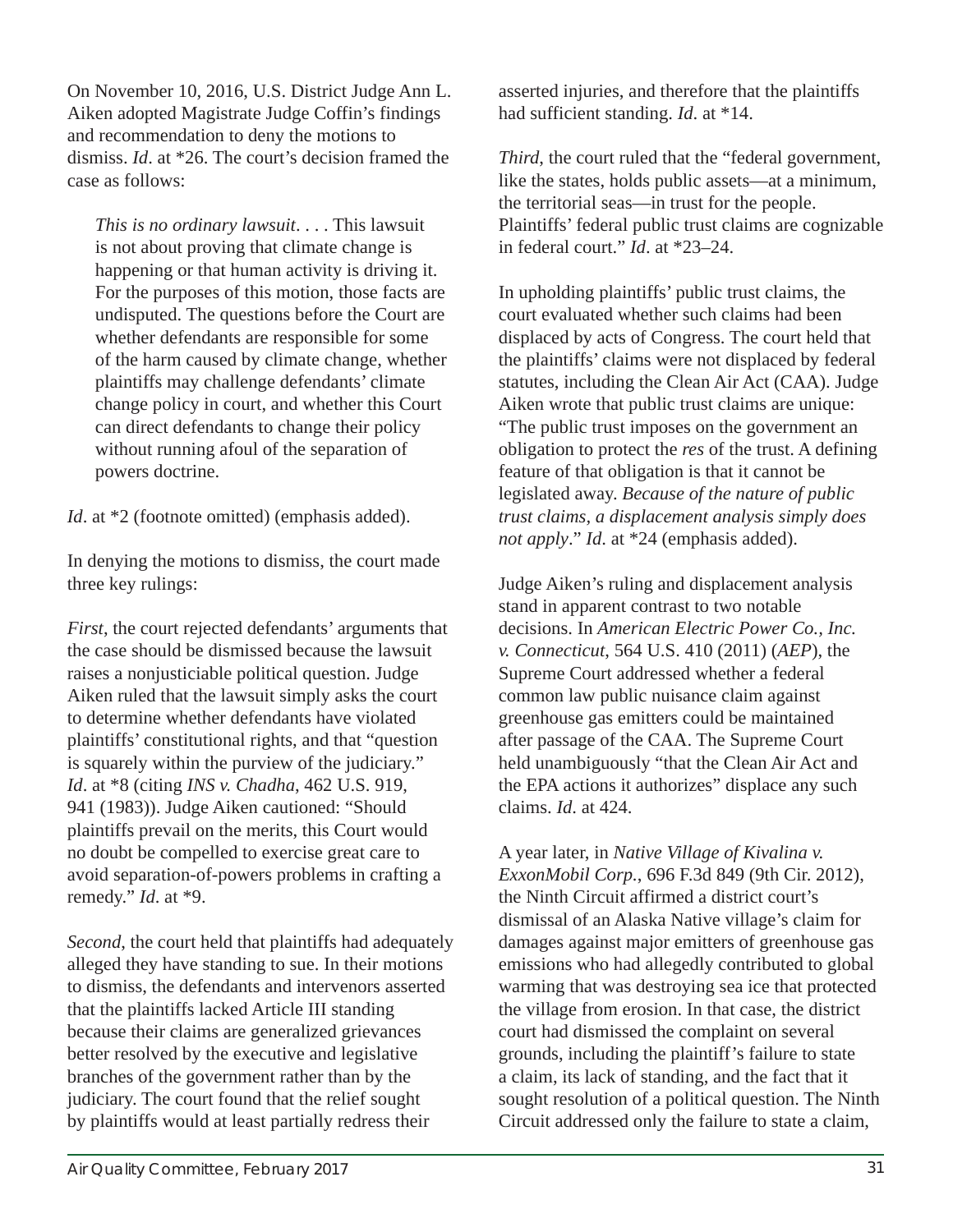affirming on the ground that "[t]he Supreme Court has already determined that Congress has directly addressed the issue of domestic greenhouse gas emissions from stationary sources and has therefore displaced federal common law." *Id.* at 856 (citing *AEP*, 410 U.S. at 424).

In this context, it is important to note that unlike the claims in *AEP* and *Kivalina*, the Oregon plaintiffs are suing the government, not private companies. In addition, the plaintiffs are asking the court to impose equitable remedies as opposed to money damages.

#### **Notable Decision—Citizen Suit over Land Use Violations**

On September 30, 2015, plaintiff Rogue Advocates filed a citizen suit in the U.S. District Court for the District of Oregon against defendant Mountain View Paving, Inc., under section 304 of the CAA, 42 U.S.C. § 7604. The plaintiff alleged that the defendant's operation of an asphalt plant, as well as associated activities on its property, violated its federally enforceable air quality permit and thereby resulted in violations of the CAA from 2010 to the present. *Rogue Advocates v. Mountain View Paving, Inc.*, No. 1:15-cv-01854, 2016 WL 6775636, at \*1 (D. Or. Nov. 15, 2016).

Defendant owned and operated an asphalt plant and conducted associated activities on a property zoned for residential use within the floodplain of Bear Creek—a tributary of the Rogue River—in Talent, Oregon. Defendant possessed an air contaminant discharge permit (ACD permit), issued by the Oregon Department of Environmental Quality (DEQ), to operate the asphalt plant. The ACD permit is federally enforceable under the CAA and was issued pursuant to Oregon's SIP. OAR § 340-216-0020.

A unique aspect of this case centers around this language of the ACD permit:

This permit is *not valid* \* \* \* at any location where the operation of the permittee's processes, activities, and insignificant activities

*would be in violation of any local land use or zoning laws*. \* \* \* It is the permittee's sole responsibility to obtain local land use approvals, as, or where, applicable before operating this facility at any location.

*Rogue*, 2016 WL 6775636, at \*14 (emphasis added).

In its complaint, the plaintiff did not specifically allege that the defendant had violated any emissions standards. Instead, the plaintiff alleged that the defendant was in violation of the CAA because it did not have proper county-zoning approvals.

The defendant moved for summary judgment, arguing, among other things, that whether the plant had obtained necessary land use approvals was a matter committed to the exclusive jurisdiction of the county and the Oregon Land Use Board of Appeals. The defendant also sought dismissal on the grounds that on January 11, 2016, it had shut down and relocated its asphalt plant, thereby mooting plaintiff 's citizen suit. Plaintiff in turn filed a cross-motion for partial summary judgment seeking to establish defendant's liability under the CAA.

The court *granted in part* the defendant's motion for summary judgment and held that the plaintiff's claim for declaratory relief, injunctive relief, and civil penalties relating to the defendant's allegedly unlawful operation was moot. *Id.* at \*13 ("While the entire facility has not been dismantled, the issue here is whether there is a likelihood defendant will resume its batching operation on the property. Because the batch plant has been removed, the Court believes the need for the deterrent effect of civil penalties has been eliminated.").

However, the court *denied* the defendant's motion for summary judgment as to whether its zoning violations violated the terms of its ACD permit and therefore violated the CAA. Here, the court reasoned that neither party disputed that the defendant continued to engage in associated activities on the property at issue and the court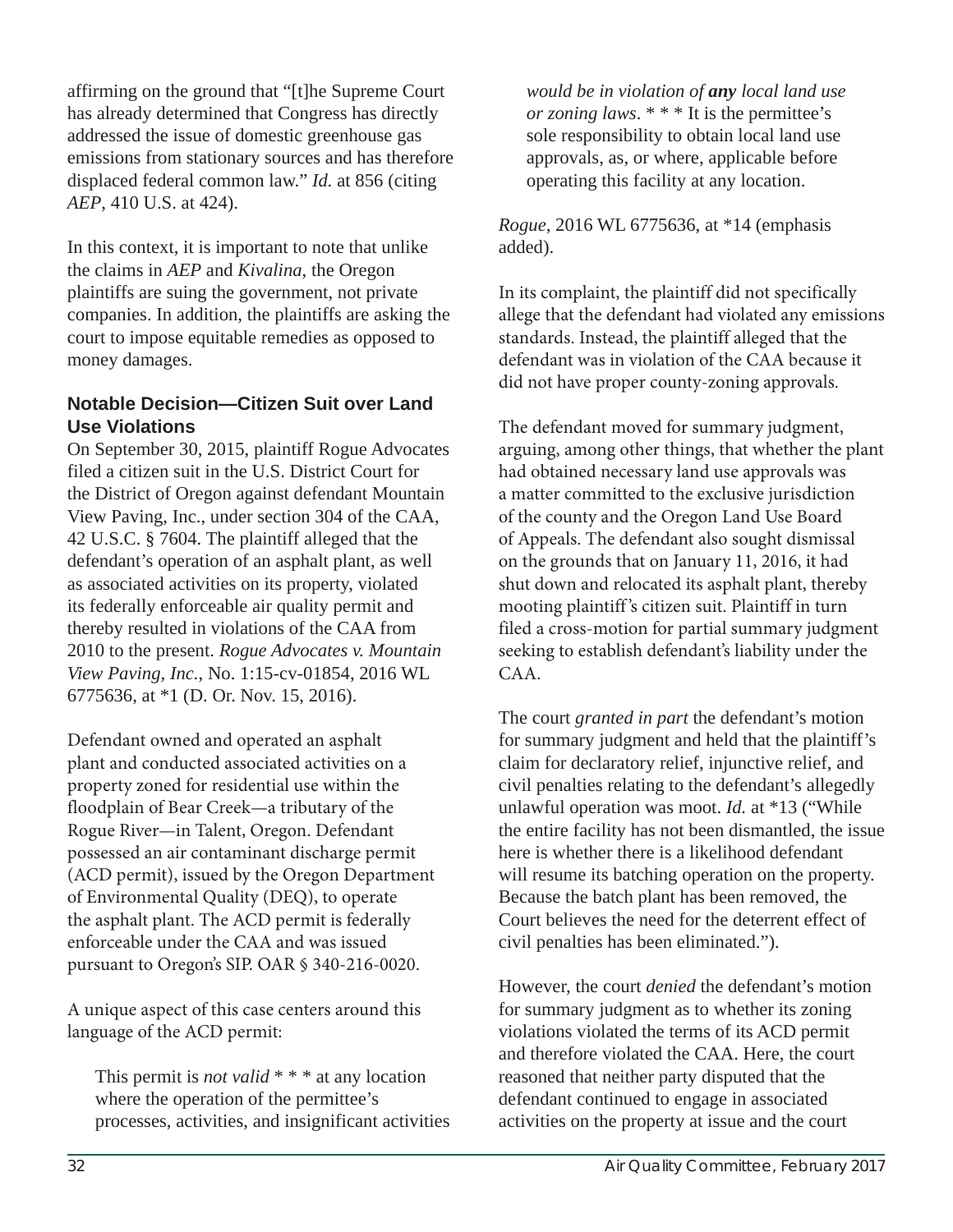observed that some of the defendant's associated activities appeared to be in violation of local land use laws. According to the court, "if these activities do fall under the ACD permit, defendant would be in violation of its permit for operating in violation of local land use laws. Based on the plain language of the ACD permit, the Court finds that a dispute exists as to whether or not defendant's associated activities violate its permit." *Id*. at \*13–14.

## *Key Takeaway*

One key reminder from this decision is that under the CAA, an operator's violation of a state or local permit's terms or conditions issued pursuant to a SIP may also constitute a violation of an emission standard or limitation. Such a violation is the hook allowing private citizens to initiate judicial proceedings against an operator "who is alleged to have violated . . . or to be in violation of . . . [the] emission standard or limitation." 42 U.S.C. §§ 7604(a)(1), (f)(4); *see also Rogue*, 2016 WL 6775636, at \*14.

# **Washington**

#### **Greenhouse Gas Regulation**

In September, the Department of Ecology ("Ecology") finalized the Clean Air Rule, which regulates greenhouse gas (GHG) emissions in Washington State. As expected, the rule was quickly challenged by businesses and industry organizations. Youth plaintiffs also returned to state court to argue that the rule was not stringent enough.

Clean Air Rule Mechanics—In general, entities with annual baseline or projected GHG emissions of at least 70,000 metric tons carbon dioxide equivalent ("CO<sub>2e</sub>") must reduce emissions by 1.7 percent of baseline emissions each year. Sources with at least 100,000 metric tons  $CO<sub>2</sub>$  per year must comply starting in 2017. Sources with lower emissions have later compliance dates.

Parties in energy-intensive, trade-exposed (EITE) industries are presented a choice for their emission reduction requirements. Depending on an EITE

party's efficiency relative to industry norms, it may be entitled to less stringent requirements. This system rewards efficient operations. An EITE party can also opt to be treated like a non-EITE party, though, once made, this decision is permanent.

In addition to the entities that must reduce GHG emissions, the Clean Air Rule also allows voluntary participation by parties otherwise not covered by the rule.

Participating entities can reduce emissions at their sources or obtain and retire emission reduction units (ERUs). ERUs may be generated by emission reductions beyond required levels, emission reductions achieved by qualifying projects in the state, and, in decreasing amounts, emission allowances from approved regulatory programs in other jurisdictions. ERUs can be banked for later use and exchanged.

The rule also establishes an ERU reserve that will serve several purposes, including, for example, accommodating modest economic growth, encouraging renewable energy development, and promoting emission reduction projects that meet certain environmental justice criteria.

Ecology also amended chapter 173-441 WAC, the state greenhouse gas emissions reporting requirements, to align with the Clean Air Rule.

Clean Air Rule Lawsuits—The Clean Air Rule is facing three challenges from businesses and industry organizations. A fourth salvo is being led by youth plaintiffs, as part of continuing litigation to secure protective greenhouse gas regulations.

*Avista Corp. v. Department of Ecology* was filed in federal court by utilities. No. 2:16-cv-00335 (E.D. Wash. Sept. 27, 2016). The utilities also filed a state court action with the same name. No. 16-2-03966-34 (Thurston Cty. Super. Ct. Sept. 30, 2016). It has been consolidated with another state court challenge filed by industry associations. *Ass'n of Wash. Bus. v. Dep't of Ecology*, No. 16- 2-03923-34 (Thurston Cty. Super. Ct. Sept. 27,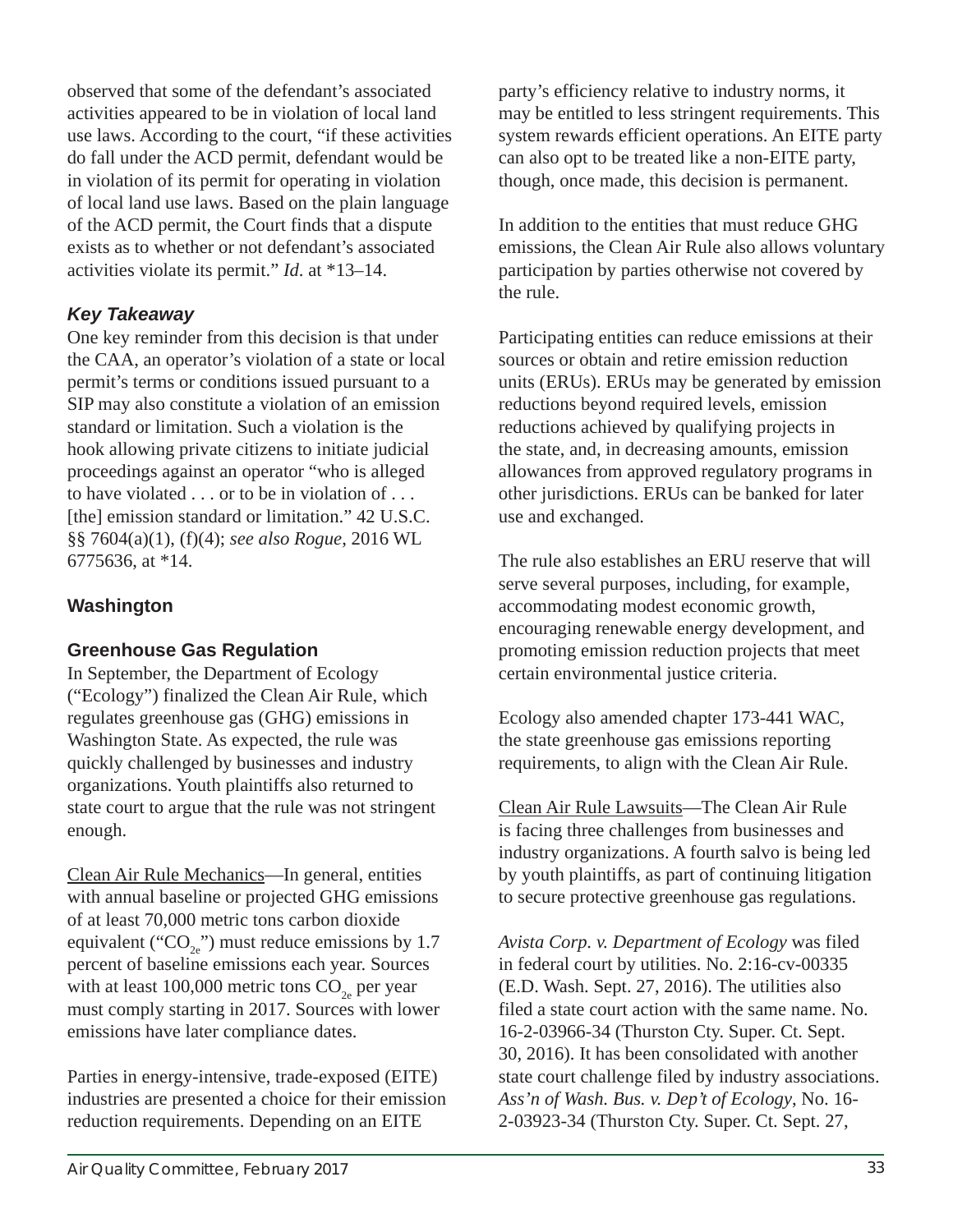2016). The federal case has been stayed pending resolution of the state law claims.

The state law claims involve allegations, in part, that Ecology lacks the authority to issue the rule under the Washington Clean Air Act; that Ecology should have issued an environmental impact statement under the state Environmental Policy Act (SEPA); that the rule violates the Washington Administrative Procedure Act because it is arbitrary and capricious and the agency failed to follow proper rulemaking procedures; and that the rule constitutes, in part, an unlawful tax under the Washington Constitution.

On November 10, Ecology filed a motion to dismiss the challengers' SEPA claims. This motion was scheduled for hearing in December. On December 5, the challengers asked the court for leave to file amended petitions for judicial review that would include new factual allegations intended to thwart standing arguments raised by Ecology's motion to dismiss.

Briefing on other claims is scheduled to take place in the first quarter of 2017 with oral arguments at the end of March.

In *Foster v. Department of Ecology*, youth plaintiffs won a legal victory in May when they persuaded a state court that Ecology, as obligated by the state CAA, the state constitution, and the public trust doctrine, was required to adopt greenhouse gas regulations by the close of 2016. No.14-2-25295-1 (King Cty. Super. Ct. Orders filed May 16, 2016 and Nov. 19, 2015). However, on October 16, the plaintiffs, in a motion for an order to show cause, asked the court to determine that the Clean Air Rule violated the court's previous orders regarding Ecology's duty to address climate change. The plaintiffs maintain that the motion is not a direct challenge to the rule. Rather, in a subtle distinction, they seek to confirm that the rule in its current form does not meet the obligations identified by the court and to "require sciencebased, numeric emission reductions be achieved with all deliberate speed." No. 14-2-25295-1 (Mot. to Show Cause filed Oct. 18, 2016).

Clean Power Plan—The state has revealed little information about how it intends to comply with the federal Clean Power Plan (CPP). But, in comments submitted in January 2016 on EPA's proposed federal plan, model trading rules, and the Clean Energy Incentive Program, the state recognized "several benefits in pursuing a massbased plan." Even if the Trump administration rolls back the CPP, emissions from power plants in Washington will still be regulated by the Clean Air Rule, assuming the rule survives legal challenges.

Carbon Tax—A carbon tax initiative, I-732, was roundly defeated at the ballot box in November. The initiative would have imposed a tax on greenhouse gas emissions while providing reductions and subsidies in other areas. The Alliance for Jobs and Clean Energy plans to advocate for an alternative carbon tax proposal in the 2017 state legislative session.

#### **Start-up, Shutdown, and Malfunction Regulation**

Ecology has initiated a rulemaking to update to regulations regarding excess emissions during start-up, shutdown, and malfunction (SSM) events in response to a May 2015 state implementation plan (SIP) call by EPA. 80 Fed. Reg. 33,839 (June 12, 2015). In November, Ecology began seeking feedback on proposed changes from stakeholders. Ecology is aiming to propose a rule addressing SSM events in March 2017 and to adopt a final rule during the summer. Ecology did not submit a corrective plan by EPA's November 22 deadline.

In draft-proposed rule changes shared with stakeholders in December, Ecology set out a process for developing an "alternative emission limitation" for start-up and shutdown periods to be applied by the permitting authority for federally enforceable requirements, i.e., SIP standards. Alternative emissions limits may not result in an exceedance of the NAAQS. Ecology has also floated a malfunction abatement plan requirement. For state-only requirements, Ecology would retain an affirmative defense for unavoidable excess emissions.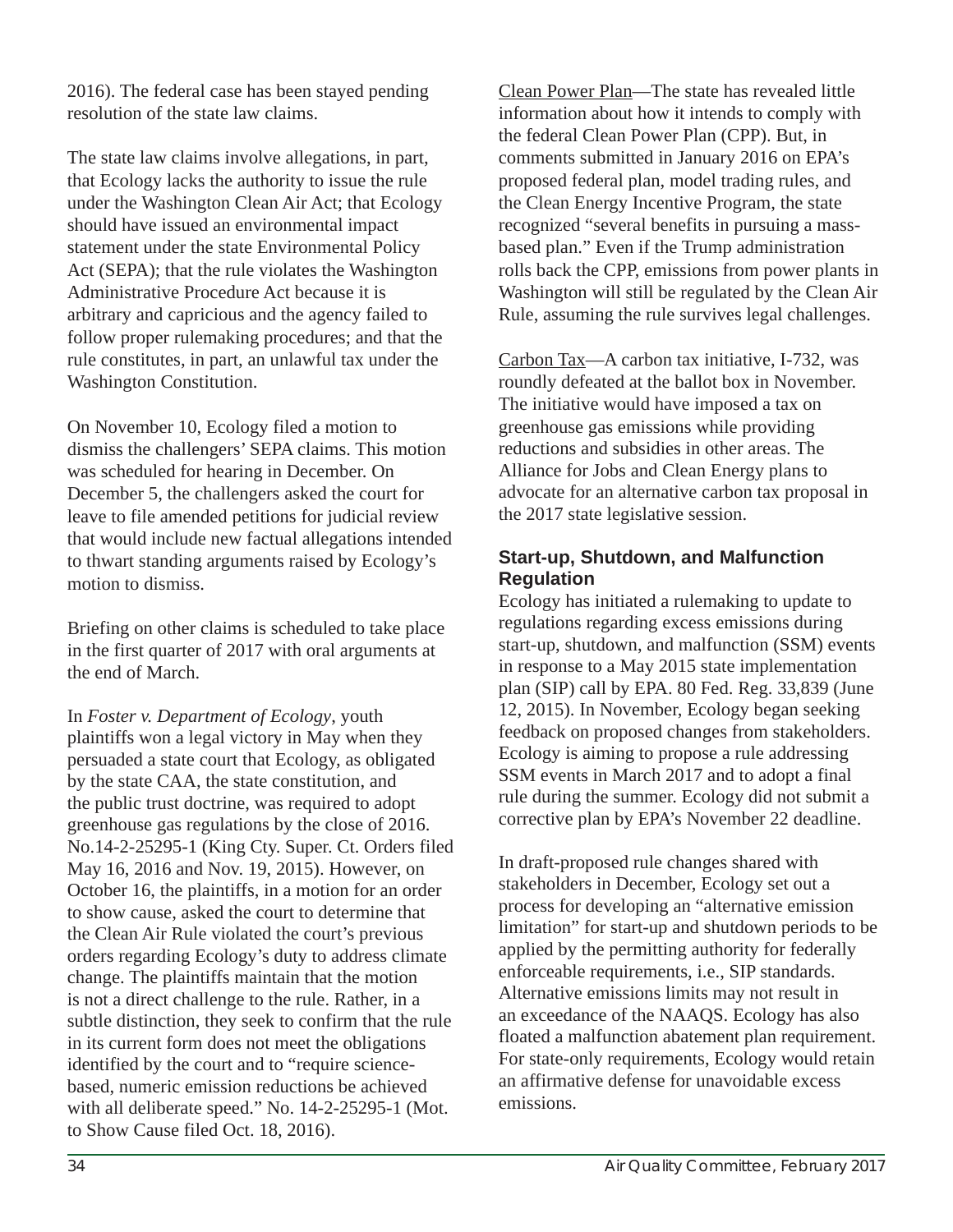The outcome of a federal lawsuit, *Walter Coke Inc. v. EPA, D.C. Cir., No.* 15-1166 (D.C. Cir. filed June 12,2015), challenging EPA's SSM SIP call will likely affect any regulatory changes ultimately adopted by states.

## **EPA Regulatory Approvals**

On October 6, EPA approved SIP revisions in chapters 173-400 and 173-476 of the Washington Administrative Code (WAC), General Regulations for Air Pollution Control Sources and Ambient Air Quality Standards, reflecting the adoption of federal law by reference, including certain prevention of significant deterioration (PSD) regulations, clarifications that the Benton County Clean Air Agency does not implement WAC PSD regulations, and changes to the ozone NAAQS. 81 Fed. Reg. 69,385 (Oct. 6, 2016); 81 Fed. Reg. 53,362 (Aug. 12, 2016).

On September 29, EPA took direct final action approve corrections to "minor typographical errors" discovered in prior SIP submittals concerning chapter 173-400 WAC, General Regulations for Air Pollution Sources. 81 Fed. Reg. 66,823 (Sept. 29, 2016).

On July 14, EPA approved a limited maintenance plan for the Spokane carbon monoxide limited maintenance area, thereby incorporating it into the Washington SIP. 81 Fed. Reg. 45,417 (July 14, 2016).

#### **Enforcement Actions**

In August, Ecology entered into agreed orders with Intalco Aluminum LLC and Alcoa Wenatchee LLC to install and operate ambient sulfur dioxide and meteorological monitoring equipment to evaluate whether either of the aluminum smelters complies with the one-hour sulfur oxides NAAQS. Ecology Docket Nos. 13551 and 13552.

# **Indian Tribes and Reservations**

EPA Region 10 has authority over 271 federally recognized Indian Tribes. On 39 reservations in Idaho, Oregon, and Washington, air quality is

governed by EPA's 2005 Federal Air Rules for Indian Reservations (FARR).s On June 16, EPA entered into a consent agreement with CHS Inc. to resolve an alleged violation of the FARR. CHS, which operates a grain facility on the Yakama Indian Reservation in Toppenish, Washington, agreed to pay a \$3,052 civil penalty for failing to timely register its facility as an emissions source with EPA as required by the FARR.

On July 21, EPA announced a settlement with PNW Wind Down LLC related to alleged Clean Air Act violations at an on-reservation plywood veneer manufacturing facility owned by the Confederated Tribes of the Colville Reservation. The facility is leased by the tribe to PNW Wind Down, a successor to Omak Wood Products. Under the settlement, PNW Wind Down agreed to pay a civil penalty of \$89,000 for alleged exceedances of opacity limits during an emissions source test, noncompliance with an administrative compliance order, and failure to submit a complete response to an EPA information request made under section 114 of the CAA. The settlement is the culmination of multiple EPA enforcement actions and extensive technical assistance since 2013, when operations at the facility resumed after a several-year shutdown.

On October 6, EPA announced a settlement with Pace International LLC related to alleged Clean Air Act violations at a facility located on the Yakama Indian Reservation in Washington. Pace, which manufactures post-harvest fruit coatings, agreed to pay a civil penalty of \$77,134 and to spend \$78,427 on facility improvements designed to reduce emissions of volatile organic compounds (VOCs). The Clean Air Act violations at issue were discovered during an unannounced inspection of the Pace facility; a second, follow-up inspection employed forward-looking infrared camera technology to identify VOC emissions.